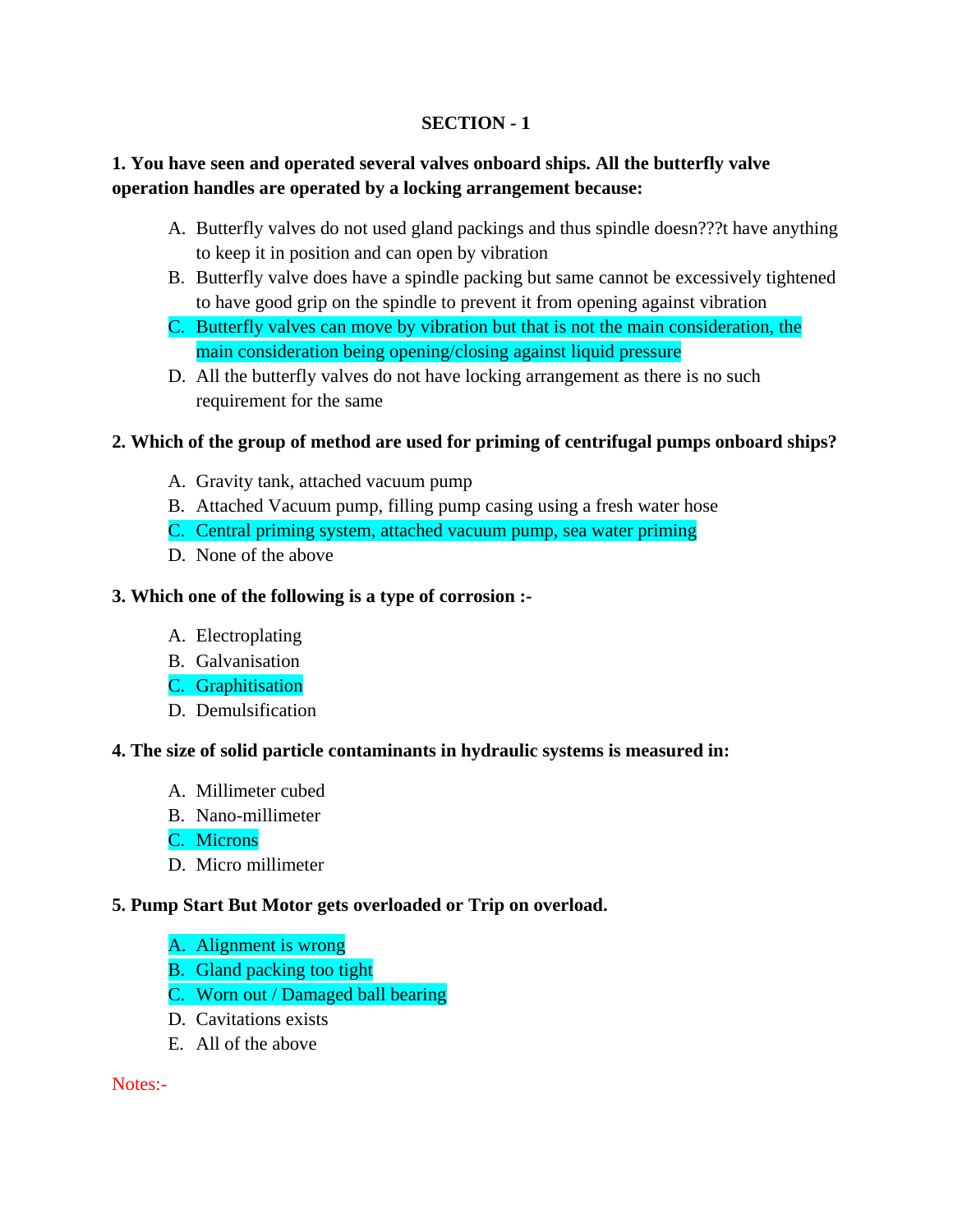Speed too high, Process liquid of higher viscosity, Oversized impeller installed, Total head of system either higher or lower than anticipated, Misalignment between pump and driver, Rotating parts in contact with stationary parts, Worn or damaged bearings, Mechanical seal exerts excessive pressure on seat, Bent shaft, Pump operating too far out on head-capacity curve.

# **6. Which of the following instruments measures propeller drop?**

# A. Poker Gauge

- B. Telescopic feeler gauge
- C. Trammel
- D. Propeller drop gauge

**7. Which of the following can be done to reduce the cold corrosion of Main Engine cylinder liners using high sulphur fuel oil :-**

- A. Increasing cylinder oil feed rate
- B. Using high TBN cylinder oil
- C. Increasing scavenge air temperature
- D. Decreasing cylinder oil feed rate

**8. Your ship has a OWS and reciprocating bilge pump of capacity 2.0 m3 /hr. It takes about 12 hours to pump out the complete bilge tank through OWS. The ship is going to dry-dock and Chief Engineer is recommending company to install a centrifugal pump of 10 m3 capacity which will take the same space and can pump out the bilge tank only in 2.5 hrs. The company should:**

- A. Accept the proposal as a centrifugal pump has several advantages over a reciprocating pump
- B. There is no question of accepting a centrifugal pump as a Engine room bilge pump
- C. Propose to fix a Gear pump instead of a centrifugal pump
- D. Pipelines and pumps once designed cannot be changed as they are class approved

**9. Normally so called ???single screw pumps??? are used as sludge pumps in engine room. What is the correct technical name of these pumps?**

- A. Snake Pump
- B. Screw Pump
- C. Progressive cavity pump
- D. Gerotor Pump

# **10. In a Parallel-Gate type valve the sealing between the valve and the disc is provided by:**

- A. Appropriate tightening torque of the valve spindle
- B. Gate and valve seat have a taper and when tightened they will seal against each other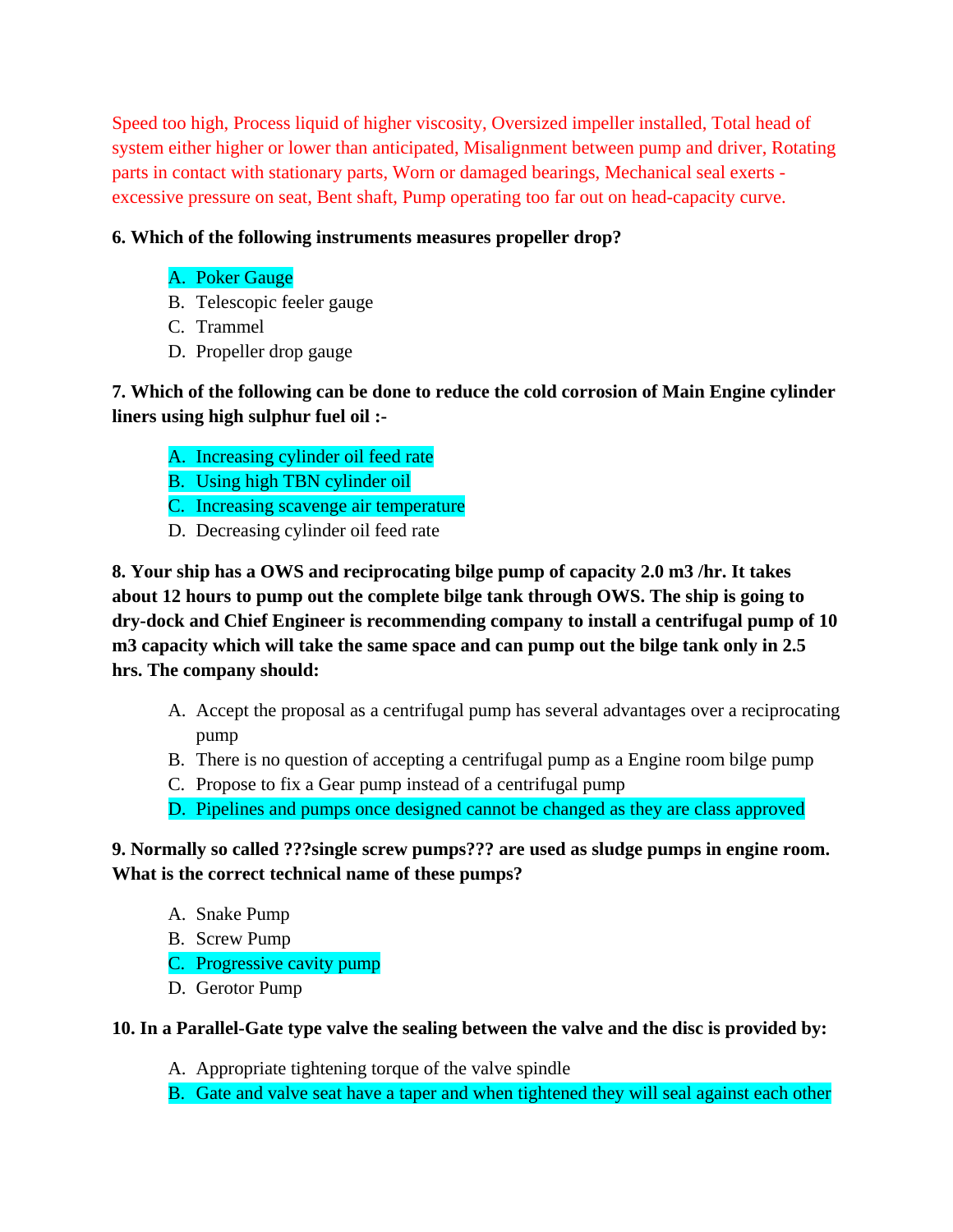- C. Either the seat or the disc Gate are free-floating, allowing upstream pressure to seal the seat and disc against any unwanted leakage
- D. For a gate type valve the sealing is never perfect and they always allow some leakage

# **11. The crank web deflection readings of a diesel engine would be erroneous in which of the following conditions?**

- A. When the draught of the vessel has changed while readings were being taken
- B. When cargo loading and discharging has been too rapid
- C. When the crankcase temperature has changed substantially during the process of taking the readings.
- D. None of the above

# **12. The purpose of an evaporator in the domestic refrigeration system is to**

- A. Transmit latent heat of evaporation
- B. Absorb latent heat of fusion
- C. Absorb latent heat of evaporation
- D. Transmit latent heat of fusion

**13. centrifugal pump will typically give you a low flow rate at a lower pressure, where a piston pump will give you more pressure and higher flow rate. Is the statement correct?**

- A. TRUE
- B. FALSE
- C. First Sentence is right. Second one is wrong
- D. I Don't know

# **14. Which of the following is an important requirement for proper functioning of sacrificial anode system :-**

- A. Good Insulation between anodes and ship???s hull
- B. Good electrical continuity between anodes and ship???s hull
- C. Providing protection of anodes from being painted over during hull painting
- D. Presence of an insulating material between anode and the cathode

# **15. The main disadvantages of a reciprocating pump over a Gear pump is that:**

- A. A gear pump is self priming while a reciprocating pump is not
- B. Discharge of a gear pump is not affected by the direction of rotation while that of reciprocating pump is reversed
- C. The discharge of reciprocating pump is pulsating and discharge rate is lesser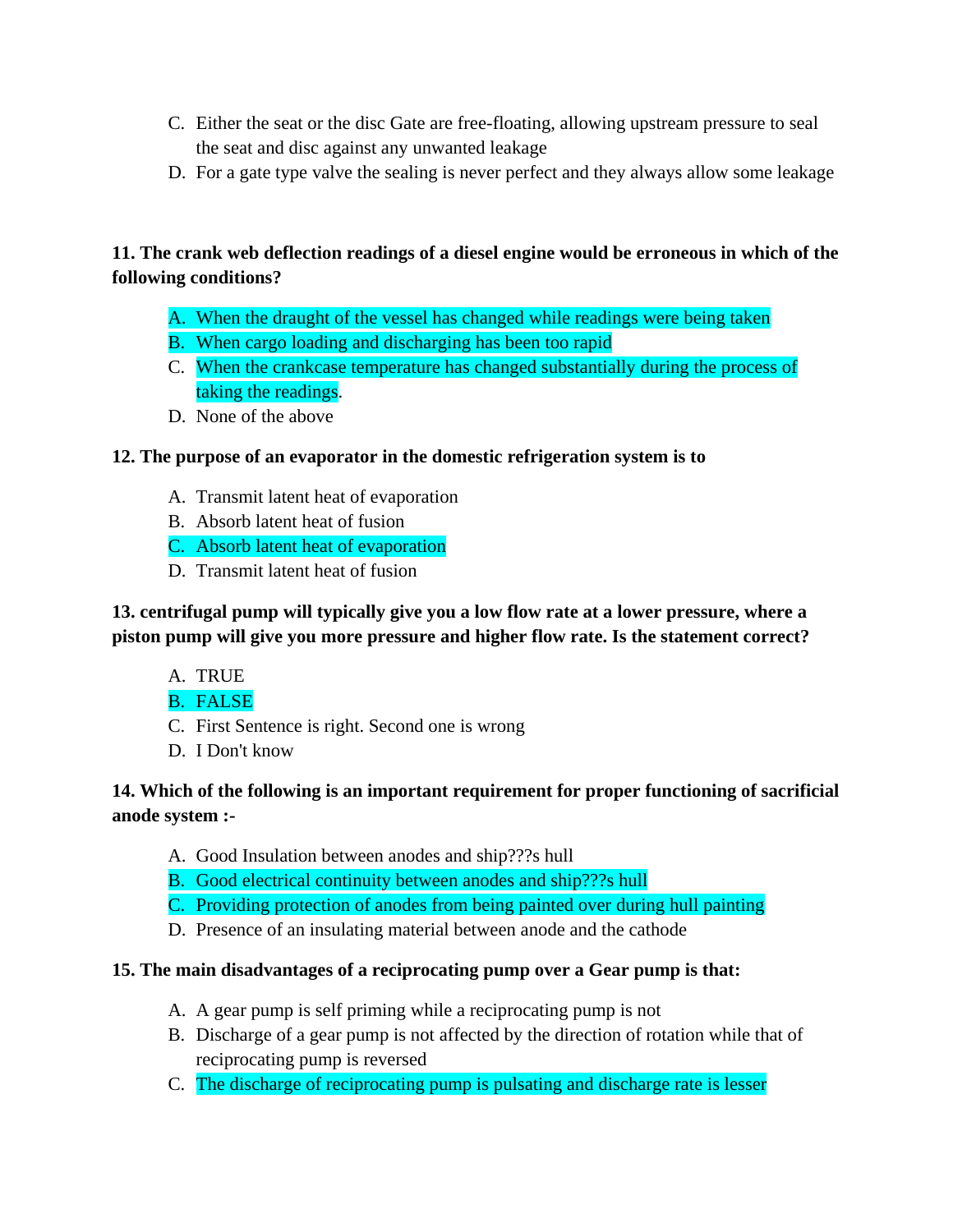D. Reciprocating pumps are only available in high capacities and for smaller capacities only gear pumps can be used

# **16. Which of the following types of damages are metal seatings of a valve subject to?Choose the correct alternative.**

# A. Corrosion, Erosion, Abrasion, Deformation

- B. Corrosion, Fatigue failure, brittle fracture, caustic cracking
- C. Erosion, caustic cracking, brittle fracture, Cloverleafing
- D. None of the above

# **17. It has been reported that Engine room bilge pump was unable to take suction from Fwd. (P) bilge well while it taking suction efficiently from Fwd.(S) & aft bilge wells. What could be the most probable cause?**

- A. There is leakage in the bilge suction pipeline somewhere between the bilge wells and bilge pump
- B. The Fwd. (P) bilge well suction valve might be leaking
- C. The Fwd. (P) bilge well suction filter cover gasket might be leaking
- D. The pump needs to be overhauled

# **18. You are pumping out sludge to a shore facility using your sludge pump. You find that the discharge rate of pump is very slow and suction filter is getting clogged frequently.What is the best alternative to counteract the problem?**

- A. Remove the pump suction filter and pump out the tank
- B. Increase the tank temperature, keep an eye on the pump suction pressure and clean the filter as soon as it drops
- C. As soon as the as the shore facility tells you that they are not receiving any sludge, you stop the pump and clean the filter
- D. Fabricate a bigger mesh size suction filter and use in place of normal filter so that frequency of filter blockage is reduced and you can get a better discharge rate

# **19. When centrifugal pump is used to pump a liquid of higher specific gravity the pump Power will**

# A. increase

- B. decrease
- C. Will not be affected as the pump power depends only on the flow capacity
- D. None of the above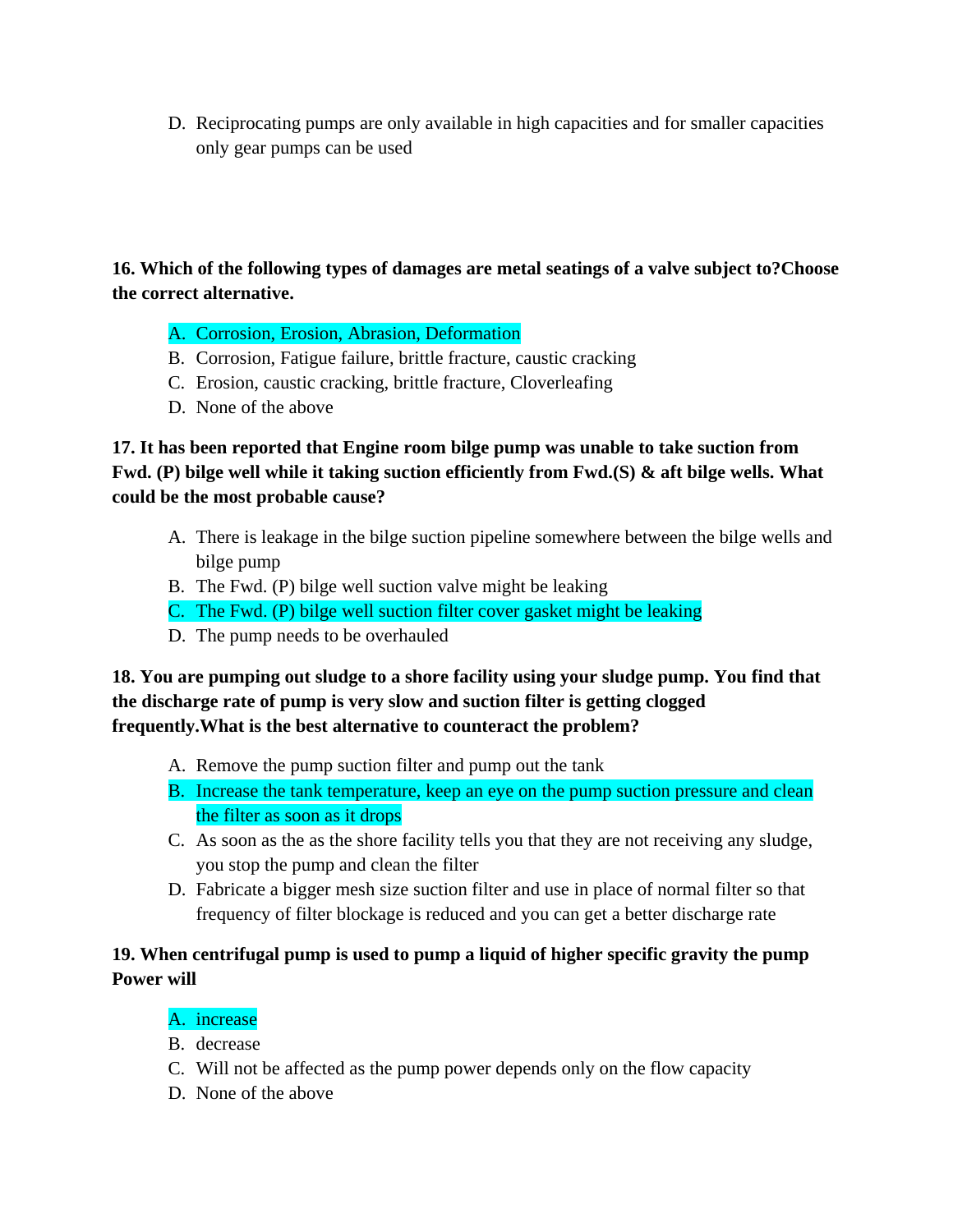# **20. The process of depositing zinc on steel surfaces by diffusion coating is known as :**

- A. Sherardising
- B. Chromising
- C. Calorising
- D. Galvanising

# **21. By which of the following is the attached vacuum pump of a ballast pump is driven?**

- A. Electrical motor
- B. Hydraulic motor
- C. Pump driven clutch
- D. Pneumatically driven

# **22. High tensile steels are :**

- A. High carbon steels with suitably added alloying elements
- B. Medium carbon steels with suitably added alloying elements
- C. Low carbon steels with suitably added alloying elements
- D. None of the above

# **23. A drain cooler is provided with S.W. cooling. What is the best way to increase the temperature of condensate draining to the hotwell?**

- A. Throttle the S.W. inlet valve
- B. Throttle the S.W. outlet valve
- C. Open the condensate Bypass to the cooler
- D. Close the condensate bypass to the cooler

# **24. After cleaning the sea chest filter you have placed the filter in the body and tightened the cover. Which one of the following is the best alternative?**

- A. You can open the filter inlet and outlet valves & directly start using the filter
- B. If you do not want to use the sea chest in question, you need not worry and you can open the valves when required
- C. Sea Water inlet valve should be crack opened, the filter body should be purged, any leakages and thereafter filter can be kept isolated or used as required
- D. You will close the other side sea chest valves first and then open this side sea chest filter inlet and outlet valves

# **25. You must have used reinforced rubber joints. The reinforcement is normally provided using non-asbestos fibres. The reinforcement is provided because**

A. Ordinary rubber gasket have a porous matrix, having capillaries which can allow liquid leakage when subjected to high pressure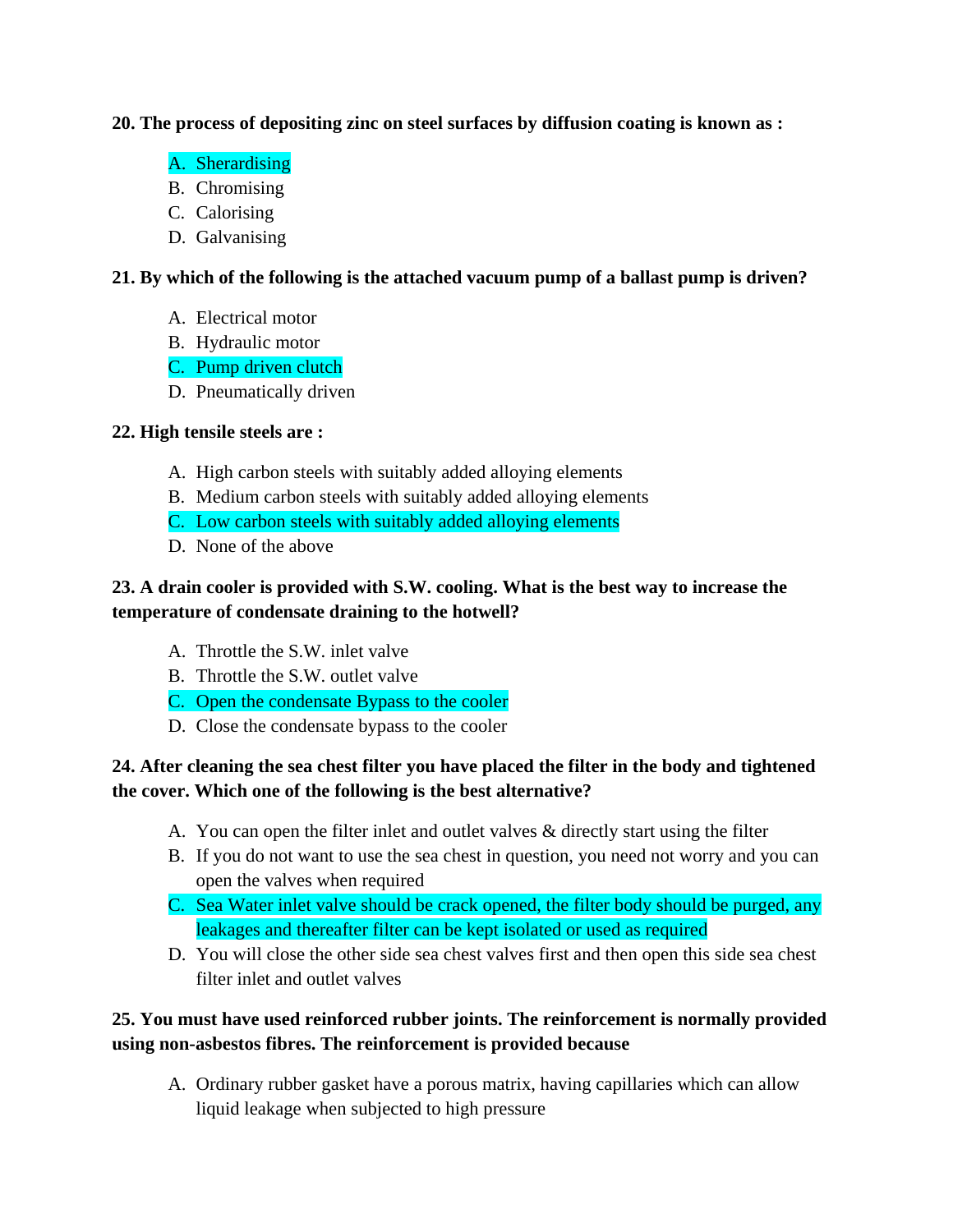- B. To increase the load carrying capacity of joint so it can withstand higher pressures
- C. To increase the temperature resistance of the joint
- D. To protect the joints from fire or other accidental damage

# **26. Corrosion protection of steel surfaces by zinc coating can be carried out only at temperatures below 65 Deg. C . For higher temperatures :**

- A. Zinc reacts very fast and thus can only provide protection for a limited time
- B. Zinc reacts with steel and protective layer vanishes due to chemical reaction
- C. Steel may corrode preferentially to the zinc
- D. Dezincification occurs leading to removal of zinc coating

# **27. Which of the following valves cannot prevent backflow of liquid in a pipeline?**

# A. Gate valve

- B. Globe Check Valve
- C. Swing Check Valve
- D. Angle check valve

# **28. Most steam traps respond well to cleaning. But when a thermodynamic trap fails to operate after cleaning, the next course of action should be:**

- A. Throttle the steam outlet valve
- B. Renew the trap
- C. Lap the disc and the seat of the trap
- D. Throttle the steam inlet valve

**29. Which of the following option gives you the correct sequence of the metals in decreasing order of preferential corrosion when all of them are bonded and immersed in an electrolyte ?**

- A. Titanium, Mild Steel , Zinc , Stainless steel
- B. Titanium , Stainless steel ,Mild Steel ,Zinc
- C. Zinc , Mild Steel , Stainless steel , Titanium
- D. Zinc, Titanium, Mild Steel, Stainless steel

# **30. Bronze is an alloy typically consisting of :-**

- A. Copper, lead & tin
- **B.** Copper, Zinc & lead
- C. Copper , Zinc & Tin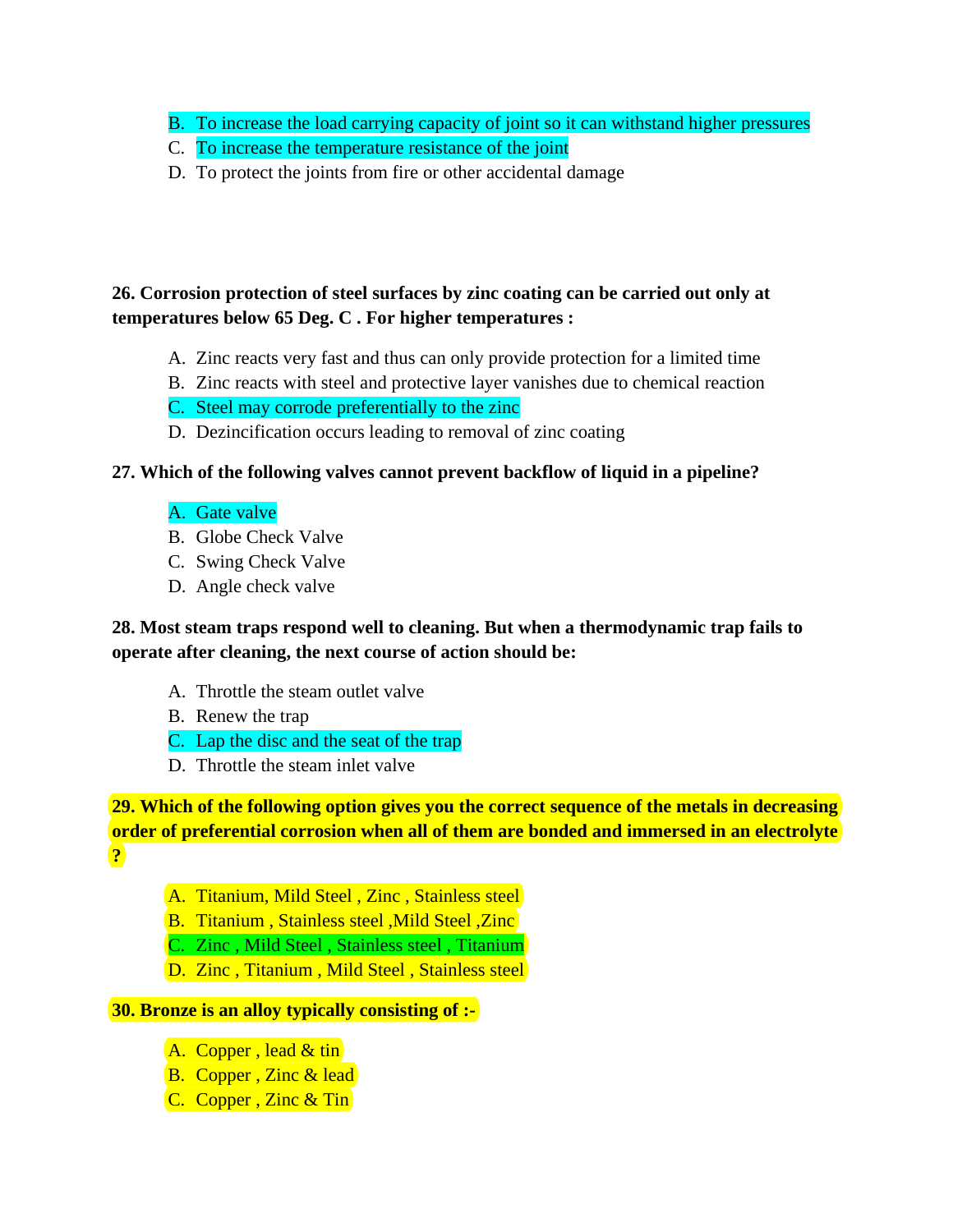# D. Copper, Tin & Lead

# **31. In a positive displacement reciprocating pump, the use of the accumulator is to ????????????.**

- A. Steady the flow in the discharge section of the pipe.
- B. Dampen the pressure surge on discharge side.
- C. To always maintain a discharge head on the pump.
- D. Both options A & B

# **32. The process of depositing chromium on to steel surfaces by diffusion coating is known as :**

- A. Galvanising
- B. Chromising
- C. Calorising
- D. Coppering

# **33. When running TWO centrifugal Pumps in parallel, Flow rate"Q" is increased**.

# A. TRUE

- B. False
- C. May Be
- D. I Don't know

# **34. A refrigerant compressor will run continuously when there is**

# A. Too heavy cooling load on the system

- B. Air in the system
- C. Insufficient refrigerant in the system
- D. Any of the above

**35. You have started pumping out a Fore peak tank. The ballast pump is running showing a low discharge pressure but a positive suction pressure,Chief Engineer asks you to throttle the discharge valve to increase the back pressure on the pump. Why do you require to do the same?**

- A. The pump???s discharge rate needs to be controlled as it is pumping at a higher than rated capacity
- B. Chief Engineer wants you to slow down as the deballasting is going on too fast and will finish sooner than expected
- C. It is a misconception that pumps operate smoothly at increased back pressure and throttling of the discharge valve is a wrong practice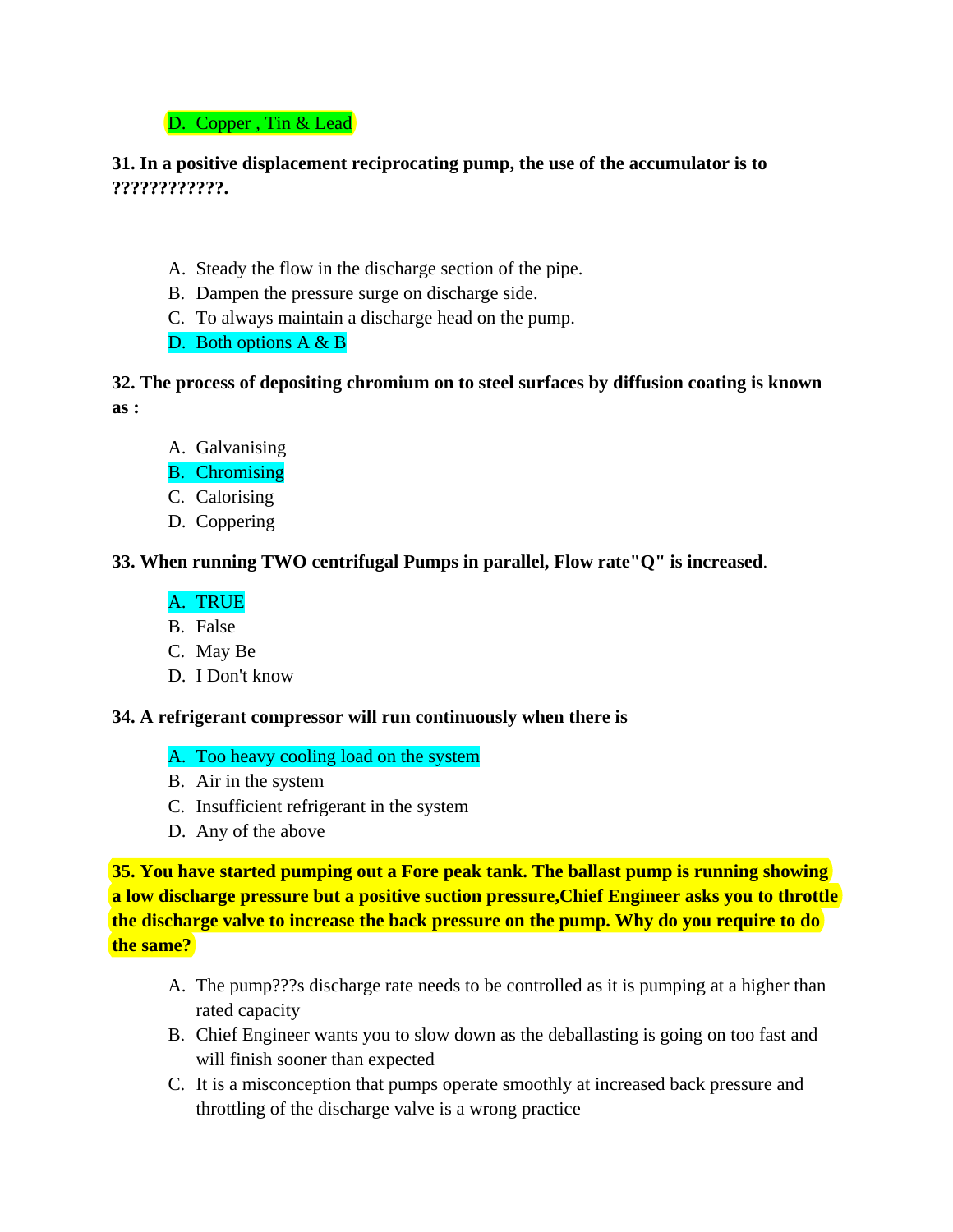D. Centrifugal pumps cannot operate at greater than rated capacity, so throttling the discharge valve is only going to decrease the discharge rate below rated capacity

**36. You have overhauled a centrifugal pump and while assembling forgot to install the oring between the sleeve (provided in way of gland packing) and the shaft. What impact does this have?**

- A. It will not affect the pump in any way
- B. It will cause leakage of fluid(air/water) in between the shaft and the sleeve and will affect the pump performance
- C. It will not affect the pump performance n any way but will corrode the shaft between the o-ring and shaft
- D. It will cause dynamic imbalance of the shaft

# **37. Which of the following types of boiler burners have maximum turn down ratio? (**Y-jet, 20:1)

- A. Pressure jet type
- B. Spinning cup burner
- C. Spill type burner
- D. Y-jet type burner

# **38. Copper tubing is used in Refrigerant system because**

- A. It has less internal resistance
- B. It is cheaper compared to other materials
- C. It is easier to check leaks in copper based system
- D. None of the above

# **39. Which of the following is a true statement ? (choose more than one option if true)**

- A. Mild steel will be subject to preferential corrosion when in electrical continuity with stainless steel in presence of an electrolyte
- B. Stainless steel will be subject to preferential corrosion when in electrical continuity with Mild steel in presence of an electrolyte
- C. Copper will be subject to preferential corrosion when in electrical continuity with Mild steel in presence of an electrolyte
- D. Zinc will be subject to preferential corrosion when in electrical continuity with Aluminium in presence of an electrolyte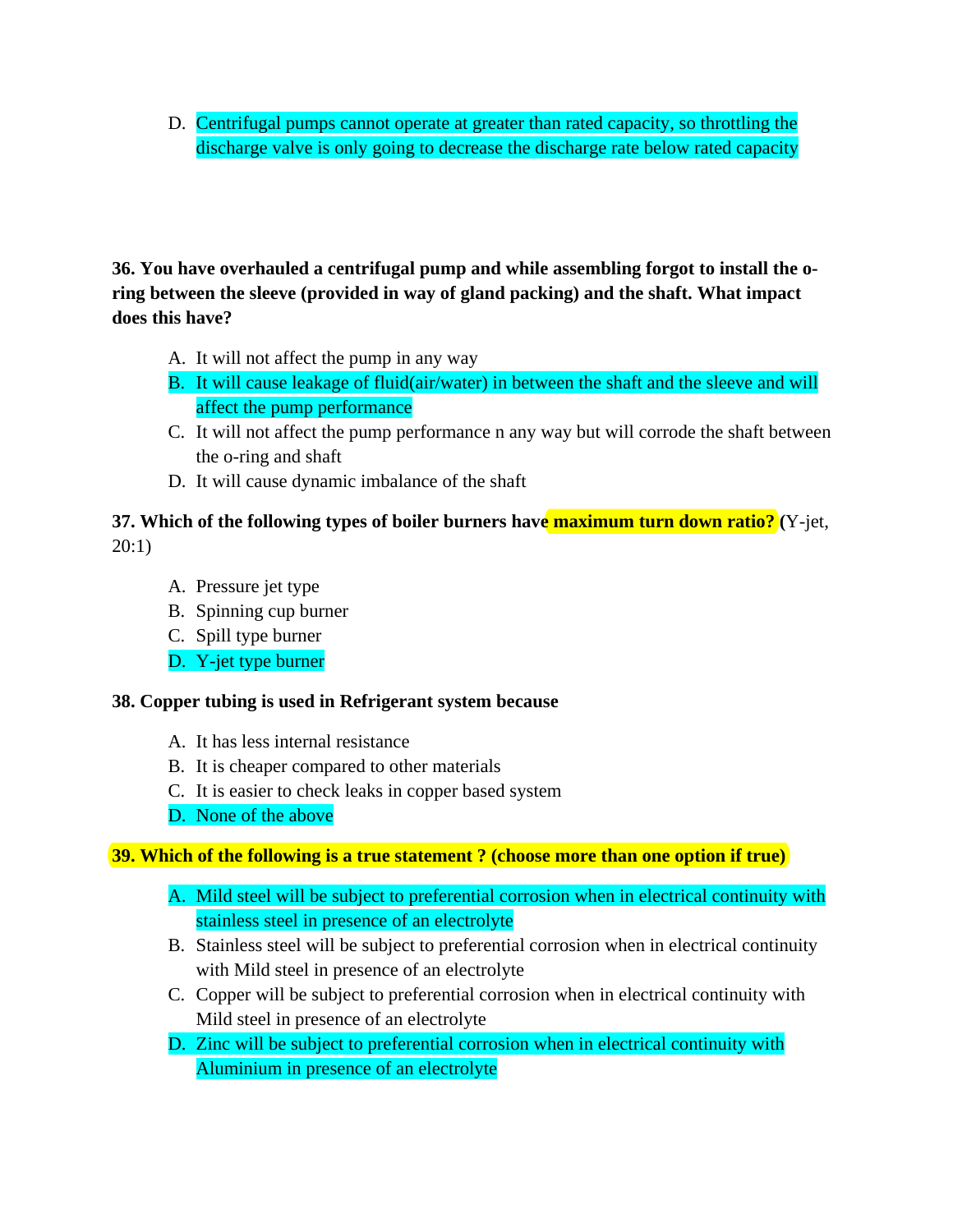**40. F.O. transfer pump was working efficiently, but it stopped taking suction suddenly. There is a sounding of 6.0 m in the F.O. deep tank. The suction pressure gauge was renewed recently and is showing a positive pressure whenpump is running, but Pump is not transferring any F.O. What is the most probable cause?**

- A. Pump is damaged and needs overhaul
- B. Suction filter cover gasket might leaking
- C. Pump relief valve might be leaking
- D. The pump suction pipeline is blocked

# **41. Motor stator winding badly contaminated by dirt, oil and grease should be cleaned by:**

- A. High pressure compressed air
- B. Suction or vacuum cleaning
- C. Brushing, spraying or immersion in an approved cleaning solvent
- D. Immersion in fresh water followed by drying

**42. Aluminium being lower than zinc in Galvanic series provides lesser protection to steel compared to the zinc coating . Which one of the following is a true statement :**

- A. Aluminium coating provides good corrosion protection compared that of zinc at elevated temperatures
- B. Zinc is always preferred over aluminium coating irrespective of the temperature of metal surface
- C. Aluminium is never used as coating material
- D. Aluminium reacts with steel , so cannot be used for coating steel

# **43. Which of the following statements is False about hydraulic jacks/tensioning tools?**

- A. The piston of the jack should be turned back by a certain degree after hand tightening to prevent easy removal after un tightening of the nut.
- B. The piston of the jack should not be turned back after hand tightening during un tightening of the nut
- C. The piston of the jack need not be turned back during tightening of the nut.
- D. The hydraulic pressure need not be relieved during removal of the jack

# **44. Which of the following can lead to premature failure of roller bearings?**

- A. Misalignment
- B. Contamination
- C. Shrinkage
- D. Over greasing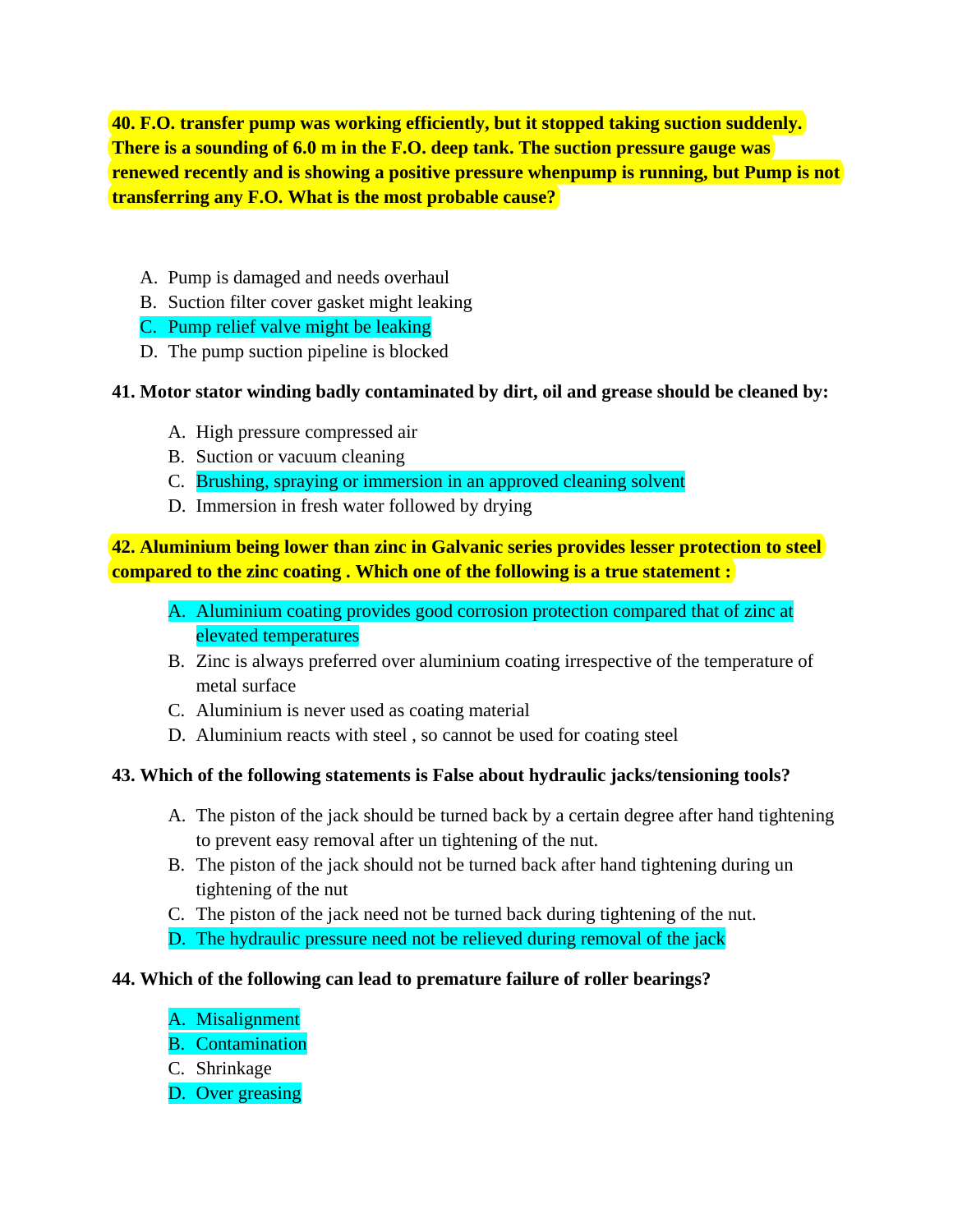# **45. Which of the following is NOT a true statement?**

- A. Butterfly valves are used for modulating flow and can be throttled
- B. Globe Valves can be straight flow or angle flow type
- C. Swing check valve will provide lesser resistance than same bore diameter globe type check valve
- D. In a globe type valves, mechanical seals are used for providing sealing between the valve bonnet and the spindle

45. **When A/E stand by FO heater in use M/E is running the heater fuel inlet v/v open slowly**

- a. Sudden open of fuel inlet v/v pressurize and damage heater
- b. Fuel oil inlet  $v/v$  vapour lock inside the heater and allow steam
- c. Fuel oil inlet v/v cause drop in M/E fo pressure stand by heater is not pressurzed may by leave sudden change in engine load RPM
- d. Heater leaking

# **46. Impingement corrosion is a**

# A. Physical action

- B. CHEMICAL action
- C. Physical and chemical action
- D. None of the above

**47. Which of the following is NOT a correct point for sampling of system lube oil for on board or shore analysis?** 

A. Standpipes

# B. Purifier outlets

C. Inlet or outlet of L. O. coolers

### D. Tank drains

# **48. In which of the following types of refractory failure, softening of the refractory bricks takes place due to presence of sodium/vanadium in fuel?**

A. Spalling

B. Cracking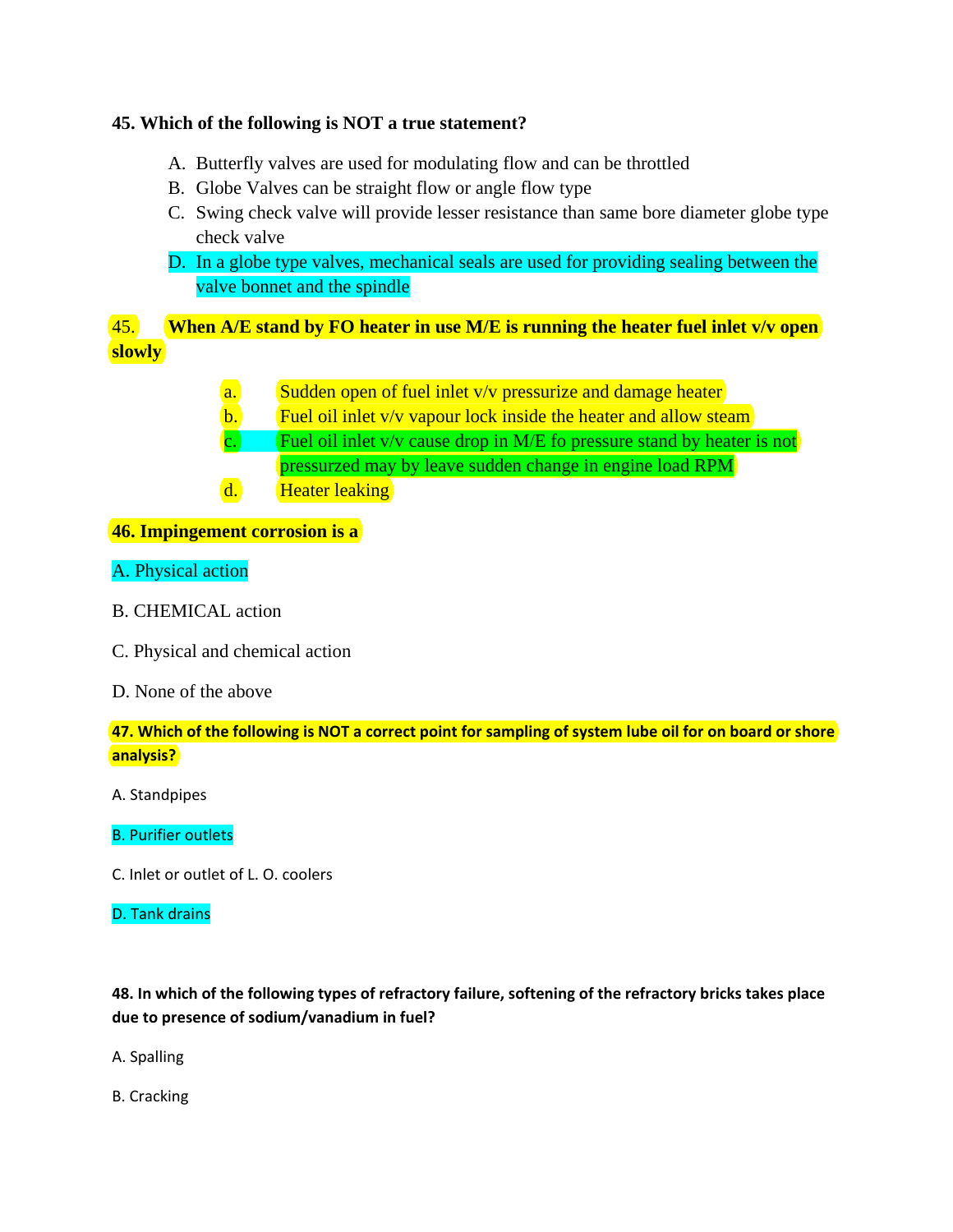## C. Shrinkage cracking

# D. Slagging

**49. A thin layer of electrolyte trapped in a small pits on a metal surface , and remaining stagnant over a period of time , may cause :** 

- A. Erosion
- B. Bimetallic corrosion
- C. Crevice corrosion
- D. Corrosion fatigue

**50. In case of tankers, the speed of cargo pumps is reduced while stripping, why?** 

- A. To avoid cavitation of the pump as the NPSHa may fall below NPSHr if speed is not reduced
- B. To avoid cavitation of pump as the NPSHa may rise above NPSHr if speed is not reduced
- C. To prevent the pump from over speeding if it loses suction
- D. Decreasing the speed increases the discharge head of the pump which is required to pump out the remaining cargo

**51. A ball valve was found leaking in service. Upon inspection it was found that the PTFE seat had worn out and was renewed. The valve stopped leaking in closed condition. How do think a ball valve provides perfect sealing?** 

- A. The seat fitted is slightly smaller than the outer dimensions of the ball, thus providing interference fit when closed
- B. Either a floating seat is pressed onto trunnion supported ball by liquid pressure or floating ball ispressed onto the seat
- C. Ball is not exactly spherical and is shaped such that during closure the surface coming into contact with seat is of slightly bigger diameter providing sealing
- D. Seat is not exactly spherical, but slightly tapered so that during closure the ball sits tightly on the seat

### **52. Which of the following statements is False about cleanliness of electric motors?**

- A. External motor body cleanliness of totally enclosed is important since the body helps to dissipate heat generated
- B. Dirt, oil, grease and moisture are primary culprits in deterioration of insulation of stator windings of a motor.
- C. High-pressure dry compressed air cleaning is preferred over suction cleaning for stator windings.
- D. Dry compressed air at a high pressure can drive in dirt inside windings instead of removing them.
- **53. The attached vacuum pump of a ballast pump operates on the principle of a:**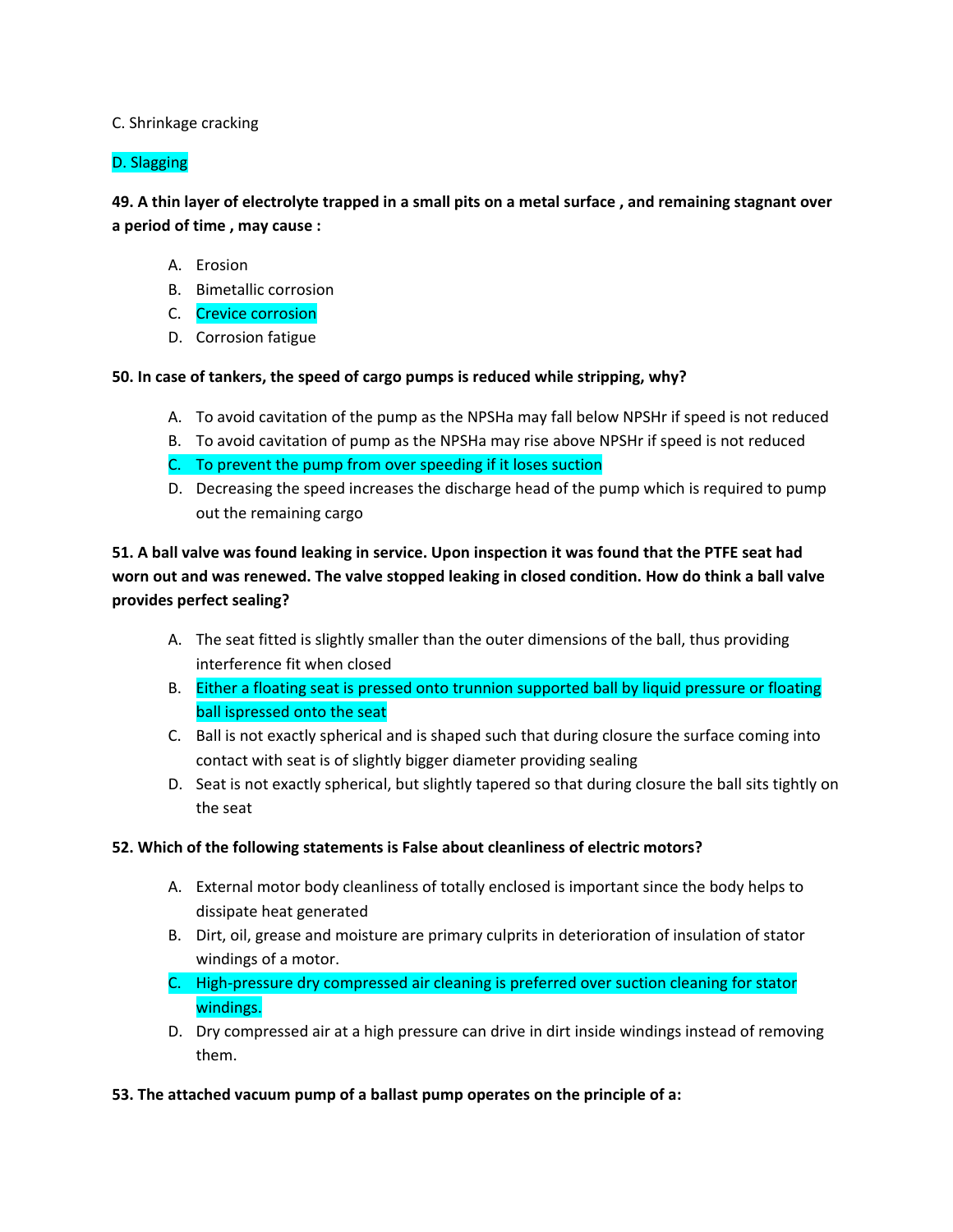- A. Centrifugal pump
- B. Reciprocating pump
- C. Gear Pump
- D. Vane Pump

# **54. Surface preparation of steel surfaces, prior carrying out painting isimportant because (choose the best alternative):**

- A. Any rust and contaminant inclusions may cause local paint film breakdown
- B. Too much paint will be consumed if surface preparation is not carried out
- C. Surface will be very rough if proper surface preparation is not carried out
- D. Surface preparation deposits a chemical onto steel surface which reacts with paint film and causes

## **55. Increasing the rotational speed of a cargo pump the pump flow rate will:**

- A. Increase in direct proportion to the increase in speed
- B. Decrease in direct proportion to the increase in speed
- C. Flow rate doesn't depend upon speed
- D. Flow

# **56. After maintaining correct discharge pressure , soon ceases to discharge water what are possible cause?**

- A. Pressure gauge wrong
- B. Pump sucking air
- C. Discharge valve throttled
- D. Casing wear ring is worn

### **57. The flow rate through a F.O. transfer pump will not be affected by which of the following factors?**

- A. Low F.O. temperature
- B. Low sounding in F.O. tank
- C. Internal leakage within the pump
- D. Leaking discharge valve

**58. Which of the following valves are designed to have valve seat in pairs - one facing the inlet side and the other facing the outlet side within the valve body?** 

## A. Butterfly valve

- B. Ball Valve
- C. Globe Valve
- D. Gate Valve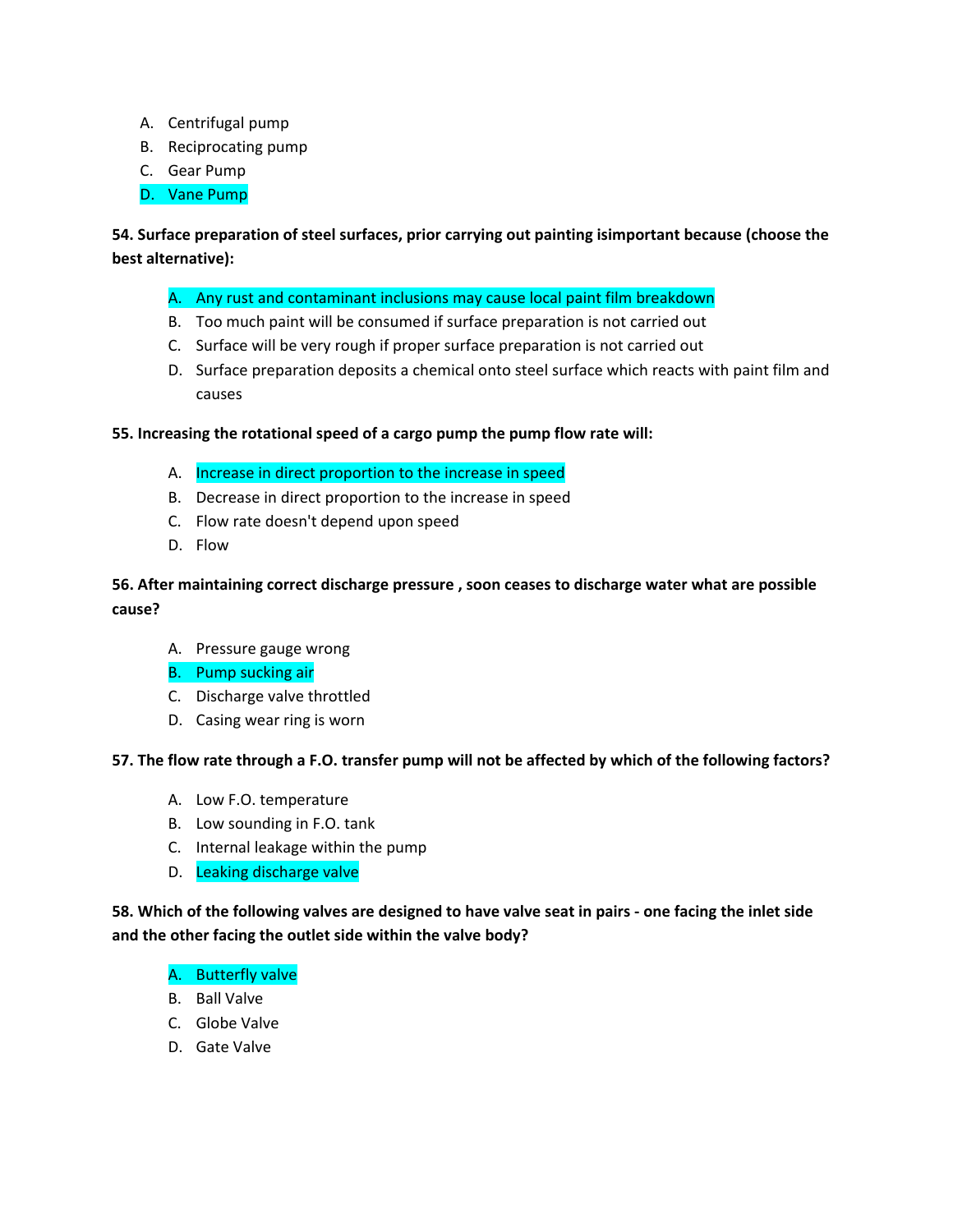**59. In Impressed Current Cathodic protection system , the current for cathodic protection is supplied by :** 

- A. Use of sacrificial anodes
- B. A low voltage D.C. supply
- C. A low voltage A.C. supply
- D. 110 V A.C. supply

**60. Which of the following can lead to short cycling or frequent cutting in and cutting out of a fridge compressor?** 

- A. Dirty condenser
- B. Air entrapped in refrigerant
- C. High cooling water temperature
- D. Grossly insufficient charge

**61. In a Sea Water cooled J.C.W. cooler, the most common cause for loss in cooling efficiency of the heater is:** 

- A. Scale formation on J.C.W. side
- B. Mud/silt deposits on J.C.W. side
- C. Scale formation on S.W. side

**62. Cadmium coatings provide corrosion protection . Cadmium coatings are commercially carried out using which of the following methods :-**

- A. Metal Spraying
- B. Electro-plating
- C. Hot-dipping
- D. Metal diffusion

**63. The machinery which is usually tested first once the ship reaches a dry dock is** 

- A. Engine room crane
- B. Engine room lift
- C. Gantry crane for engine room
- D. All of the above

**64. A recently completely overhauled Engine room bilge pump was working efficiently.Suddenly one day you find that the pump is not taking suction. You have tried priming with sea waterbut still the pump doesn???t take suction from any of the bilge wells or bilge tank. What could have gone wrong inside the pump? Choose the best alternative.** 

- A. The bucket rings have worn out
- B. The suction or discharge valve must have worn out and started leaking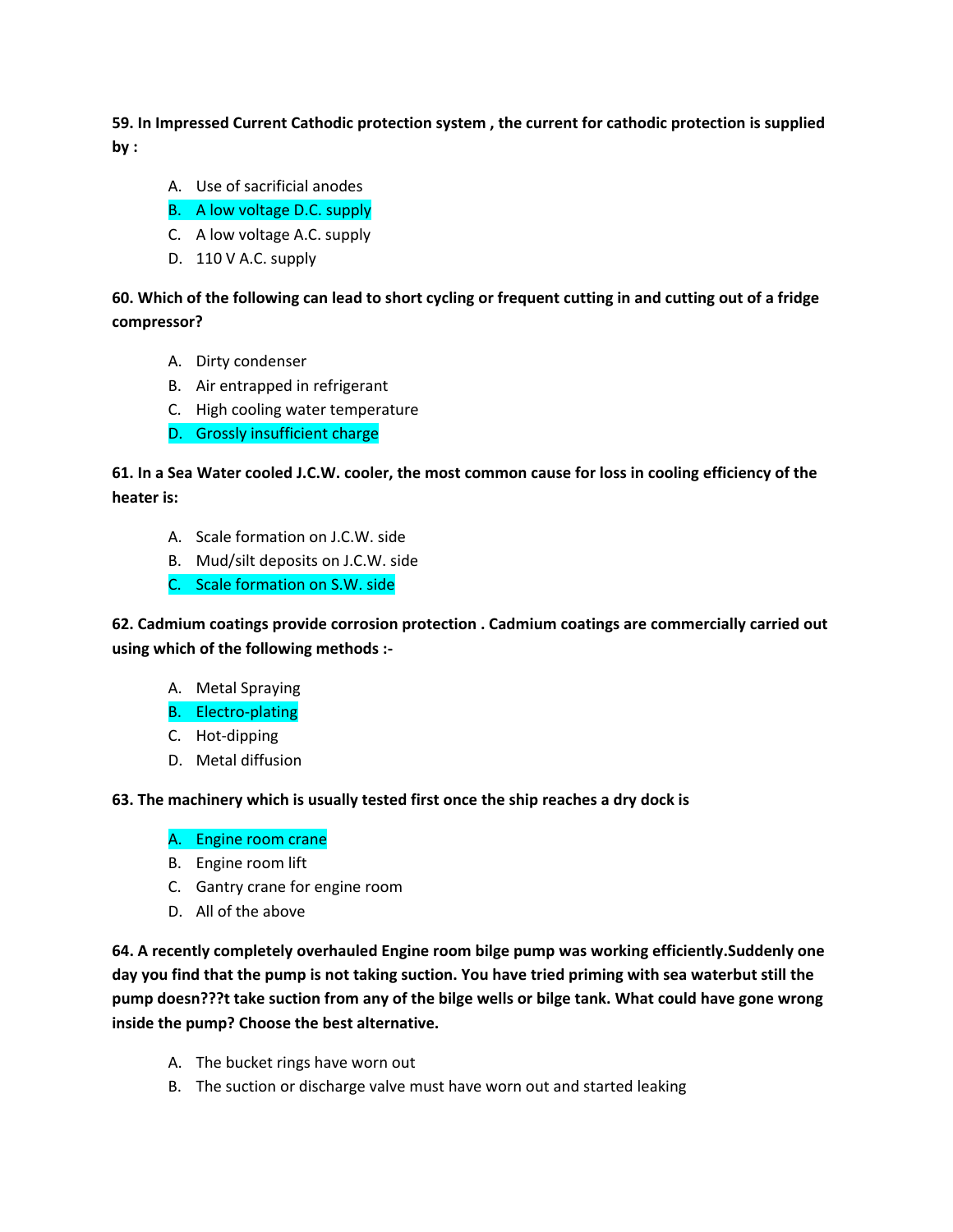- C. The suction or discharge valve might be stuck in one position or some debris mighthave lodged itself in between the valve and the seat
- D. Pump suction filter might be clogged

**65. The common term used for failure of metal and alloys in a corrosive environment , when subject to high stresses is known as :** 

- A. Fatigue failure
- B. Corrosion fatigue
- C. Stress corrosion cracking
- D. Fretting Corrosion

**66. Wheel operated butterfly valves are operated through a reduction gearbox. The Gear arrangement inside of gear box is of \_\_\_\_\_\_\_\_\_ type** 

- A. Bevel Gear
- B. Rack & Pinion Gear
- C. Planetary Gear
- D. Worm & Worm Wheel

**67. Cladding is the process used for :-**

- A. Protection of metal surfaces against corrosion
- B. Protection of metal surfaces against erosion
- C. Protection of metal surfaces against cavitation erosion
- D. Protection of metal surfaces impingement corrosion

# **68. Which of the following is a correct point for sampling of system lube oil for on board or shore analysis?**

- A. Standpipes
- B. Purifier outlets
- C. Inlet or outlet of L. O. coolers
- D. Tank drains

# **69. Chromium is a nobler metal when compared to that of steel . In some marine applications Chromium is electroplated to the steel surfaces . Why?**

A. Chromium is a more noble metal so it will not get corroded and thus steel surfaces will remain protected

B. Chromium plating provides corrosion protection as well as high glossiness and high hardness forbetter wear resistance and reduced friction to the steel surfaces

C. Chromium plating is required for providing high glossiness and high hardness for better wear resistance and reduced friction to the steel surfaces and not for corrosion protection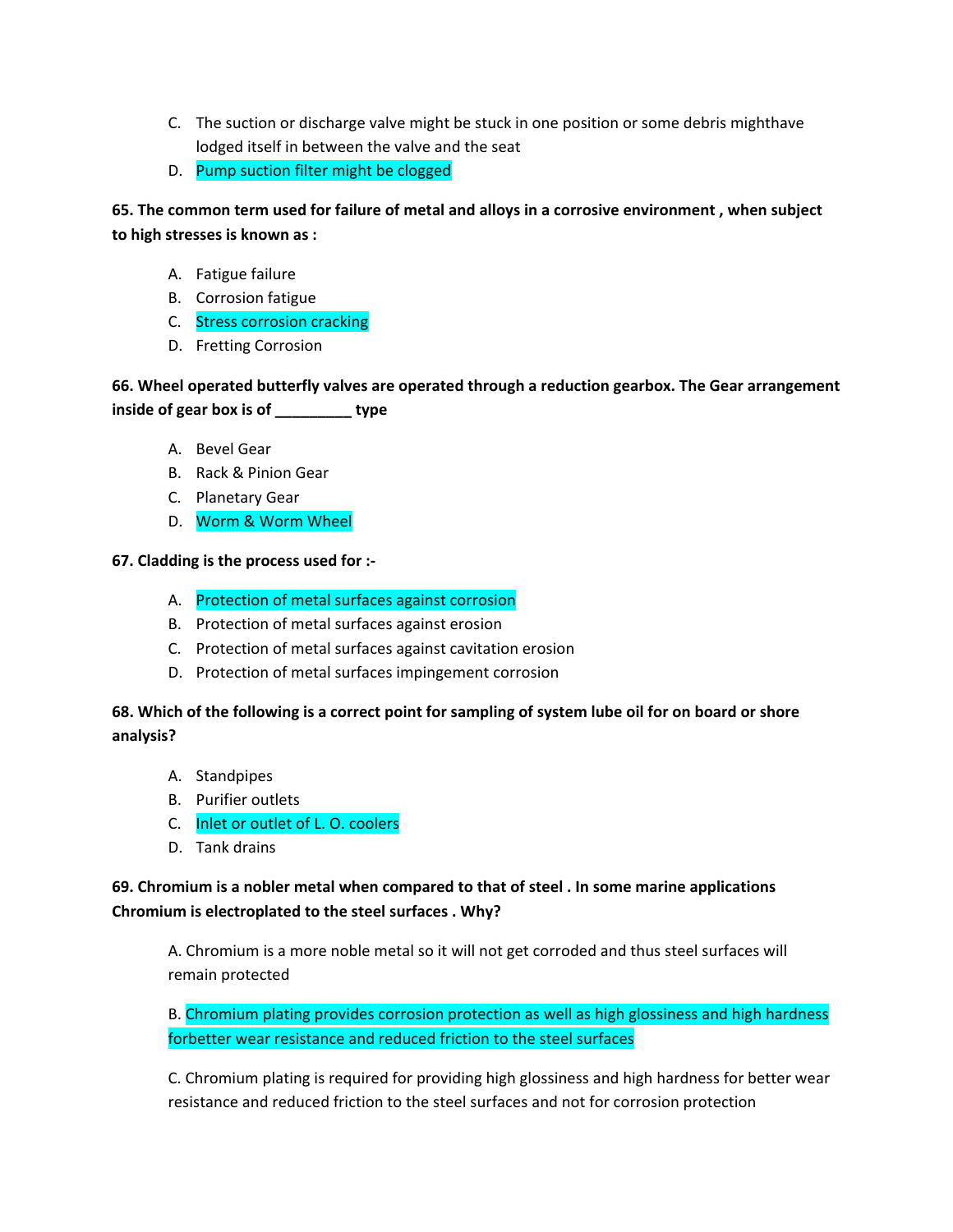D. Chromium reacts with steel to form an alloy during electroplating which is corrosion resistant

## **70. Correct method of greasing a centrifugal pump bearing is:**

- A. To pump the grease until you feel high back pressure on the Grease pump
- B. To pump the greasefor 3-4 pumping strokes of Grease pump for each bearing
- C. To pump the grease when the pump is stopped and drain any old grease at the same time by opening the drain plug, giving only 3-4 pumping strokes on Grease pump for each bearing. the drain plug should then be replaced
- D. To pump the grease when the pump is running and drain any old grease at the same time by openingthe drain plug,until all the old grease is removed and new grease starts coming out of the drain,repeating samefor each bearing. the drain plug should then be replaced

## **71. Graphitisation is the term used to describe:**

- a) Bimetallic corrosion of brass and bronze alloys leading to deposition of graphite
- b) Selective phase corrosion of grey cast iron leading to corrosion of graphite flakes and leading to lossof strength
- c) Electroplating process in which graphite is deposited on the mild steel components to protect them against corrosion
- d) Chemical reaction between pure graphite and iron so as to increase the graphite content of iron

# **72. Accelerated corrosion due to removal of protective surface films (e.g.) oxide layers on metal/alloy surfaces due to turbulence of working fluid is known as**

a) Bimetallic corrosion

# b) Impingement corrosion

- c) Cavitation erosion
- d) Selective phase corrosion

**73. An auxiliary engine turbo-charged makes strange noises when the load changes. The engine parameters however are absolutely fine. An external examination of turbocharger parameters as stated in the manual also reveals nothing. Would you**

- (a) Continue to run the engine and wait for some time
- (b) Stop the engine for a while and make some checks
- (c) Reduce the load of the engine
- (d) Run it on steady load to make some checks.

**74. During prolonged astern manoeuvring of the relative expansion between any of the turbine its casing is likely to increase for an alarming level you should** (multi choice)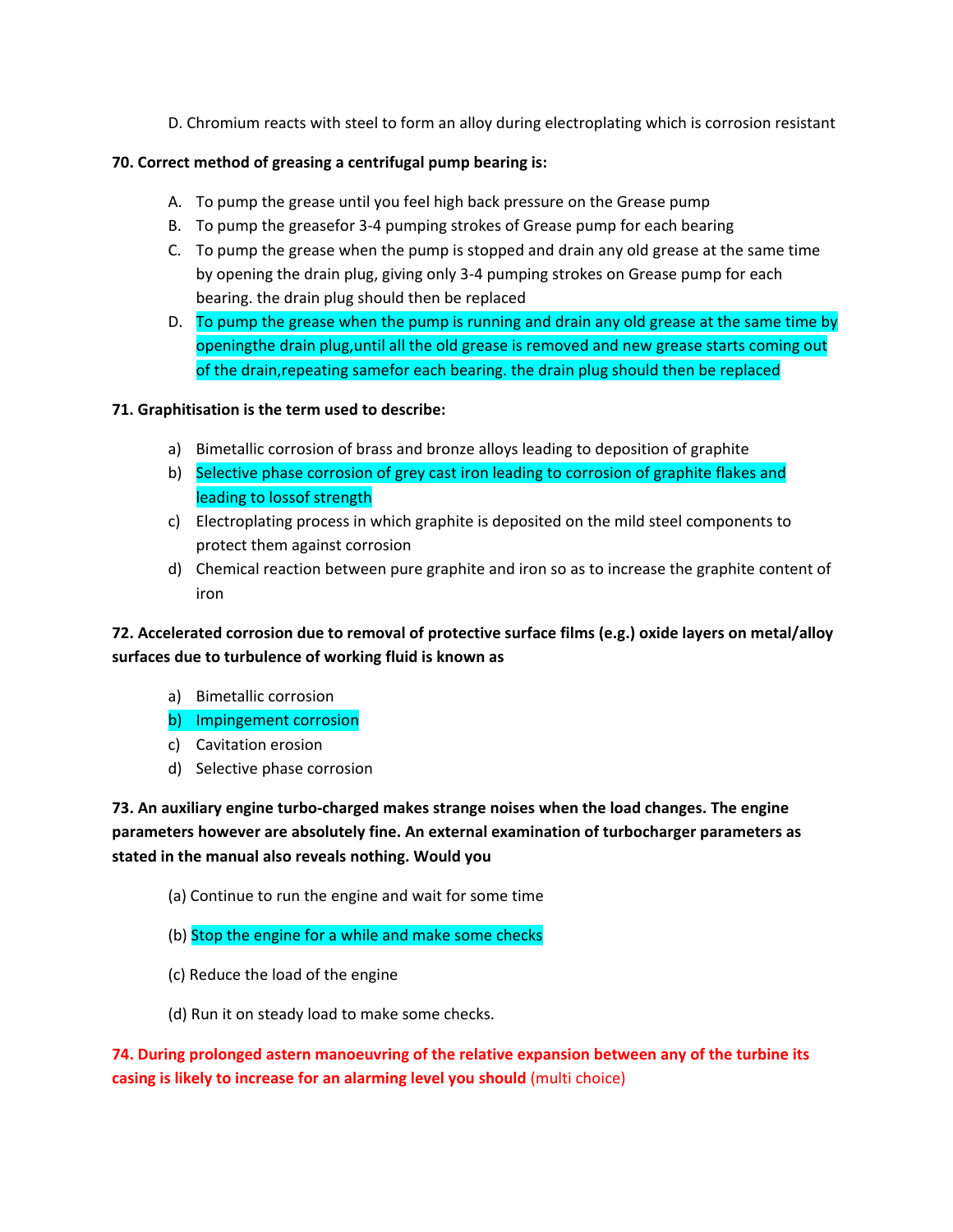- A) Inform the bridge that no further manoeuvring is possible as the turbine are likely to be damaged
- B) Reduce the vacuum further to control the relative expansion
- C) Keep manoeuvring irrespective of damage to the turbines
- D) Request the bridge to try to reduce number of astern movements
- **75. Cold and viscous lubricating oil of an auxiliary engine is most likely to cause \_\_\_\_\_\_\_\_\_\_\_**
	- A) Sudden stopping of the engine
	- B) Difficulty in starting the engine
	- C) Rhythmic knocking sound from inside the engine
	- D) Drop in RPM of the engine

# **76. viscosity of fuel oil used for ME was 145cst,new fuel comes whose viscosity was more than earlier, what should u do**

- a) increase temp setting
- b) change setting of viscotherm
- c) do nothing
- d) open steam valve manually more

### **77. Corrosion of mild steel ca be affectively prevented by**

- a. cathodic protection
- b. protective coatings
- c. addition of suitable alloying elements
- d. applying adhesives

**78. In a three phase electrical equipment, the immediate action in the event of fuse blowing in one of the phases would be** ( ref dennis book pg no: 50, if mcq )

a. to replace with a fuse of correct rating

### b. to replace fuses on all three phases

- c. to try to repair the fuse
- d. to investigate the fault that led to blowing the fuse

# **79. A butterfly valve was found leaking and has to be overhauled.Which of the following is a correct statement?**

- A. There is no need to remove the valve from pipeline and it can be overhauled in place
- B. Butterfly valves cannot be overhauled without removal from pipelines
- C. It is better idea to remove the valve from pipeline and then carry out the maintenance rather than do it in place
- D. It will depends on the time available to you, whether you will remove valve from pipeline or overhaul in place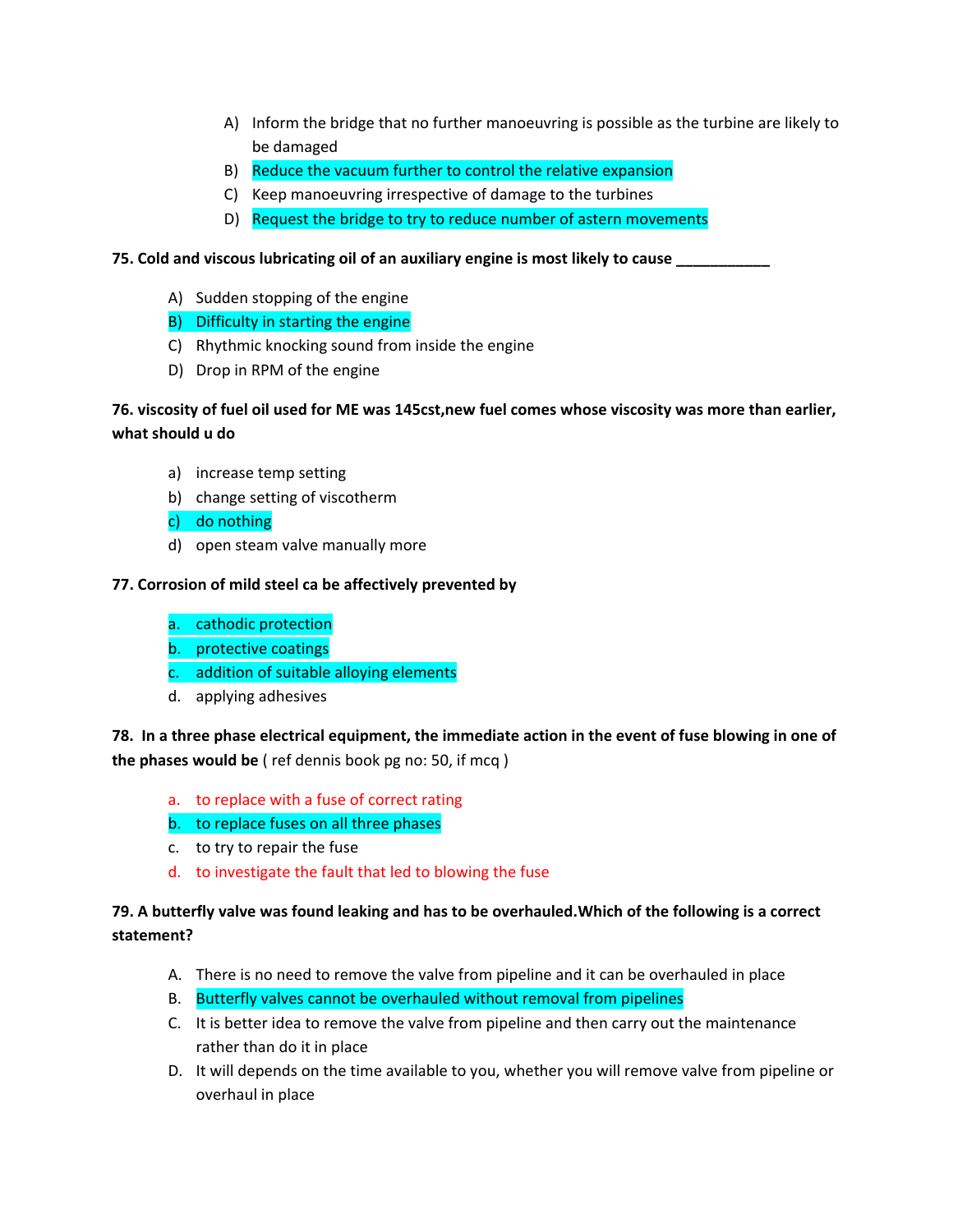## **80. The lower half of main bearing of a very large diesel engine can be removed by:**

- A. Pulling out with a chain block
- B. By hammering out with the help of a soft mallet
- C. By slightly jacking the crankshaft and turning out the bearing half with a rope or similar tackle provided.
- D. By using a special tool in the oil hole and turning the shaft to turn out the lower half.

# **81. Which of the following option gives you the correct sequence of the metals/alloys in decreasing order of preferential corrosion when all of them are bonded and immersed in an electrolyte? (mcq)**

- A. Stainless Steel , Naval Brass , Aluminium bronze , Copper
- B. AluminiumBronze ,Cupro-Nickel , Monel metal , Titanium
- C. Stainless Steel ,Cupro-Nickel ,Naval Brassl , Monel Metal
- D. Stainless Steel , Copper, Naval Brass , Aluminium bronze

**82. After cleaning the M/E F.O. heater you have assembled the heater and want to try out the heater before putting into use. Which is the correct sequence of operation of the valves?** 

- A. (1) Vent valve open (2) F.O. inlet valve crack open (3) When F.O. starts coming out of vent line close vent (4) F.O. inlet valve full open (5) F.O. outlet valve full open (6) Steam return and inlet valves slowly opened up
- B. (1) Vent valve open (2) F.O. outlet valve crack open (3) When F.O. starts coming out of vent line close vent (4) F.O. outlet valve full open 5) F.O. inlet valve full open (6) Steam valves slowly return and inlet opened up =ANSWERR
- C. (1) F.O. outlet valve crack open (2) F.O. inlet valve crack open (3) As the pressure gauge shows pressure open steam heating valves slowly (4) Fully open F.O. inlet and outlet valves
- D. (1) Open steam return and inlet valves (2) Open F.O. outlet valve first slowly and F.O. inlet valve thereafter

### **83. Why is use of Polymer treatment restricted to low-pressure boilers?**

- A. It does not effectively control sludge formation.
- B. It does not effectively control scale formation.
- C. It has no PO4 present to counter caustic alkalinity
- D. All of the above

# 84. **During stripping operation the discharge valve is kept throttled to maintain sufficient back pressure, why?**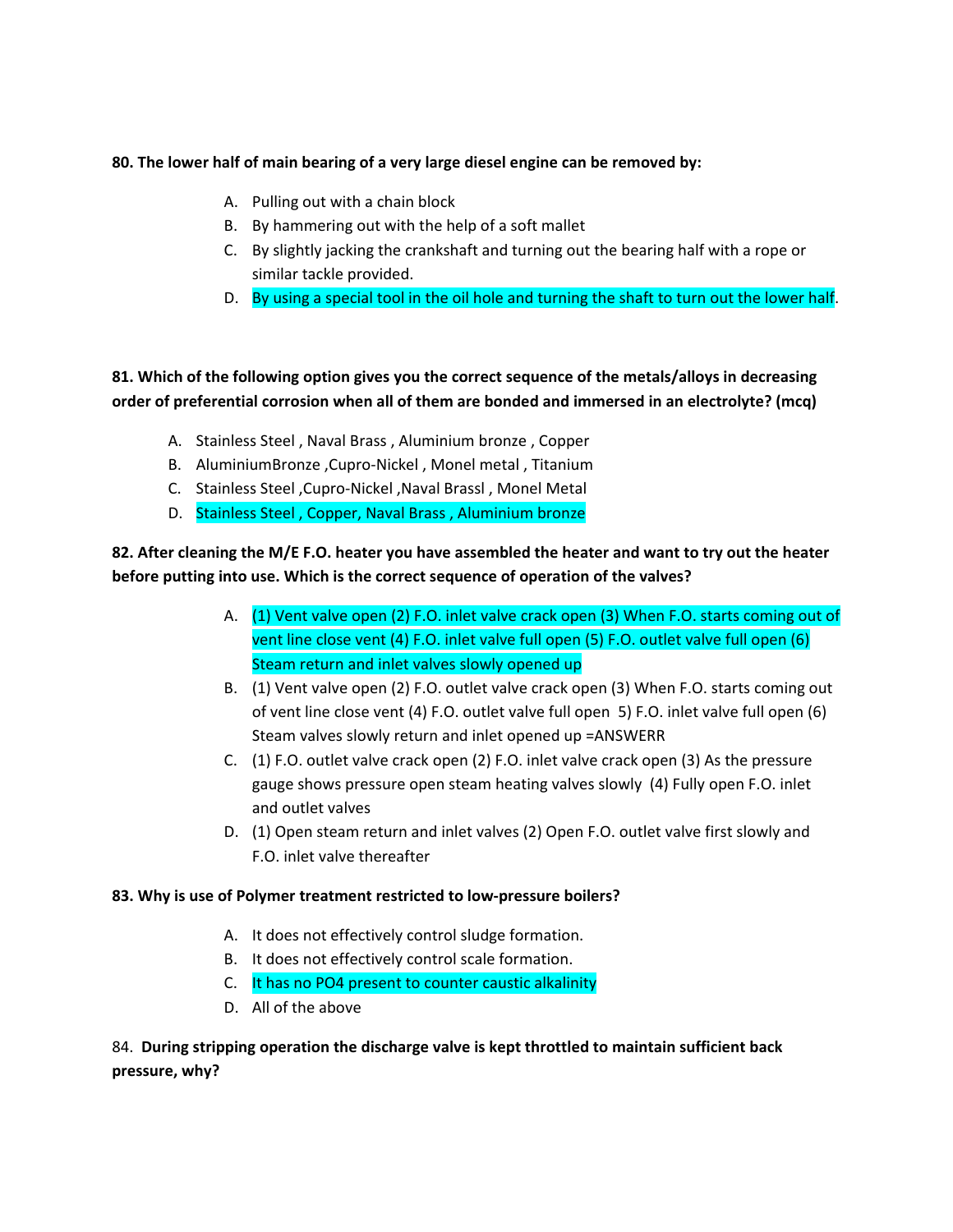- A. To avoid back flow of sea water into the ballast tank
- B. If back pressure is not sufficient, the ballast water cannot be pumped out as the sea water head on the outside is more
- C. To avoid pump losing suction due to loss of priming as the available suction head is very low
- D. To control the motor current which will otherwise be very high

**85. During shutting down the purifier you find that purifier always vibrates heavily for some time and then becomes normal until it finally comes to a stop What should be done to avoid this situation?** 

- A. The purifier bowl should be cleaned before next startup
- B. The brake should be applied so that the critical speed doesn???t last long
- C. Complete overhaul of the purifier should be carried out and the bearings need to be renewed
- D. The bowl should be sent for balancing

# **85.During shutting down the purifier you find that purifier always vibrates heavily for some time and then becomes normal until it finally comes to a stop. What is wrong with purifier?**

- A. The purifier design is faulty
- B. The purifier bowl has a heavy sludge deposit and requires cleaning
- C. The purifier bowl is not balanced properly

D. During shutting down most of the purifiers pass through the critical speed zone

**86. SDNR valve is the term used for which of the following type of valves?** 

- A. Standard Dimension Non-Rusting Valve
- B. Screw Down Non-Return Valve
- C. Small Diameter Negative-Range Valve
- D. Stainless Disc Non-Rusting Valve

**87. The suction pressure gauge of the Engine room bilge pump is broken and you don???t have a spare. Chief Engineer has asked you to troubleshoot the problem with Bilge pump not taking suction from Fwd.(P) bilge well. You try taking suction from Fwd. (S) & Aft Bilge well and find that pump is taking good suction. Thereafter you trysuction from Fwd. (P) bilge well for sometime after priming with Sea Water but there is no change in level. You inspect the suction filter of the pump and find that it is very difficult to remove the same, you had to apply too much of force to lift the filter cover while normally it comes out easily. What does it indicate?** 

- A. It does not indicate anything, sometimes the filter covers are difficult to remove.
- B. It indicates that the suction valve of the Fwd. Bilge Pump is leaking
- C. It indicates that the suction filter of the Fwd. (P) bilge well is clogged completely
- D. Pump suction filter might be clogged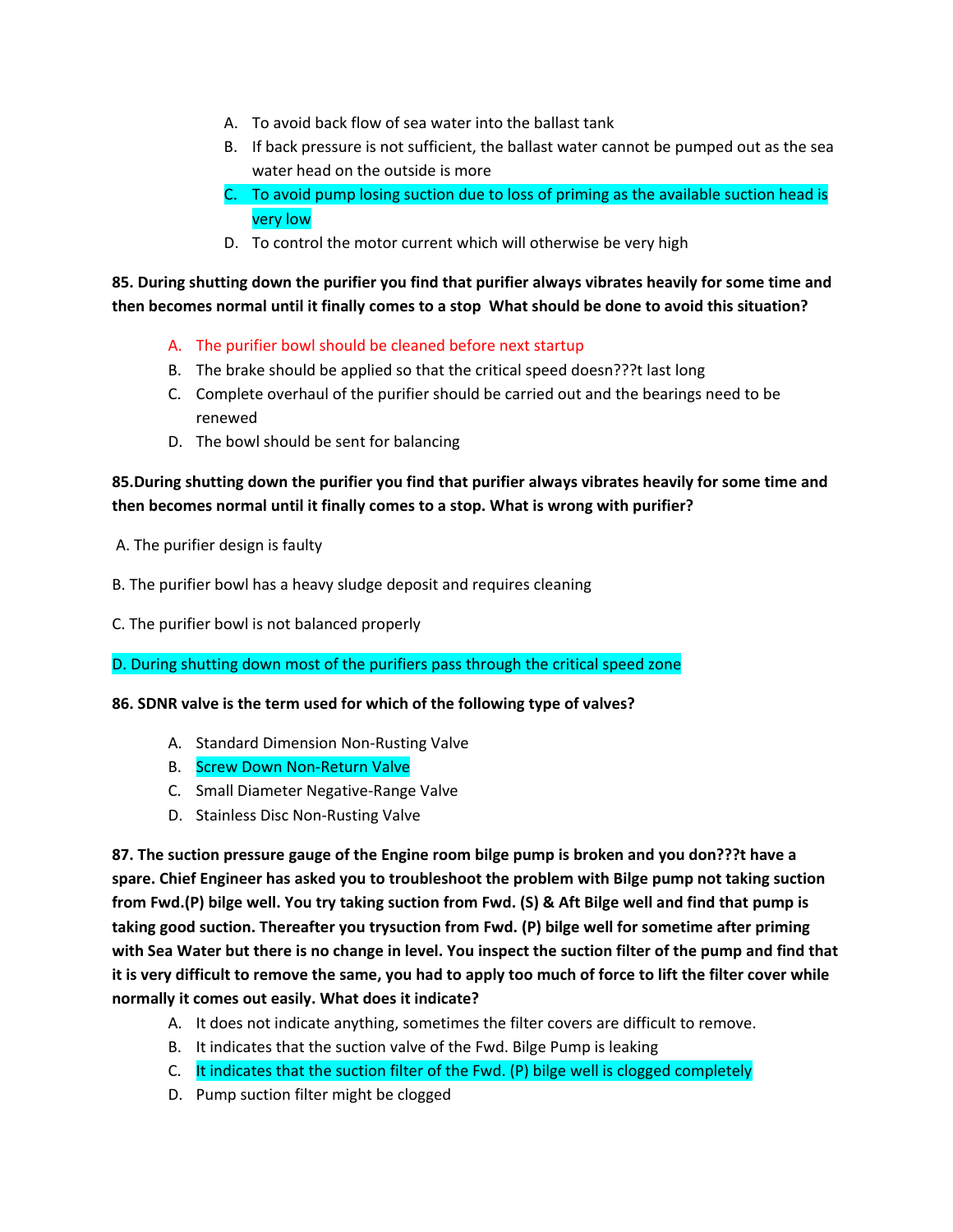## **88. Steel is an alloy of Iron ,carbon and alloying elements . The carbon content of steel is :**

- A. Less than 1%
- B. Less than 2%
- C. More than 2%
- D. Any percentage of carbon

## **89. The seating material for perfectly sealing type Ball valves is usually made up of**

- A. Rubber
- B. PTFE or Nylon
- C. Rubber reinforced with steel wire
- D. Stainless steel

## **90.The main disadvantage of a centrifugal pump is that:**

- A. They are only available in high capacities
- B. They are difficult to maintain
- C. They are not self priming in nature
- D. They are extremely expensive pumps

## **91. The advantage of a reciprocating bilge pump over centrifugal pumps is that:**

- A. They do not have any advantage over a centrifugal pump
- B. They have greater capacity to weight ratio
- C. They give a smootherdischarge if used in conjunction with an accumulator
- D. They are self priming in nature

# **92. With Reference to the centrifugal pump characteristic curves, what will be the effect when Pump is started a) with Suction valve shut b) with Discharge valve shut**

- A. With Suction valve shut Both Head (H) & Flow rate (Q) will be Zero and with Discharge Valve shut Flow rate (Q) will be Zero & Head (H) will be at Maximum height
- B. With Suction valve shut Head (H) will be Zero & Flow rate (Q) will be minimum and with Discharge Valve shut Flow rate (Q) will be Zero & Head (H) will at Minimum height.
- C. With Suction valve shut Both Head (H) & Flow rate (Q) will be Zero and with Discharge Valve shut Flow rate (Q) will be Minimum & Head (H) will be at Minimum height
- D. None of the above.
- E. All of the above.

# **93. If 3 Centrifugal pumps are running in parallel and the backpressure is substantially increased, what effect will be observed on the pumps in use.**

A. Flow rate will reduce

B. Increase in the pump casing temperature.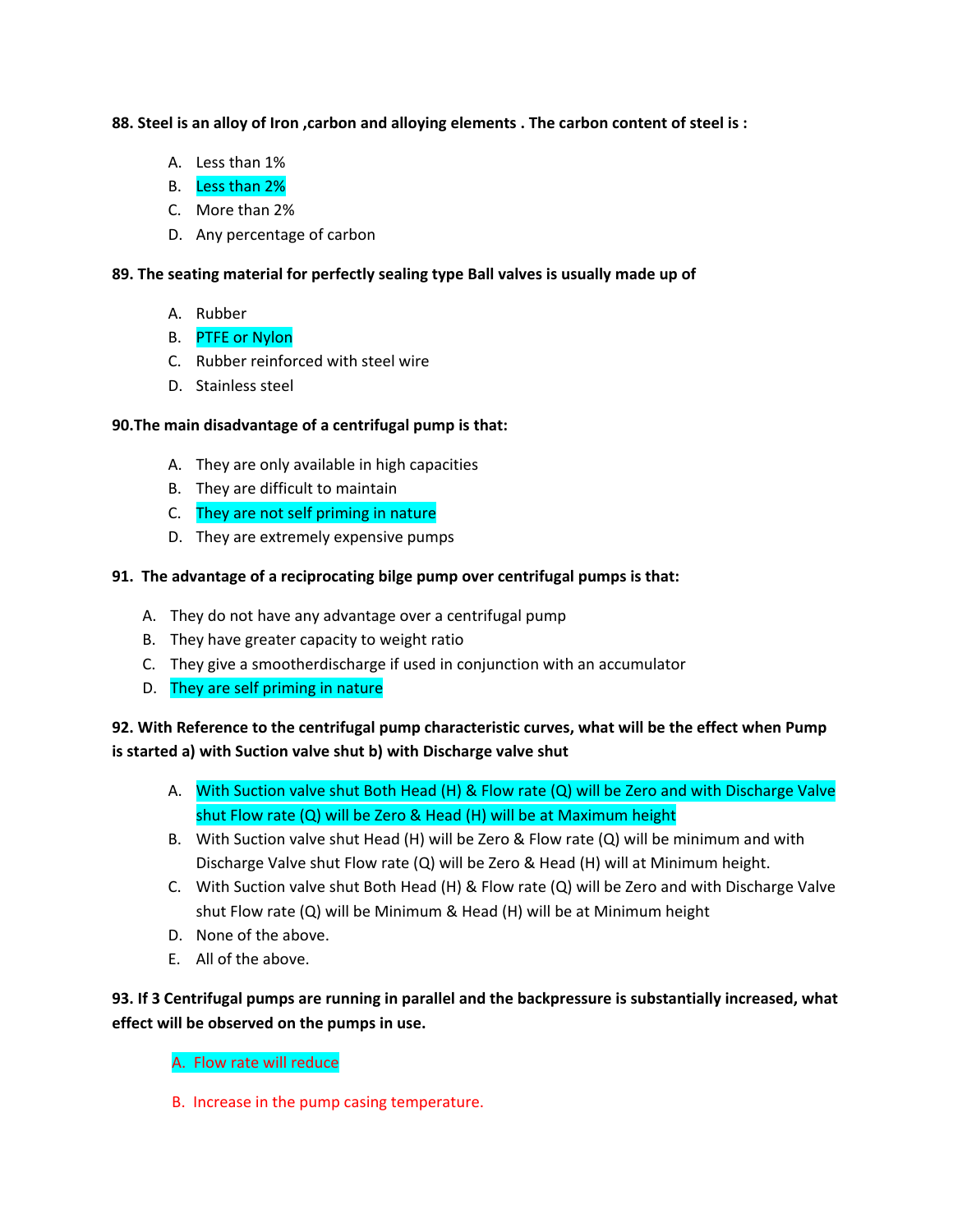- C. Safety alarms and trips (high casing Temperature) will activate, if no corrective action taken
- D. None of the above.
- E. All of the above.

# **94. For shaft sealing of a main sea water pump for ship plying in coastal muddy waters, which is the best option**

## A. Gland packing

- B. Lip seal with garter spring
- C. Mechanical seal
- D. Cup seal

## **95. The best way to clean the compressor impeller of an auxiliary engine turbocharger would be:**

A. By soaking it overnight in a strong chemical solution like carbon remover or air cooler cleaning chemical.

- B. By chipping the dirt off the impeller blades
- C. By using a pneumatic wire brush
- D. By soaking in warm water and then cleaning it gently by rags.

**96. Following conditions are given:**

**#1 cargo tank has cargo A having specific gravity of 0.70, while #2 Cargo tanks has cargo B having specific gravity 1.05** 

**2) #1 cargo pump is taking suction from # 1 Cargo tank, while # 2 Cargo pump is taking suction from # 2 cargo tank and both are pumping ashore to two identical storage tanks ashore**

**3) # 1 & # 2 Cargo tanks both are identical and both have same sounding during starting; # 1 & # 2 pumps are identical and placed in Pumproom**

**4) Discharge manifold and shore pipelines for both the cargoes are identical ones and discharge valve for both pumps are fully open. What will be the reading of discharge pressures of both the cargo pumps.**

A. # 1 Pump discharge pressure will be higher than # 2 pump discharge pressure

### B. # 2 Pump discharge pressure will be higher than # 1 pump discharge pressure.

C. Both pump discharge pressures will be same as both are pumping through identical pipelines to identical tanks ashore

D. Cannot say anything as discharge pressure will be affected by various other factors

### **97. Excessive lubrication in compressors can lead to:**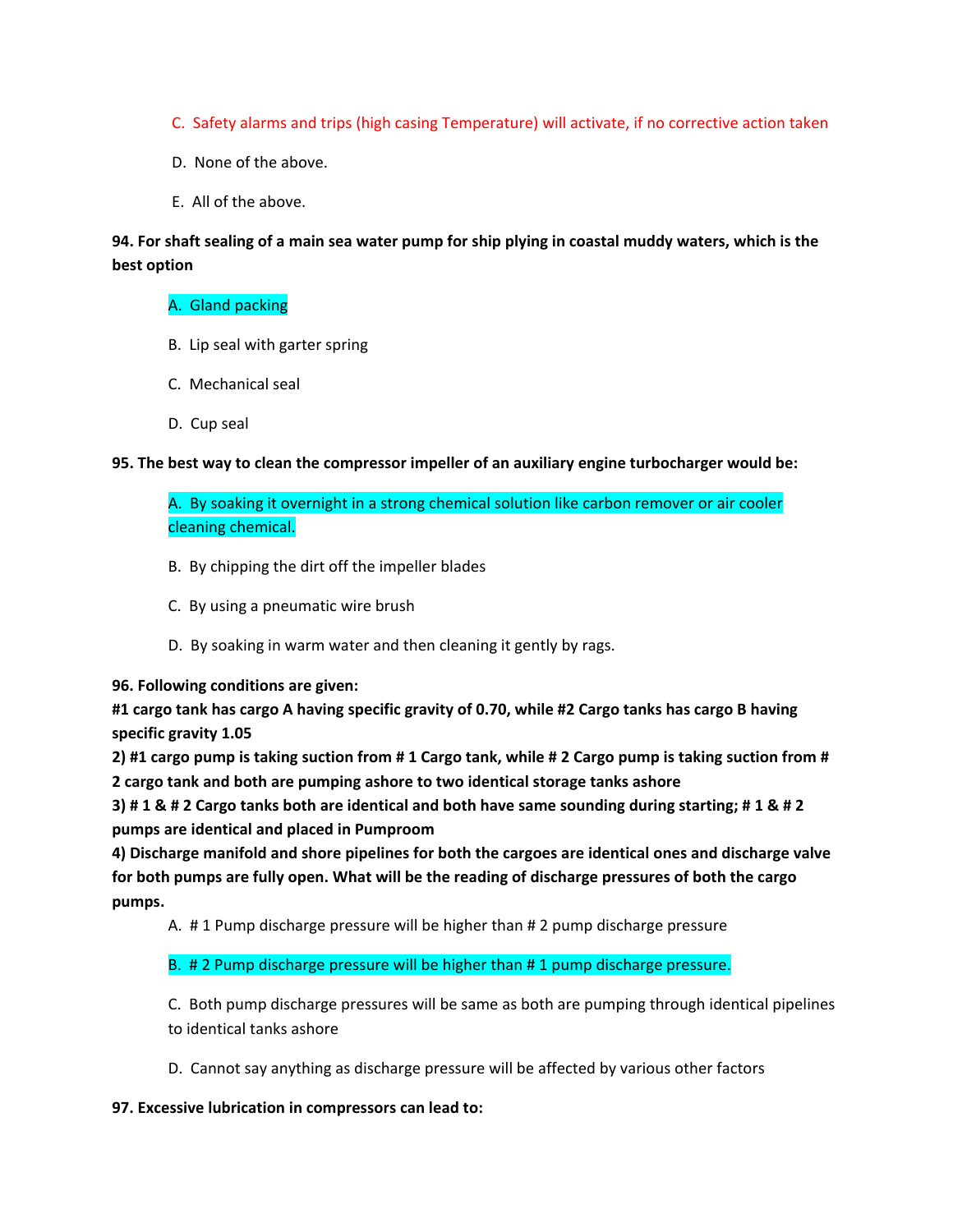- A. Sticking of valves
- B. Carryover and deposit of oil particles in pipelines and reservoirs
- C. Decompression
- D. Detonation

**98. Which of the following valve types is available with non-return arrangement?** 

- A. Gate Valve
- B. Globe Valve
- C. Ball Valve
- D. Butterfly Valve

### **99. Types of tubes in refer cooler**

- A. (a)straight tube
- B. (b) u tube
- C. (c)coil tube
- D. (d)spring tube

# **100. M/E FO heater steam control v/v send to on viscosity control mode, when u start using FO different viscosity**

- A. Change setting viscosity index
- B. Temperature controller
- C. No change in viscosity and viscosity will automatically controlled
- D. We have to change the mode manually

### **101. Provide in protection against mild steel galvanic corrosion**

- a. Copper
- b. Aluminum
- c. Stainless steel
- d. None of the above

### **102. Less vacuum in centrifugal p/p**

- a. Leak of discharge v/v
- b. Loss of gland packing
- c. Loss of fluid in suction tank
- d. Long suction p/p

## **103. Type of corrosion in fresh water of D/E**

- a. Stress
- b. Hot corrosion
- c. Bimetallic corrosion
- d. Selective phase corrosion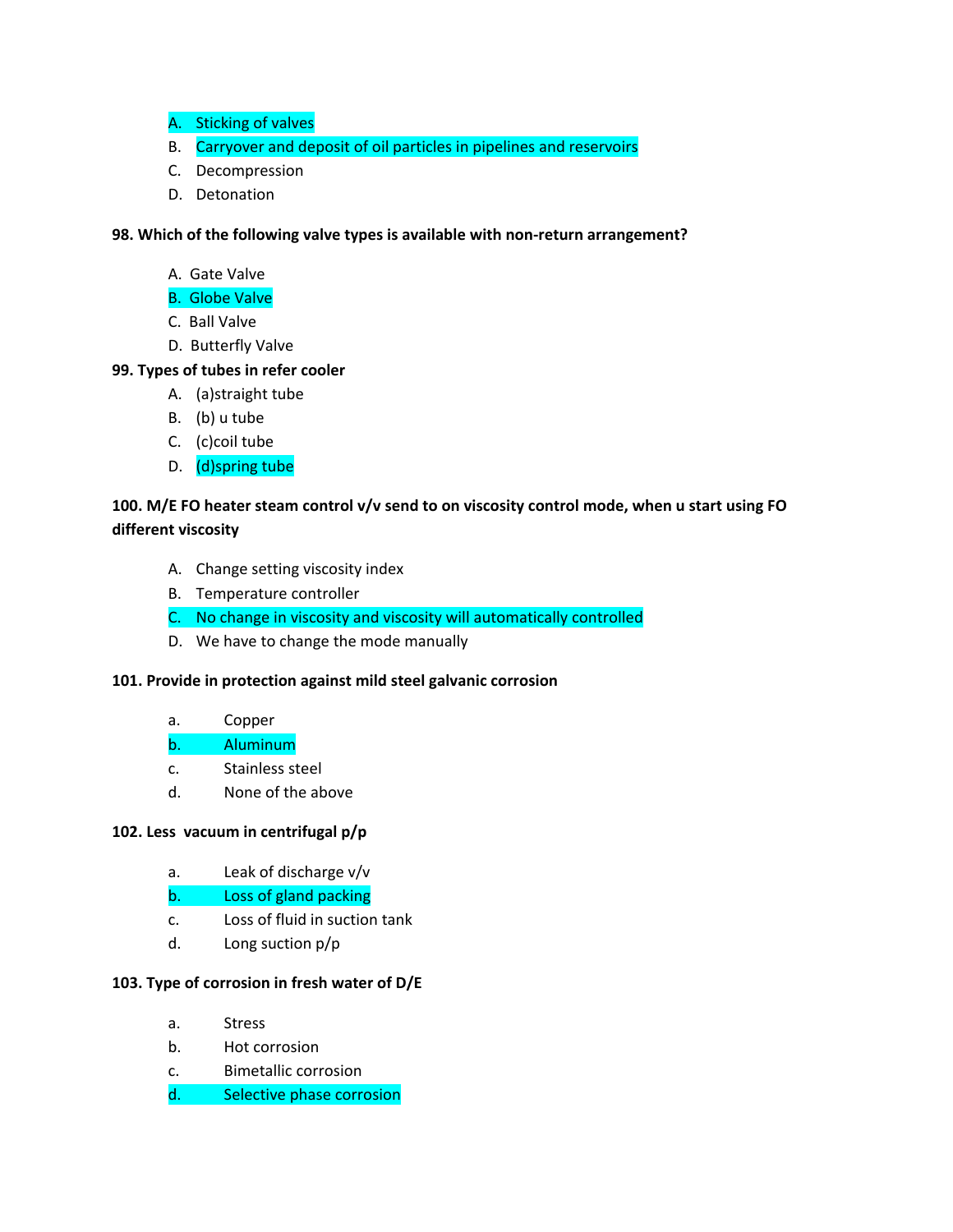# **SECTION - 2**

## **1. Which of the following V/V cannot be overhauled in place without removing piping?**

- A. BallValve
- B. Diaphragm valve
- C. Globe valve
- D. Butterfly valve

# **2. When pressure inside a system falls below that of the vapour pressure of the liquid Cavities r formed, cavities travelling to high pressure region collapses releasing Considerable energy damage the metal surface which is known as**

- A) Cavitation
- B) Erosion
- C) Impingement Corrosion
- D) Capitation Erosion

### **3. Why should only approved toilet cleaning chemicals be used in**

- A. Unapproved chemicals can lead to corrosion in the system
- B. unapproved chemicals can lead to toxic conditions in the system leading
- C. To destruction of protective coatings
- D. Unapproved chemicals can kill aerobic bacteria making the plant ineffective Gases produced by use of unapproved chemicals can pose threat to the operators

# **4. After over hauling reciprocal pump the motor connections were wrongly given. Determine outcome when pump is started?**

- A) The direction of flow wl remain unaffected
- B) the direction of flow wl b reversed
- C) The pump wl get damaged because the suction valve wl block the reverse flow causing overpressure leading to pump breakdown.
- D) The pump wl lose suction N there wl b no flow.

**5. For the S.W. side of a M/E L.O. cooler it is noticed that rise in S.W. temperature through the cooler has decreased from 12 deg. C to 7 deg. C over a period of time, while the drop in temperature of L.O. across the cooler has also decreased. All other coolers have been reported to be working normal &**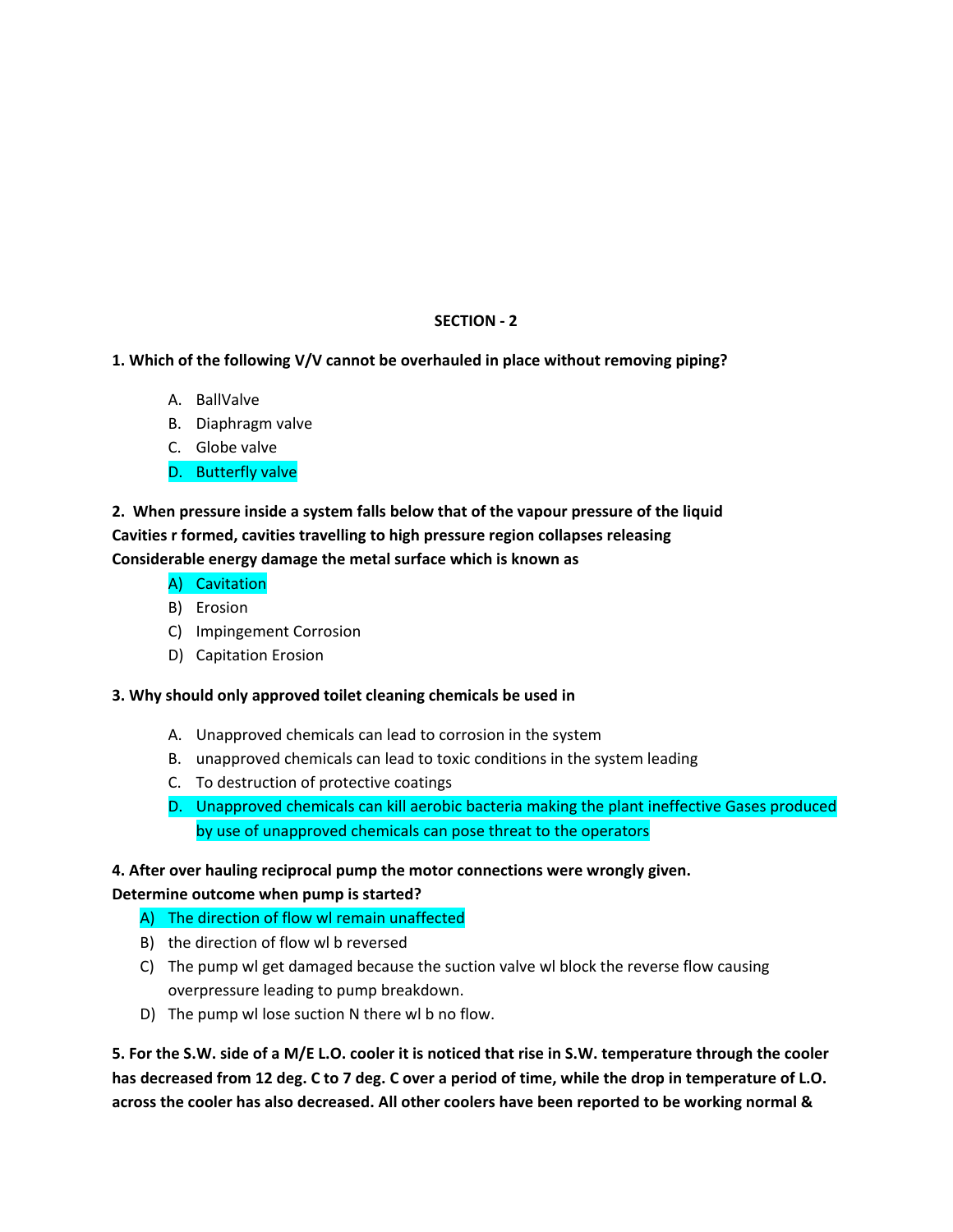**M/E is also running at a constant load in calm weather. What is the inference drawn by decrease in the temperature difference?**

A. The cooling S.W. inlet temperature has reduced

- B. The efficiency of the cooler has increased over a period of time
- C. The cooler has become dirty on the S.W. side or L.O. side
- D. S.W. side of the cooler may be partially blocked with mud and sea shells

**6. Centrifugal pumps cannot handle air and require priming.But you are aware that centrifugal which on the same principal can handle air very well. Which two properties of air are responsible because of which the centrifugal pumps cannot handle air:-**

- A. Fluidity only
- B. Density only
- C. Both fluidity and density
- D. Compressibility

**7.Vacuum priming pumps which work on the principle of fixed vane pumps require \_\_\_\_\_\_\_\_\_\_\_\_\_** 

**for\_\_\_\_\_\_\_\_\_\_\_ clearance between vane tips and casing.** 

- A. Lube oil, lubricating
- B. Lube oil, sealing

C. Water, sealing

D. Gland packing, sealing

**8. Pump driven clutch type attached vacuum pumps are commonly used for priming ballast pumps and emergency fire pumps. What is the factor which clutches the vacuum pump clutch to the pump clutch during start of the pump?**

- A. Low suction pressure acting against the spring loaded clutching piston
- B. High suction pressure acting against the spring loaded clutching piston
- C. Low discharge pressure acting against the spring loaded clutching piston
- D. High discharge pressure acting against the spring loaded clutching piston

**9. It is given that engine room bilge pump has suction manifold on which 3 valves are located. One valve for the 3 engine room bilge wells suction, another one for Bilge tank suction and the third one is for sea water suction. It is found that the Bilge pump is unable to take suction from any of the bilge wells, but is able to take suction efficiently from Bilge tank. What is the most probable cause?**

- A. Pump suction filter cover gasket leaking
- B. Suction filter cover gasket of one of the Bilge wells is leaking

C. Bilge well suction pipeline leaking between individual bilge well valves and suction manifold valve

D. Bilge pump suction pipeline leaking between the manifold and the pump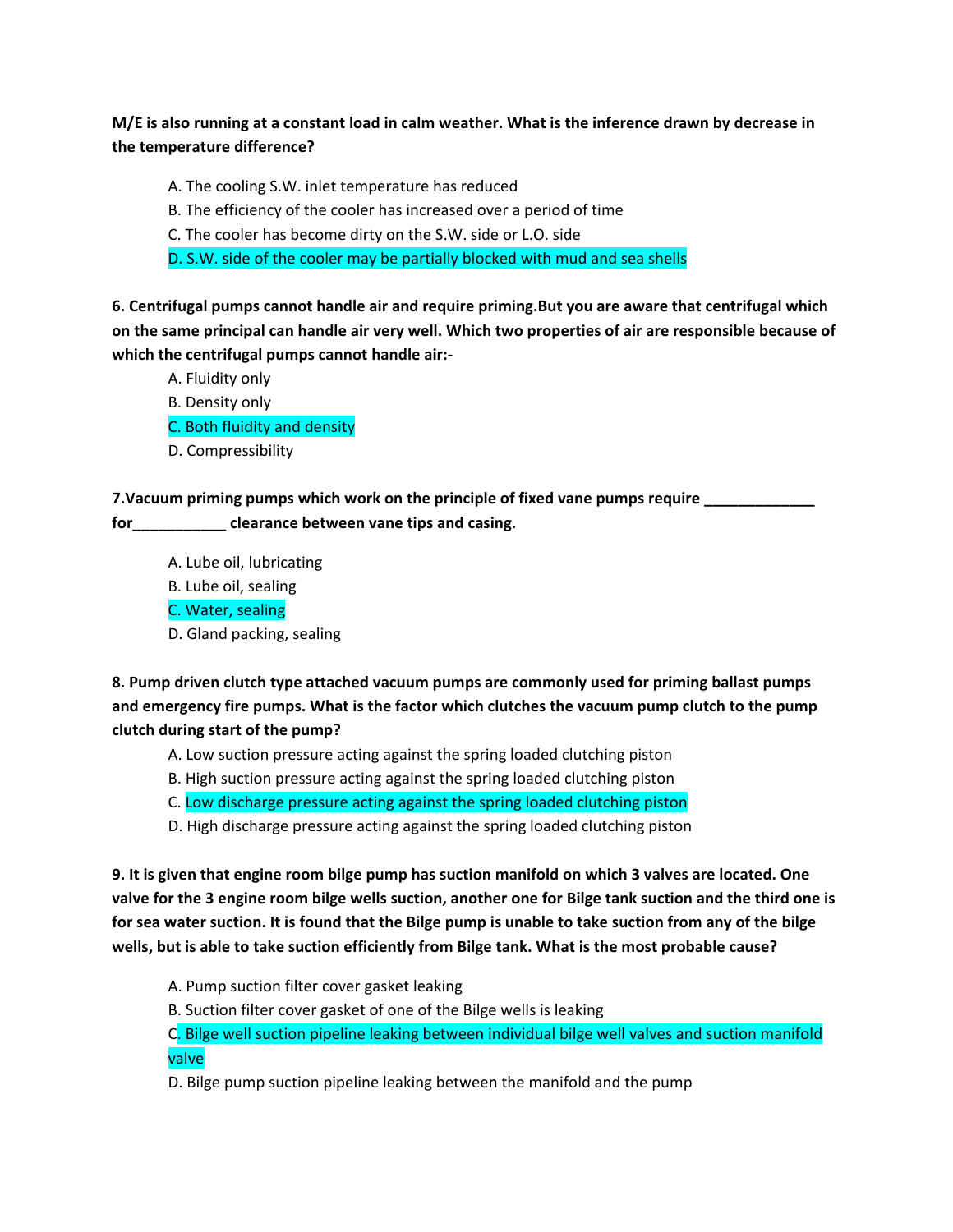### **10. WHICH PROCESS IS NOT DONE ON MILD STEEL ..????**

A. hot plating, B. electrolysis, C. explosion bonding, D. metal spraying

**11. The ballast valve of the fore peak tank is located in the duct keel andcannot be opened or shut by remote operation. The valves of othertanks can be operated remotely without any trouble Which of the following will be the best practice?**

A. Valve should be checked locally for troubleshooting without which it is difficult to find the exact problem

- B. The actuator must be defective and should be replaced with a new one
- C. The control circuit is defective and the PCB should be replaced
- D. Shore assistance will be required in such cases

**19. It has been reported that Engine room bilge pump was unable to take suction from Fwd. (P) bilge well while it taking suction efficiently from Fwd.(S) & aft bilge wells. What could be the most probable cause?**

A. There is leakage in the bilge suction pipeline somewhere between the bilge wells and bilge pump

- B. The Fwd. (P) bilge well suction valve might be leaking
- C. The Fwd. (P) bilge well suction filter cover gasket might be leaking
- D. The pump needs to be overhauled

**20. U R responsible for daily transfers of engine room bilges . U follow the sequences aft –fwd (P) fwd(s) bilgewel n u hv never experienced a problem but 5/E started the transfer n first transferred forward (s) bilgewel n without any problem n u join him later u find that bilge pump is not taking suction fr f(p) n aft bilgewel n then u hv checked everything is normal. what is the cause.**

A) 5th engineer made a mistake by 1st transferring the fwd (s) bilge wel, normal sequence of operation for engine room machinaries should not b disturbed.

B) fwd (s) Bilge wel suction valve is leaking

C) Bilge pump suction filter cover gasket is leaking.

D) Fwd (s) Bilgewel suction filter cover gasket is leaking.

#### **21. The centrifugal pump r normally**

A) Positive displacement type B) Rotodynamic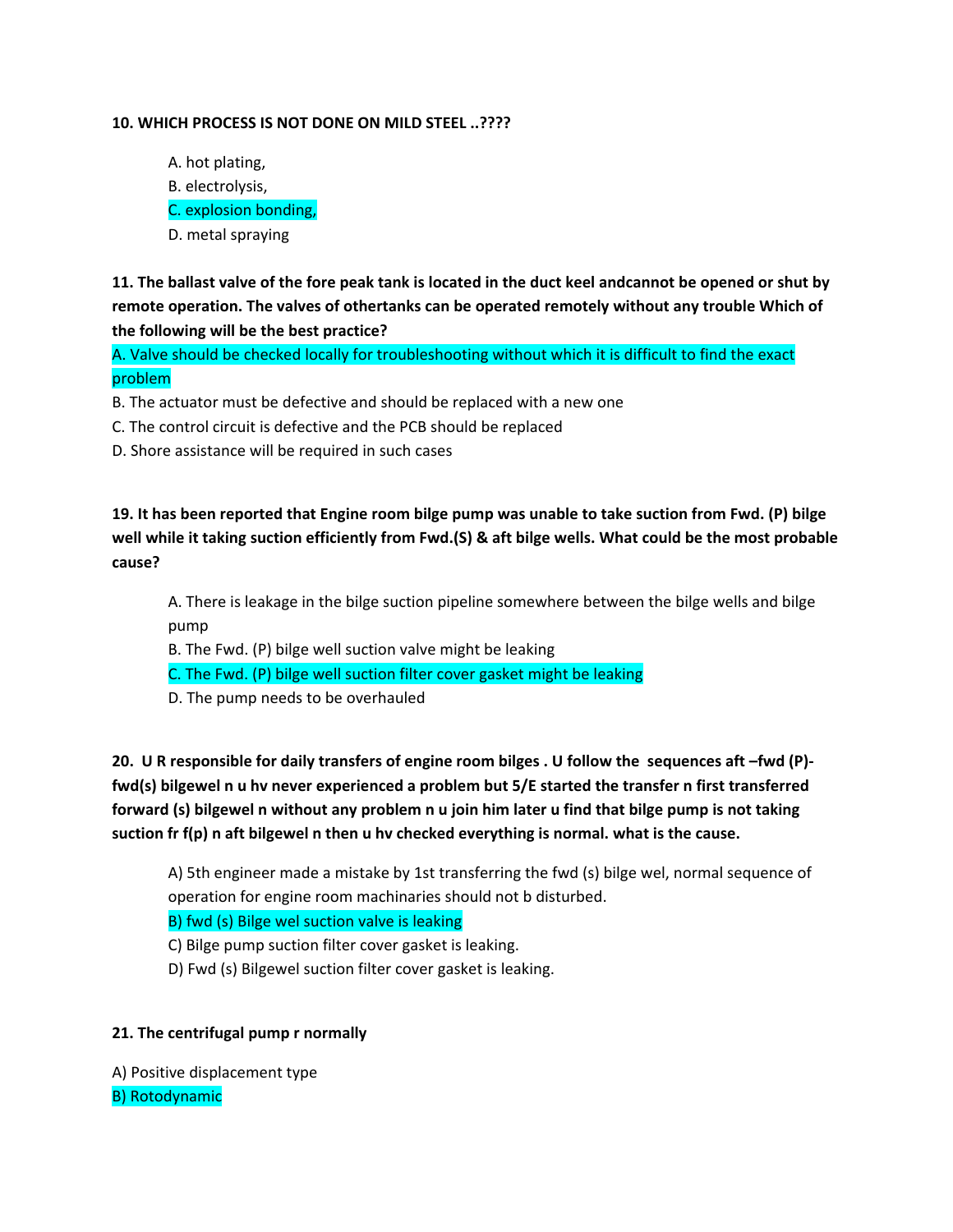C) Screw type D)Gear type

**22. Sludge pump suction pressure is going full vacuum when u start the pump a taking water of double bottom tank suction u hv checked the suction filter n found in clean condition. Taking suction fr fuel oil sludge tank does not happen. Causes of the problem.**

A) Pump is not working efficiently n reqd. overhauling

B) F>O> sludge tank suction valve is leaking

C) W.O. tank D.B. tank suction pipeline has a blockage.

D) Can ???say what is the problem but definiterly the pump needs to b opened up for overhaul

**23. The difference between the discharges of a centrifugal pump n reciprocating pump the discharge of centrifugal pump is ----------while that if reciprocating is ---------**

A) Turbulent, Laminar B) Intermittent continuous C) Continuous pulsating D) Pulaating continuous

## **24. Which of the foll. is a true statement**

A) Aluminum will b subject to preferential corrosion when in electrical continuity with stainless steel in presence of an electrolyte.

b) Stainless steel wl b subject to preferential corrosion when in electrical continuity with mild steel in presence of an electrolyte.

C) Copper wl b subject to preferential corrosion when in electrical continuity with stainless steel in presence of an electrolyte

d) Aluminum wl b subject to preferential corrosion when in electrical continuity with zinc in presence of an electrolyte.

**NOTE; The galvanic series determines the nobility f metals and semi-metals. When two metals are submerged in an electrolyte, while electrically connected, the less noble (base) will experience galvanic corrosion. Galvanic series s as follows – Graphite, Au, Ag, Titanium, Ni, Cu, Tin, Pb, Stainless steel, Cast iron, Mild steel, Al, Zn, Mg(least noble). Aluminum will corrode faster than stainless steel**

**25. Ballast pump injection filter was cleaned n the pump was lined up it was found that there was some leakage in the suction filter suction. The pump started n the leakage started. During de blasting it was found that the pump could not take suction fr one of the double bottoms. The cause could be**

A) Pump was drawing air fr.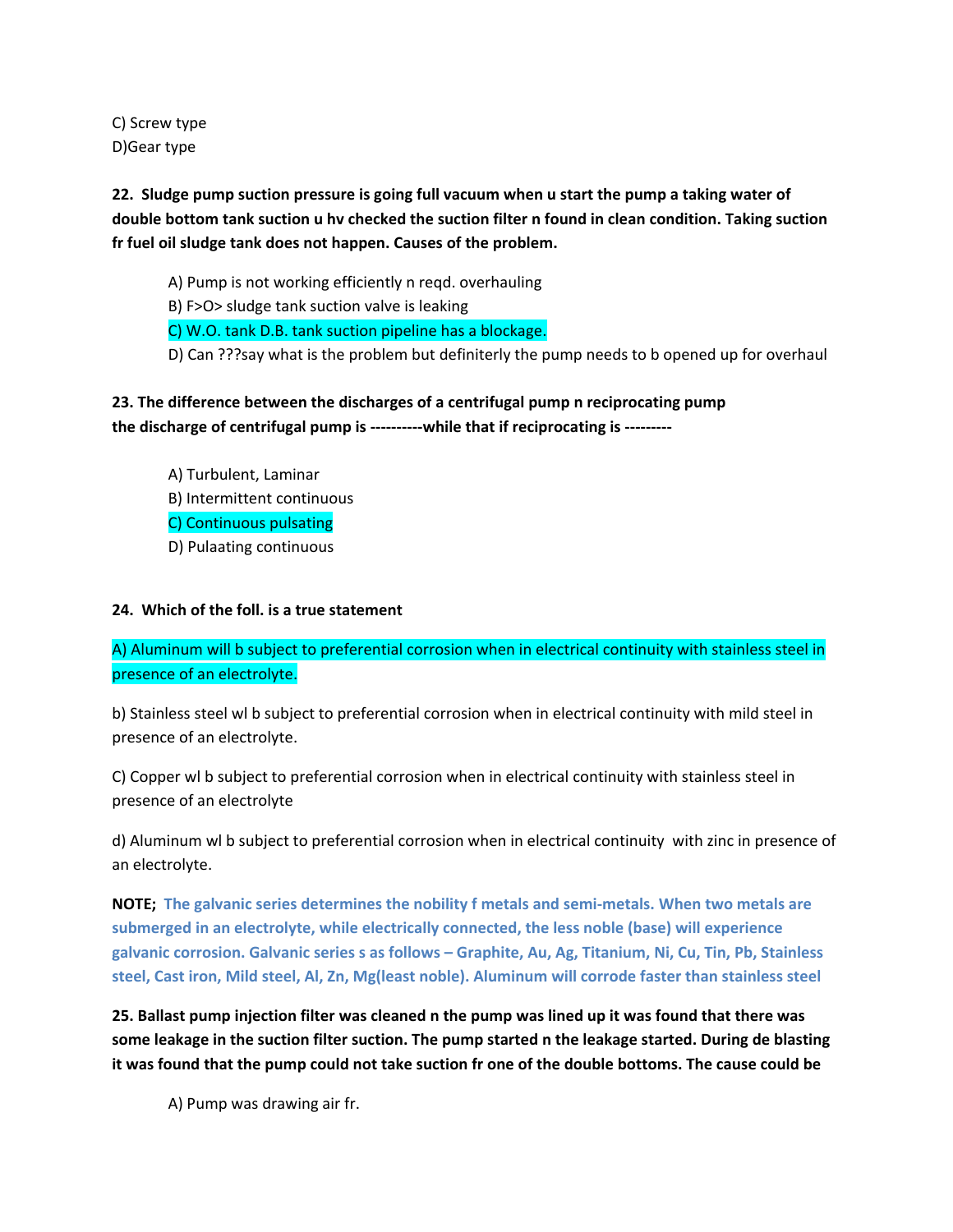## B) Pump was drawing air fr suction filter

- C) One of the pipe lines on the suction side of the pump might be leaking
- D) The filter was not cleaned properly.

### **26. The most imp. control measure to prevent boiler tube failure is**

- A) Use of proper refractory mtrl.
- B) Proper maintenance of fuel burning equipment

## C) Proper maintenance of boiler water condition

D) All of the above

## **27. When one of the M/E.F.O. heater is not in use then**

A) The F.O. inlet n outlet valve should b kept shut, but steam heating valves should b kept crack open so as to keep the heater warm.

B) F.O. inlet n outlet valve should b kept shut n heating valves also should b completely shut n should b drained of any remaining F.O.

- c) F.O. inlet n outlet valve should b kept crack open so that the F.O. recirculation can take place.
- d) F.O. inlet n outlet valve should b kept shut while outlet valve should be left open so that

# **28. The gland packing on centrifugal pump shaft should:**

A. Not allow any leakage under positive suction pressure

B. Should only allow drop by drop continuous leakage under positive suction pressure

C. Should only allow drop by drop continual leakage under positive suction pressure

D. Should allow considerable leakage as gland packings are meant to allow considerable leakage

**29. It is a known fact that centrifugal pumps require priming for pumping liquids , as they cannot handle air and will lose suction due to air entry . But on the other hand T/Cs use centrifugal compressors for supercharging . Which of the following do you think makes a centrifugal compressors to pump air and behave differently than the centrifugal pumps?**

- A. Presence of air cooler
- B. Presence of Labyrinth seal
- C. High speed of rotation , very fine internal clearences and large impeller diameters
- D. Difference in principle of operation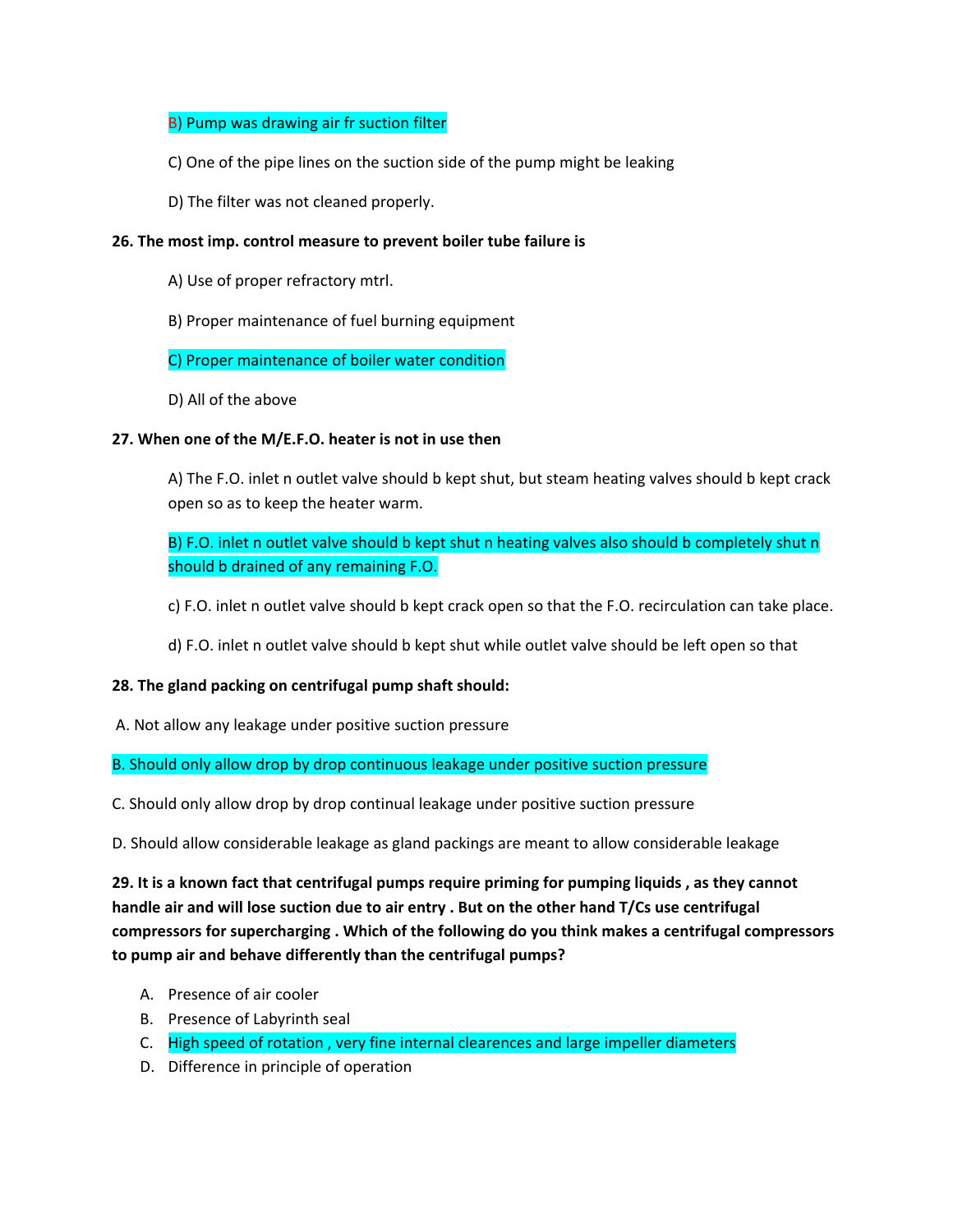**30. You have a two stage centrifugal pump, with both stages in parallel configuration. After dismantling the pump you realize that you forgot to the marking and both impellers are identical.Both the impellers are single entry type and the eye of both the impellers will come in opposite direction What are you going to do?** 

A. Since marking was forgotten, so we need not worry, any impeller can come in any place as they are identical

B. Any impeller can come in any place, but the phase sequence of the electrical motor driving the pump may have to be reversed, if impellers have exchanged places

C. You have to find out the right placement of the right impeller with respect to the direction of rotation or by looking at the volute casing

D. Hit an trial method will have to used to find out the correct placement method by assembling the pump and trying it out

**31. The de.livery rate of an axial piston hydraulic pump is controlled by varying the position of the** 

# 1. Tilting box

**\_\_\_\_\_\_\_\_\_\_\_\_\_.**

- 2. Slide block
- 3. Pintle
- 4. Reaction ring

### **32. Who gives hotwork permit on drydock**

- a. C.e.
- b. 2.e
- c. Supertnt
- d. Dock engrs

### **33. High pressure cut out in ref.system,activated when**

- A. a.low cooling in condenser
- B. b.air in the system
- C. c.over charge
- D. d.none of the above

**34. Ows is observed to be operating in flushing water when u took watch and it suddenly stopped with an alarm when u tried to close bypass valve what wiil be ur action**

a. Do nothing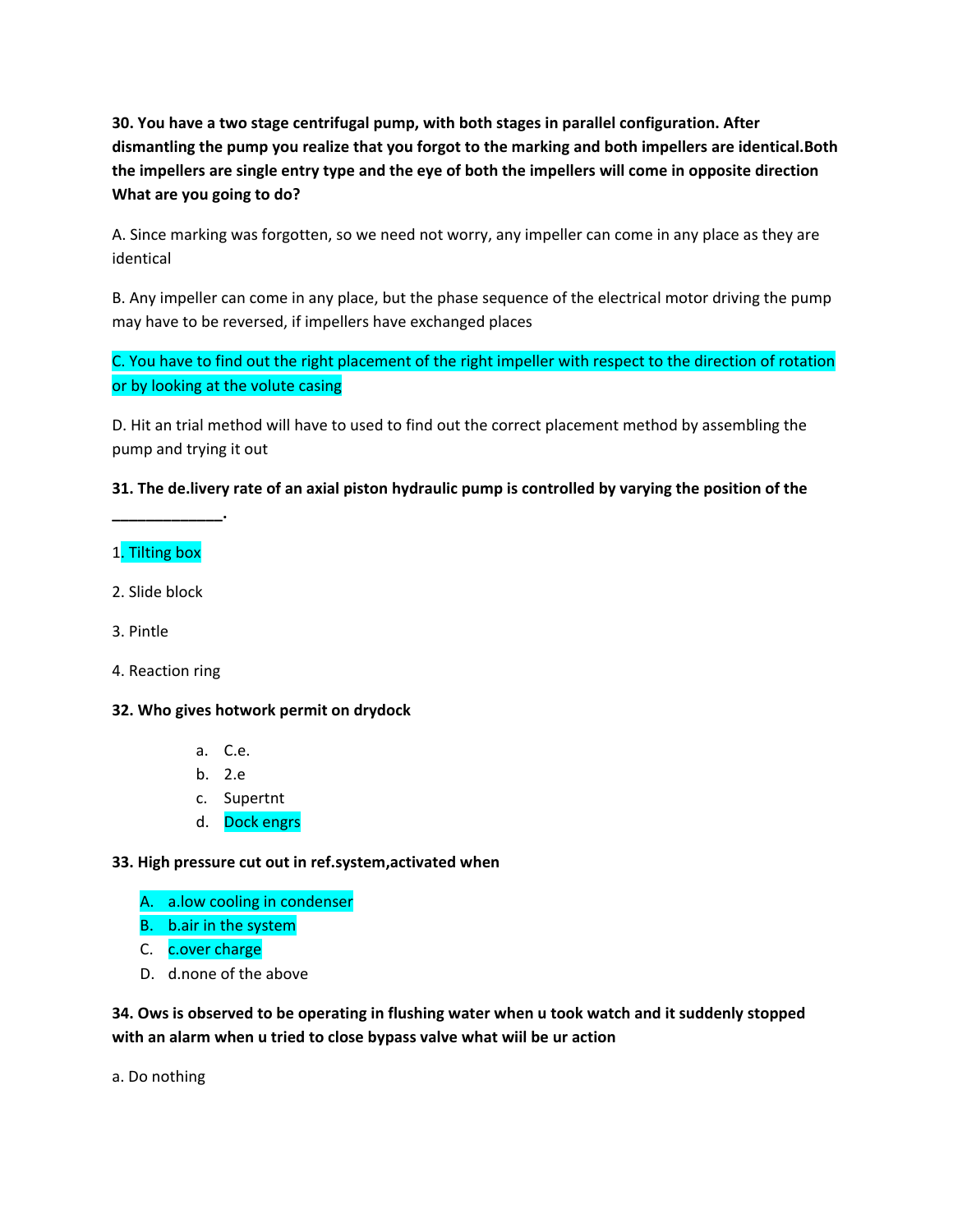b. Inform chief

- c. It is an indicatiuon that ur OWS is working normally
- d. It is a pract. That OWS is discharged with flushing water throttle

# **35. The corrosion protection for Cooling Fresh Water systems of Marine Diesel Engines is normally provided by :**

- A. Sacrificial anodes
- B. ICCP
- C. Protective Metal coatings of system components
- D. Addition of corrosion inhibitors to the Cooling Fresh water

### **36. The temperature of the refrigerant is highest just before it enters the \_\_\_\_\_\_\_\_\_\_.**

- a. frosting region
- b. evaporator
- c. condenser
- d. gage pressure

#### **37. What does it signifies if during your watch you hear a sound of an oil mist detector alarm?**

- A. There is leakage of cooling water to the crankcase
- B. There is a dangerous accumulation of gases in the crankcase
- C. It could be a false alarm but needs confirmation

#### **38. Hot corrosion in exhaust valves and fire side of boiler mainly when :**

A. Fuels containing vanadium content with high sodium content are used

- B. Fuels containing vanadium content with low sodium content are used
- C. Fuels containing high vanadium and high sulphur content are used

D. Fuels containing high sulphur content is used and the exhaust temperatures are uncontrolled and exceed 600 deg. C

#### **39. Why are large centrifugal pumps started with their discharge valves closed?**

- A. To ensure proper priming
- B. To limit sudden rise in discharge rate

## C. To limit motor starting current

D. To minimize starting torque on motor shaft

**40. A ballast pump is being used to deballast a fore peak tank which is full. It is seen that suction pressure is positive and discharge pressure is very low compared to rated discharge head. It indicates that:**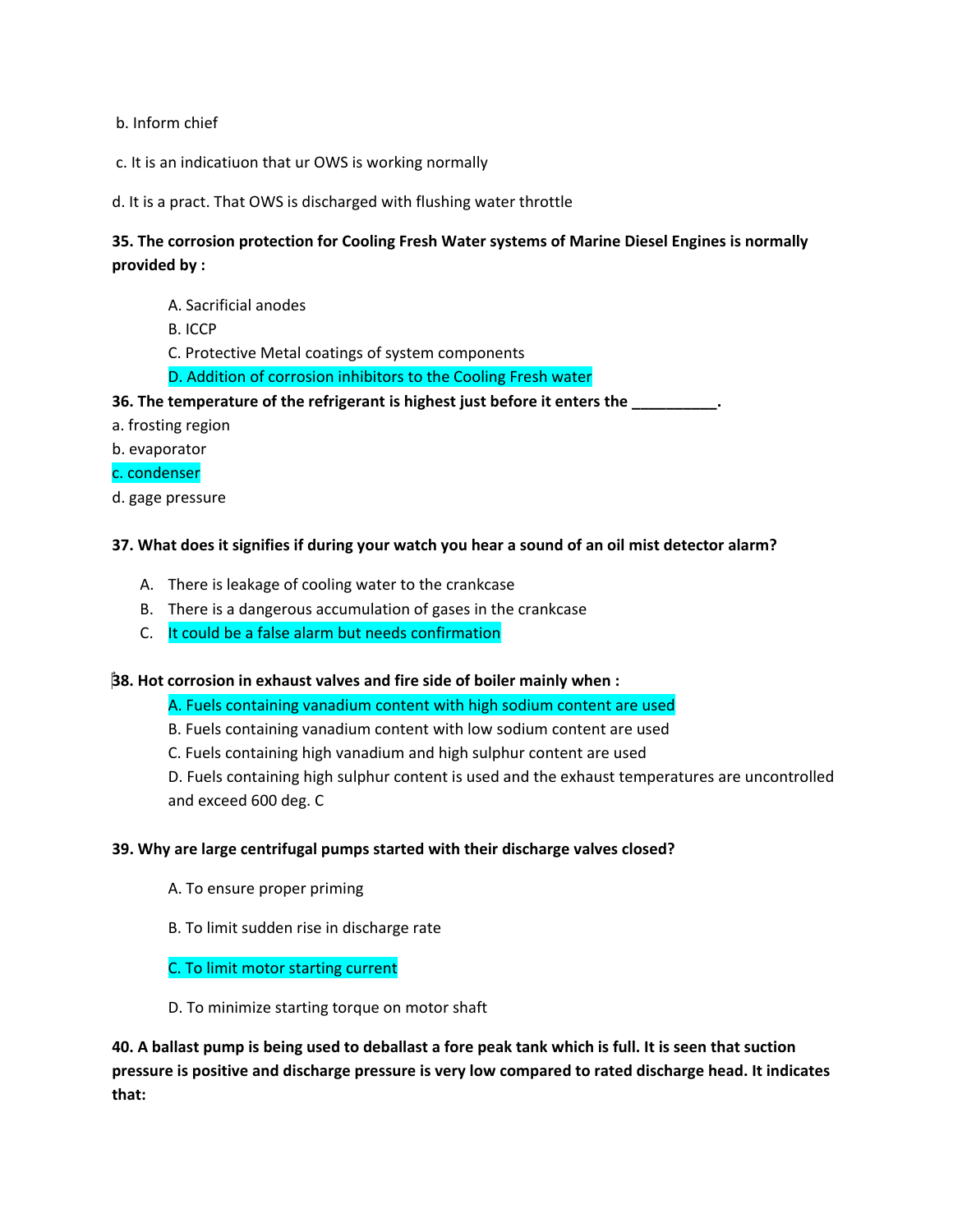A. Pump is not operating satisfactorily and pumping capacity is too low

B. Pump is not operating satisfactorily and pumping capacity is higher than rated, throttling of discharge valve is required

C. Pumping capacity is not affected by suction and discharge pressures

D. Pump is operating normally

# **41. U hv to dismantle a F.O. heater for cleaning . U hv closed both inlet n outlet valves of the heater, both for F.O. n steam side. What wl U do before u start opening the heater?**

A) There is nothing more to b done, if u know the valves r holding u can straight away start opening the heater without wasting time.

- B) Drain the heater till pressure gauge reads zero n then start opening the heater.
- C) Drain the heater till F.O. stops coming out of the drain n then start opening the heater.

E) First open the vent valve n allow the heater to depressurize. N then open the drain valve to drain the contents of the heater.

## **42. During flooding of dry dock foll. items must b verified?**

- A) All sea valves are operational
- B) All overboard discharge valves r operational
- C) Stern tube seal r operational

# D) All above

### **43. Which valve is not quarter turn valve? (**globe valve also)

- A. Ball
- B. Butterfly
- C. Gate
- D. plug

### **44. while stopping purifier abnormally vibrating, reason**:

- A. improper bowl seating
- B. faulty bearing,
- C. un even sludge formation,
- D. foundation bolts loosened.

### **44(1). while stopping purifier abnormally vibrating,reason**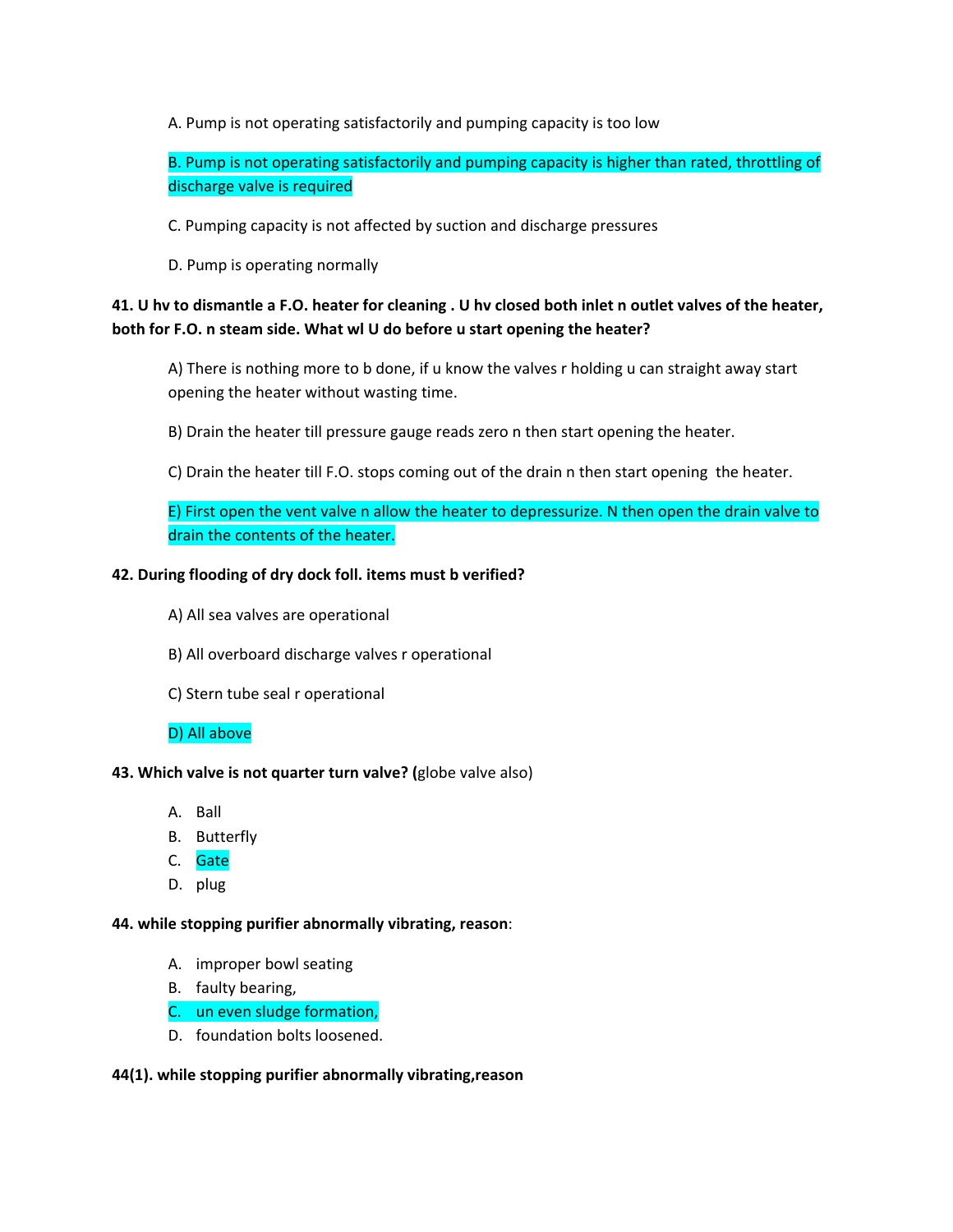- A. 1.impoper sludge accumulation
- B. 2. major o/h is been carried out
- C. 3. marking lines are not coincide
- D. 4.bowl bush may not be seated properly

## **45. butterfly vv stuck in half open position. hw to repair**

- A. cant b taken out in open position from line so try to close vv anyhow
- B. apply hammer to shut it
- C. remove pipeline nd do da overhaul
- D. cannot be repaired onboard

# **46. which of the following option gives u the correct sequence of the metals in increasing order of nobility in galvanic series**

- A. stainless steel, ms, cu, zn
- B. cu, ss, ms, zn

## C. ZN, MS, CU, SS

D. zn, cu, ss, ms

## **47. Super chlorinating of fresh water tanks in dry dock is done by**:

- A. Washing the tanks with 100ppm chlorine solution
- B. Washing the tanks with 50ppm chlorine solution

C. Leaving a 50ppm chlorine solution in the tank for 4 hours before flushing with clean water

D. Leaving a 50ppm chlorine solution in the tank for 24 hours before flushing with clean water

### **48. Which of the following statements about pipe repairs is true?**

A. A very small hole in a pipe does not necessitate permanent repair by way of renewal of section

B. Welded doublers are acceptable as permanent repairs.

C. Permanent repairs can only be done by using classification society approved material

D. None of the above

**49. A ballast pump is being used to de ballast a fore peak tank which is full. It is seen that suction pressure is positive and discharge pressure is very low compared to rated discharge head. It indicates that:** 

A. Pump is not operating satisfactorily and pumping capacity is too low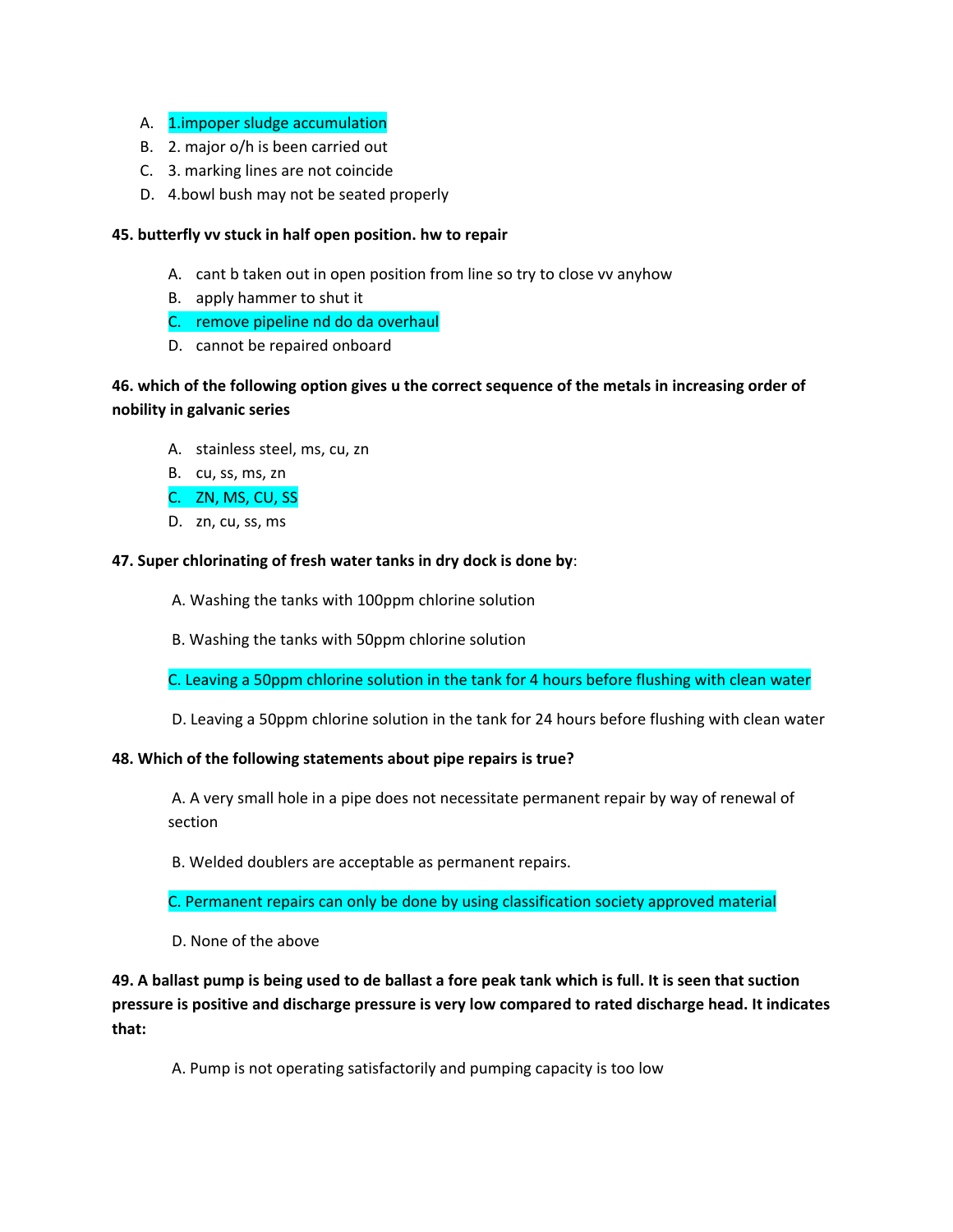B. Pump is not operating satisfactorily and pumping capacity is higher than rated, throttling of discharge valve is required

C. Pumping capacity is not affected by suction and discharge pressures

D. Pump is operating normally

# **50. A ball valve is found leaking in service and needs to be overhauled.What type of repairs can be carried out?**

- A. The ball and seat can be lapped together
- B. The ball can be machined while the seat can be replaced

C. Normally both the non-metallic seats get worn out and have to be replaced

D. Normally ball gets damaged and has to be replaced

**51. In shell and plate type coolers, due to improper flow design or partial blockage of tubes may lead to high turbulence locally. This condition may lead to (choose the best alternatives):** 

- A. Bimetallic corrosion
- B. Selective phase corrosion

# C. Erosion

D. Impingement corrosion

# **52. The water from discharge side of the a centrifugal pump is supplied as sealing water to the stuffing box for the pump shaft at:**

- A. Sealing ring
- B. Shaft sleeve

### C. Lantern ring

D. Neck bush

### **53. Process of enrichment of surface of steel and steel alloys by zinc using Electroplating is known as**

A. Cathodisation

### B. Galvanisation

C. Neutralisation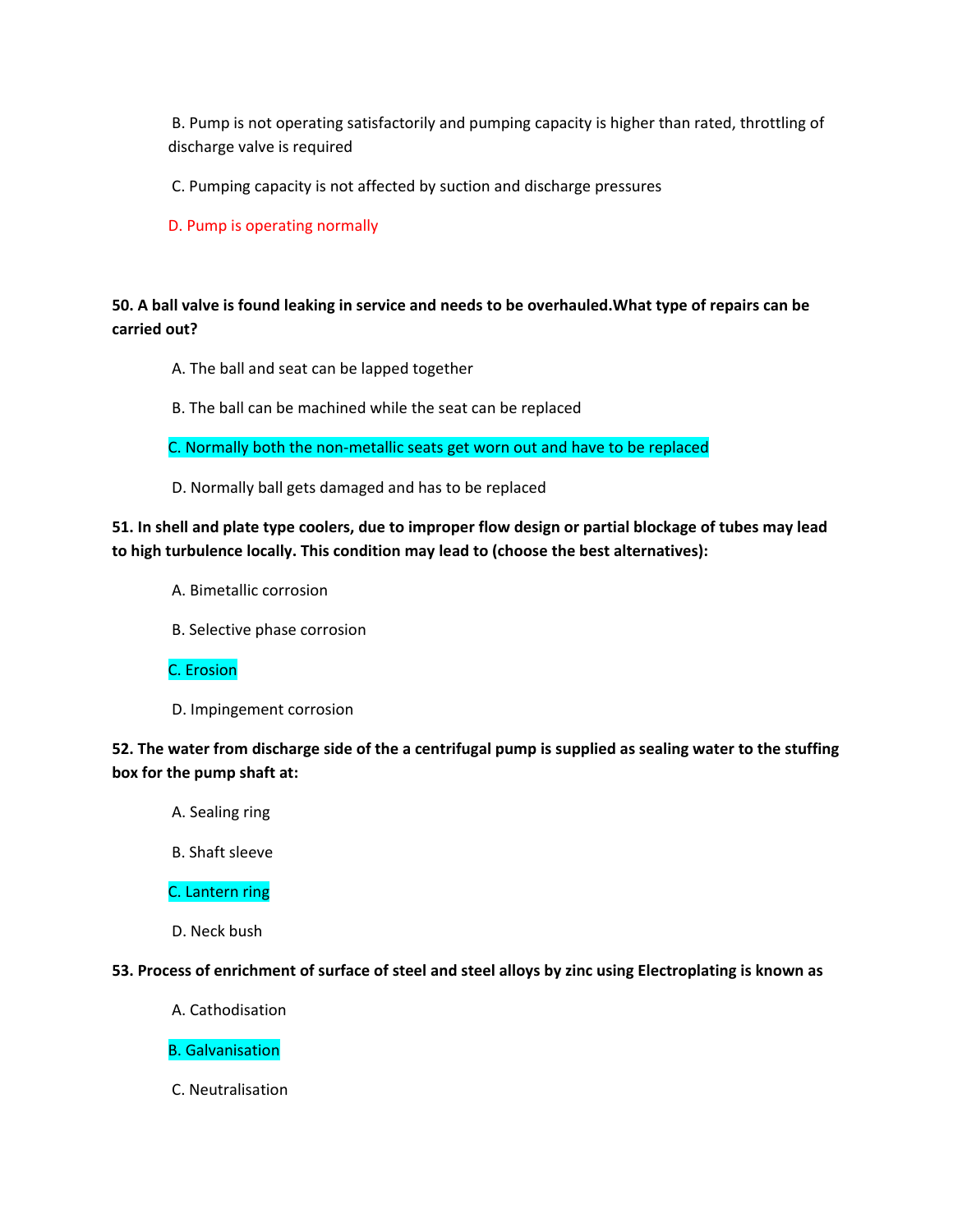D. Dezincification

### **54. Screw pump is generally are ???????????????pump**

- A. Slow speed
- B. High speed
- C. Medium speed

D. All of the above

**55. It is given that engine room bilge pump has suction manifold on which 3 valves are located. One valve for the 3 engine room bilge wells suction, another one for Bilge tank suction and the third one will be for \_\_\_\_\_\_\_\_\_\_\_\_\_\_.** 

- A. Fresh water suction
- B. Cargo hold bilge suction

C. Sea water suction

D. Waste Oil tank suction

#### **56. After O'Hauling pumps, pumps cannot be turned freely by hand, the possible cause could be**

- A. Uneven tightness of the casing Nuts
- B. Gasket between the casing too thin
- C. Big clearance between the wear Ring

D.Only A

### E. A and B

F. A and C

# **57. If the direction of rotation of a gear pump is reversed due to change in-phase sequence, what happens when the pump is started?**

- A. Direction of flow remains the same
- B. The pump will get damaged due to overpressure on suction side
- C. Pump relief valve will be lifted

### D. The direction of flow will be reversed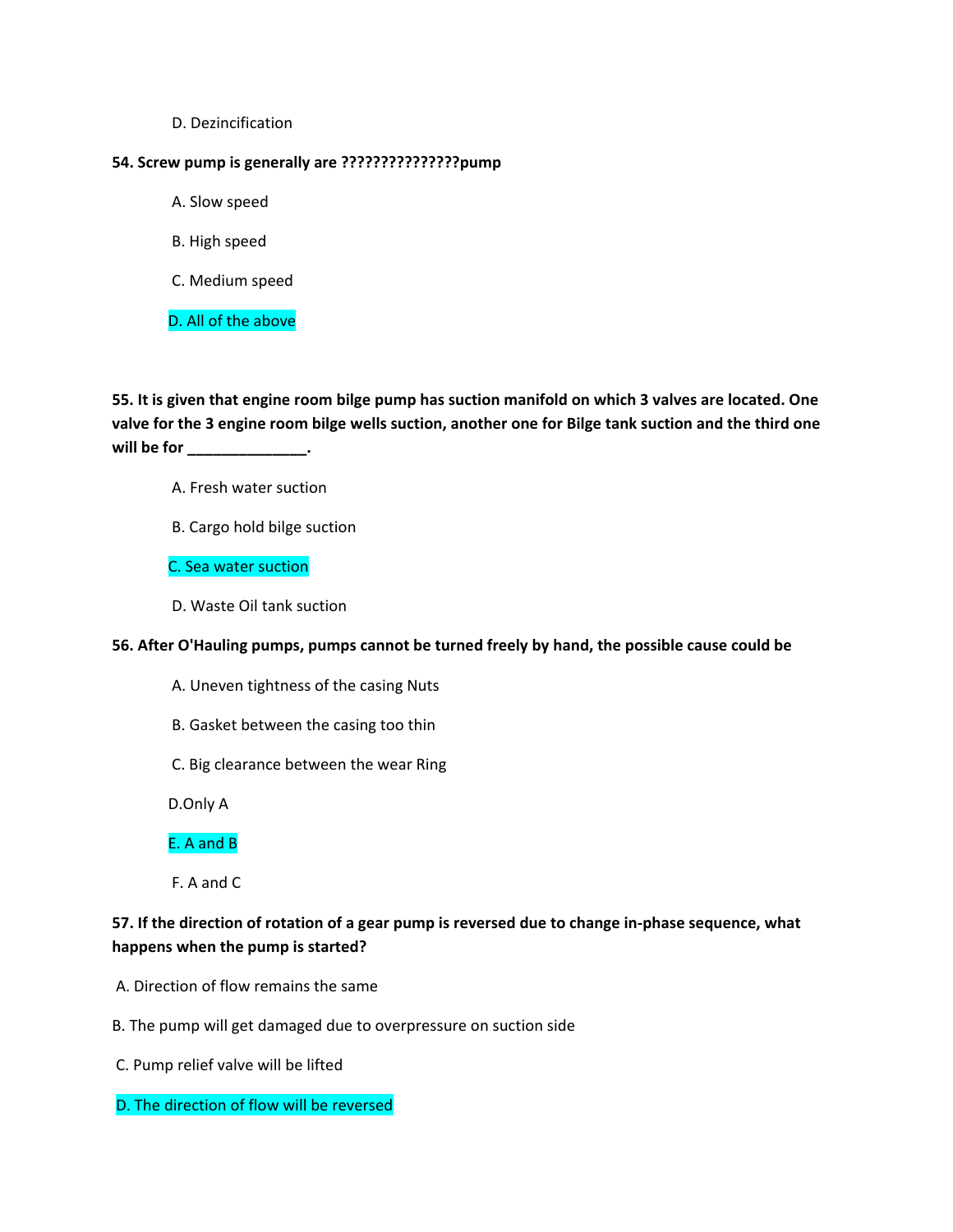**58. resistance testing should be ideally done on electrical equipment when the equipment is:** 

A. Cold

B. Hot or at working temperature

- C. In operation
- D. At part load

### **59. Resistance to corrosion of Aluminium alloys is due to :**

A. Aluminium being a very noble metal when compared to other metals in Electrochemical series

B. Formation of Aluminium oxide(Alumina) passive film on surface

C. The rate of corrosion is very low due to very high corrosion potential

D. All of the above.

# **60. All other conditions remaining constant, when centrifugal pump is changed over for pumping a liquid of higher specific gravity, the discharge head of the pump at the rated capacity will**

- A. increase
- B. decrease

### C. Remain same

D. Can???t say, depends on other factors too

### **61. Throttling of suction v/v in screw p/p**

- A. a.After discharge capacity
- B. b.Not after discharge capacity
- C. c.Fluid density
- D. d.Alter fluid pressure and capacity

#### **62. Cavitation of centrifugal pump**

#### a. NPSHr>NPSHa

- b. NPSHA>NPSHr
- c. Total suction head <NPSHr
- d. Total suction head >NPSHr

#### **63. To avoid Cavitation of centrifugal pump**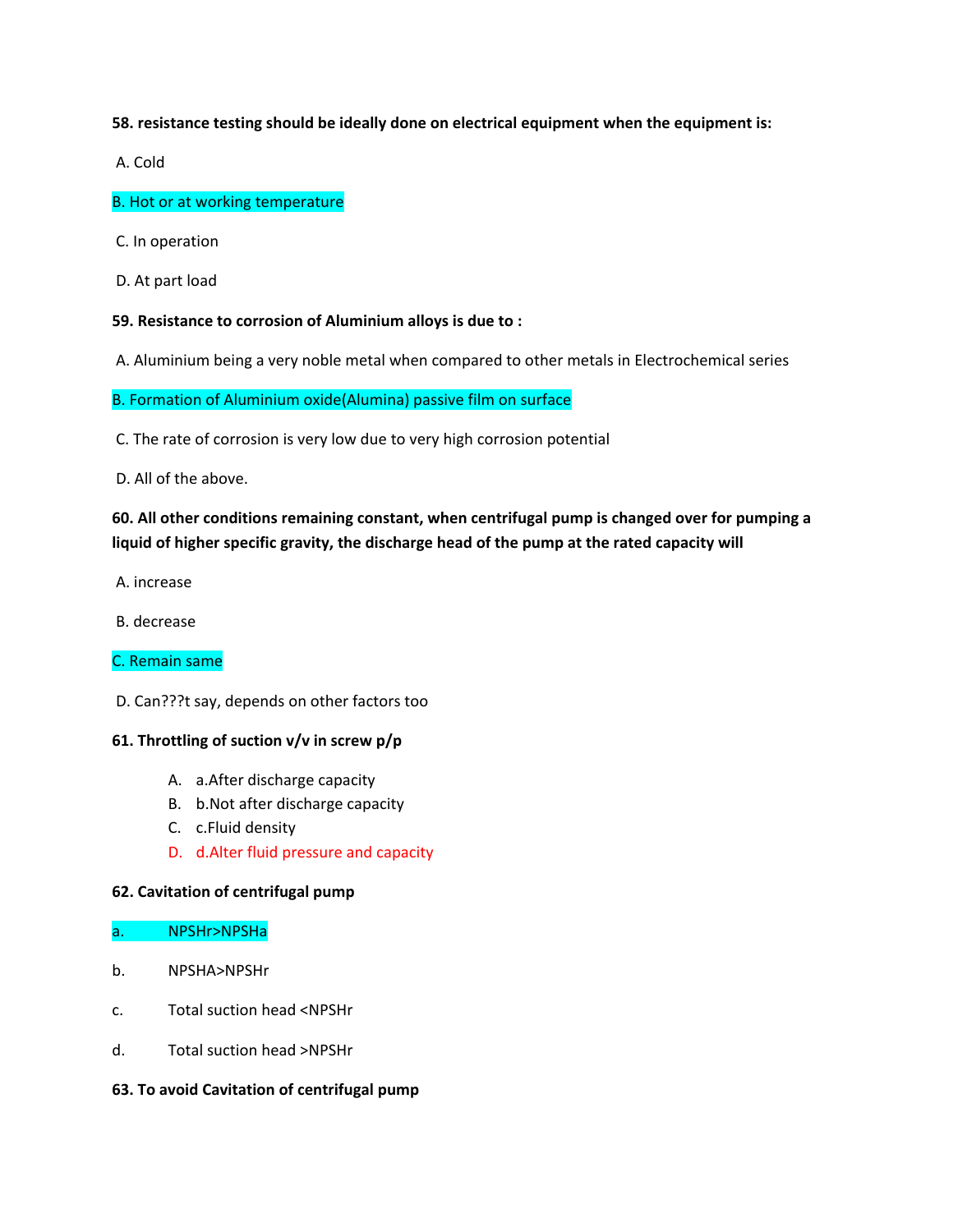### a. NPSHr>NPSHa

### b. NPSHA>NPSHr

c. Total suction head <NPSHr

d. Total suction head >NPSHr

**64. You have lined up # 1 main fire pump for supply to one of the deck hydrants. You have personally checked opening of all the required valves and start the pump. The pump discharge shows a pressure of about 5 bar, but the deck hydrant doesn???t get any water. You line up # 2 fire pump and get water on the deck hydrant when the pump discharge pressure shows only 2.5 bar. State the reason why # 1 Fire pump was unable to send water to the deck hydrant?** 

A. The pump discharge pressure gauge was defective

B. The overboard discharge valve was fully open, the reason why water could not be lifted to the deck hydrant

C. The pump suction filter might be clogged

D. The pump discharge valve disc might be stuck on the guide and hence not getting lifted

**65. In a shell and type M/E L.O. cooler, the temperature of L.O. is controlled by an automatic temperature control valve. Out at sea with M/E running at sea load it is observed that the temperature control valve opening to the cooler is increasing day by until it becomes 100% open to the cooler. The L.O. outlet temperature \_\_\_\_\_\_\_\_\_\_\_\_\_\_\_ after the above condition has reached** 

A. Starts decreasing immediately

B. Starts increasing immediately

C. Will be maintained at the set point of the temperature controller

D. Cannot be maintained at the set point and will increase slowly

**66. Not preventing cold corrosion in M/E component**

a. Running Evy at high load

b. J/W cooling temp. high

c. High TNB cylinder oil

d. Cooling charge air in air cooler dew point

**67. Freight paid by charterers on a quantity of cargo short-shipped, i.e quantity agreed upon but not loaded by the charterer, is called:**

A. Pro-rata freight

B. Back Freight

C. Dead freight

D. None of the above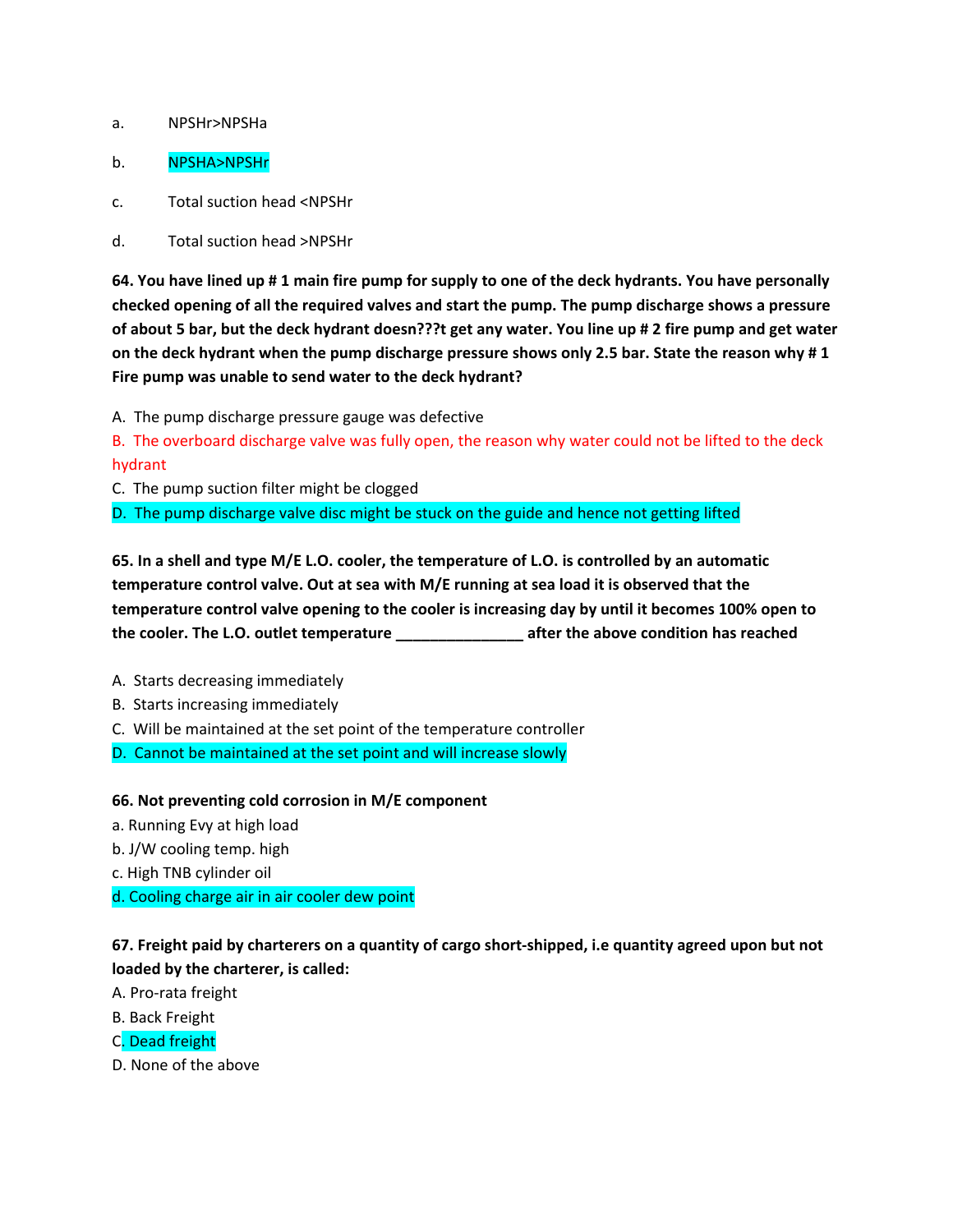**68. Which of the following will be required to be done in order to reduce sulphur corrosion of Main Engine components**

A. Increasing the atomization pressure of fuel injectors

B. Fitting exhaust valves with valve rotators

C. Running engine at or near normal sea load

D. Decreasing the F.O. purifier feed rate , running two purifier in series one acting as purifier another as clarifier

# **SECTION – 3 (DG. SHIPPING)**

**1. A grease lubricated ball bearing or roller bearing will run cooler if the grease \_\_\_\_\_\_\_\_\_\_\_\_\_.**

- (A) fills only 10% of all void spaces within the bearing
- (B) has a high grease penetration number
- (C) is thinned with a suitable lubricating oil
- (D) is heated prior to packing the bearing

# **2. The gasket and the broken studs have been replaced on a tank manhole cover. Which of the following methods is satisfactory for testing the repair?**

(A) Pressurize the tank with 0.5 kg/cm2 air, soap the repaired area, watch for visible signs of leakage or bubbles.

(B) Fill the tank with water via the ballast pump until the ullage reading corresponds to the maximum depth of the tank.

(C) Hose test the repaired area with a minimum of  $7 \text{ kg/cm2 water pressure}$ .

Fill the tank via the ballast pump until water flows from the vent line opening on deck.

**3. The exposed portion of the outboard propeller shaft is protected against seawater corrosion by \_\_\_\_\_\_\_\_\_\_\_\_\_\_\_\_.**

(A) a heavy lubricant

(B) a covering of plastic, rubber, or shrunk-on composition sleeve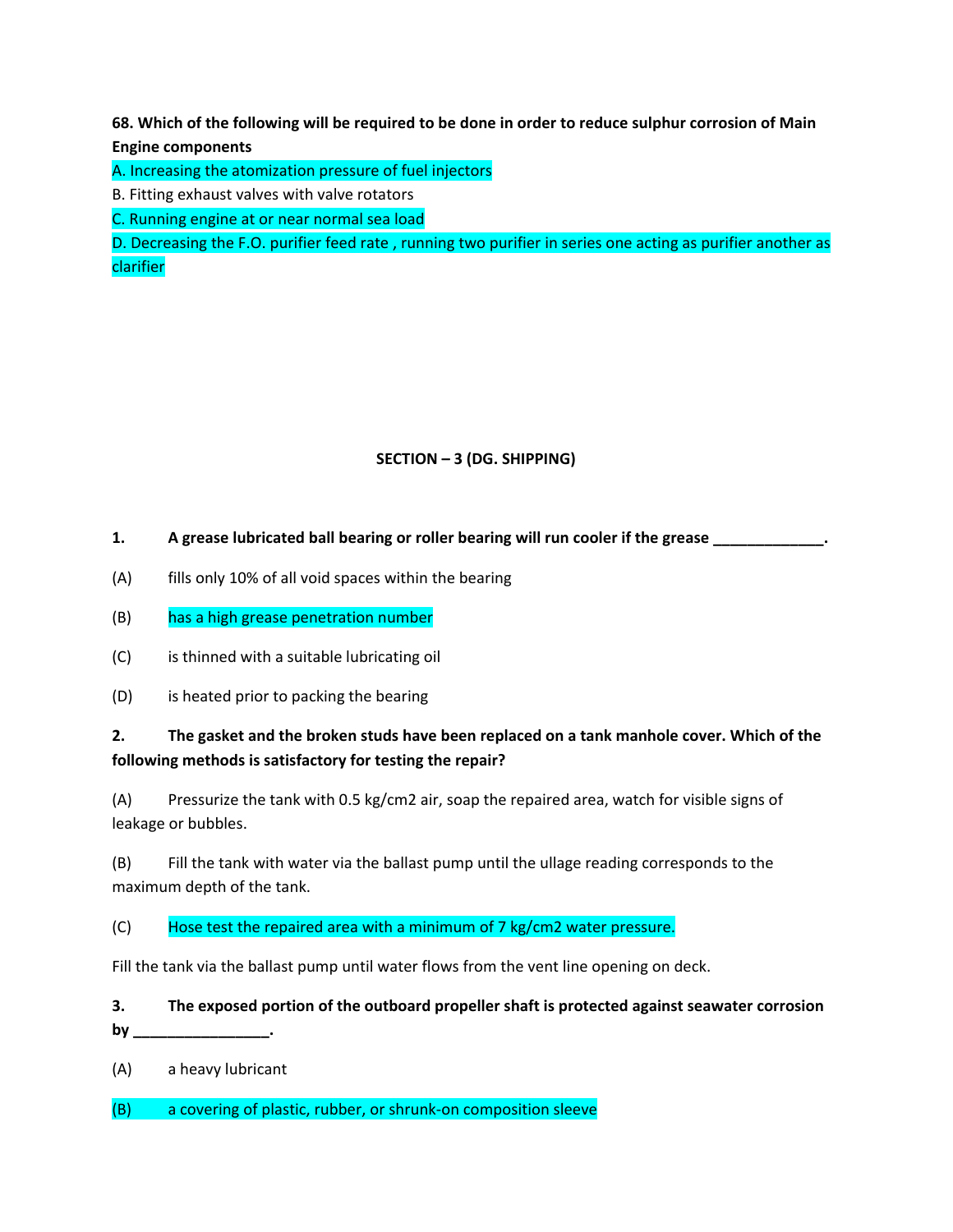- (C) a corrosion-resistant paint
- (D) a layer of oxidation formed when the metal of the shaft is exposed to seawater

### **4. Why are removable sleeves installed on centrifugal pump shafts?**

- (A) They make it easier to replace the pump shaft packing.
- (B) They can be economically replaced as they wear out.
- (C) They can be removed when it is necessary to lighten the weight of the pump.
- (D) They increase the strength of the shaft.

# **5. If a reciprocating air compressor has a knock occurring in frequency with its operating RPM,**

**the cause is probably \_\_\_\_\_\_\_\_\_\_\_\_.**

- (A) misalignment or worn main bearings
- (B) insufficient cylinder lubrication
- (C) defective or poorly fitted valves
- (D) all of the above
- **6. Piping is sized by its nominal \_\_\_\_\_\_\_\_\_\_\_\_\_\_\_\_\_.**
- (A) inside diameter regardless of other parameters
- (B) outside diameter regardless of other parameters
- (C) inside diameter from 3mm to 30cm, and over 30cm by its outside diameter
- (D) inside diameter from 3mm to 60cm, and over 60cm by its outside diameter

# **7. Which of the following problems may be encountered by using an oil having a viscosity higher than that specified for an operating hydraulic system?**

- (A) External seal leakage.
- (B) Hunting due to fast response.
- (C) Hydraulic oil film breakdown.
- (D) Increased power consumption .
- **8. Oil emulsification in engine lubricating oils will tend to \_\_\_\_\_\_\_\_\_\_\_\_\_\_\_\_.**
- A. decrease sludge formation in lubricating oil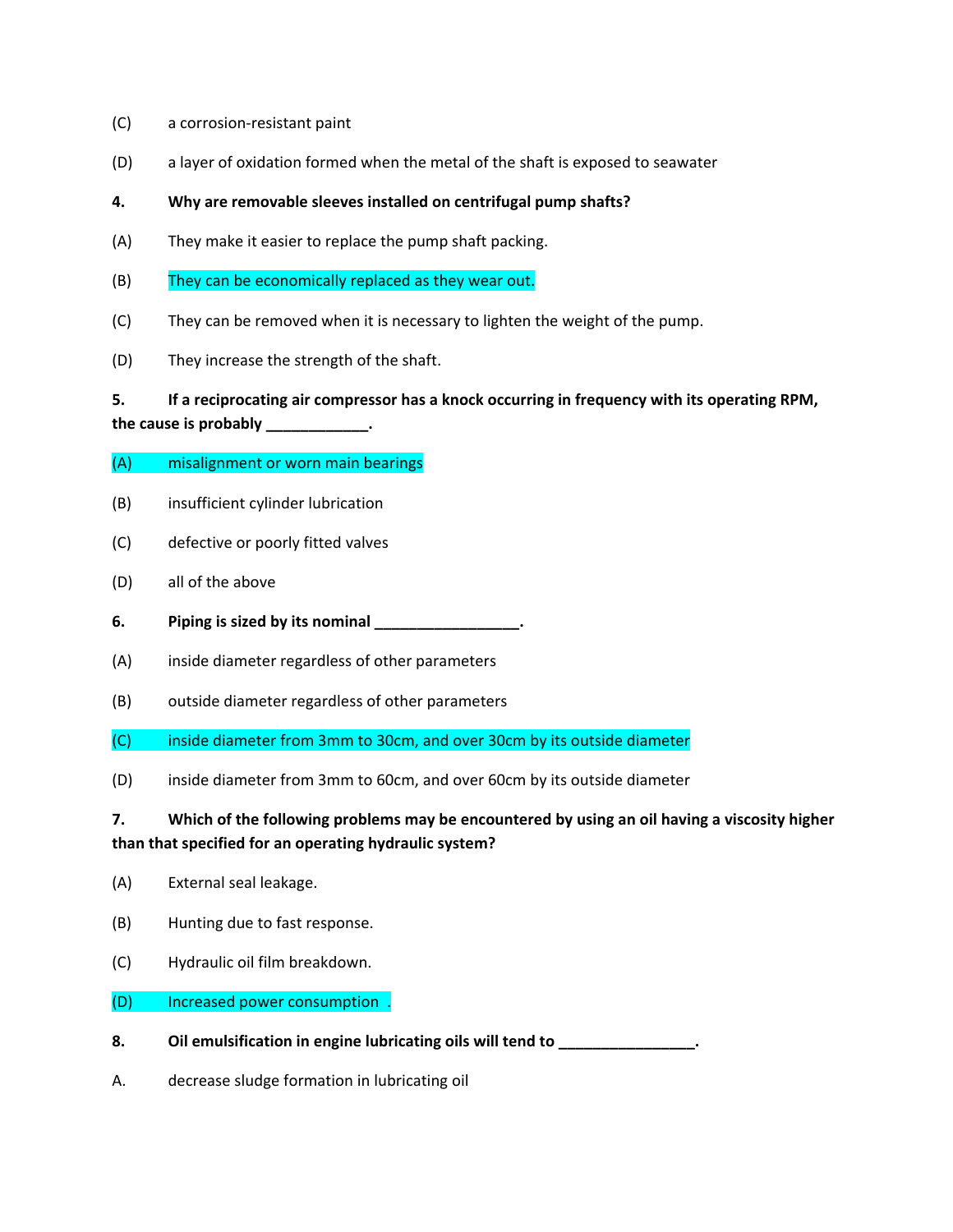- B. cause water to separate from the oil
- C. improve the lubricating oil viscosity

D displace lubricating oil required in areas of friction

**9. Lifeboat winches are required to be inspected and an entry made in the logbook. How often is this inspection required to be made?**

- (A) Every three months
- (B) Every six months
- (C) Every year

**\_\_\_\_\_\_\_\_\_\_\_\_\_\_\_.**

- (D) Only after conducting a boat drill
- **10. If a radial piston hydraulic pump fails to deliver rated fluid volume, the cause can be**
- (A) contaminated fluid
- (B) pitted thrust rings

**\_\_\_\_\_\_\_\_\_\_\_\_\_\_\_\_\_.**

(C) worn pintle bearings

obstructed suctions passage

# **11. One cause of leaky valves in a low pressure air compressor may be attributed to**

(A) running with an air filter element different from that required by the original manufacturer's specifications

- (B) excessive operating hours without carrying out preventive maintenance
- (C) the compressor running too fast
- (D) excessive discharge pressure
- **12. A thermostatic expansion valve is designed to respond to \_\_\_\_\_\_\_\_\_\_\_\_\_.**
- (A) refrigerated space temperature
- (B) compressor suction pressure
- (C) vapor discharge pressure in the cooling coils
- (D) superheat at the outlet of the evaporator coil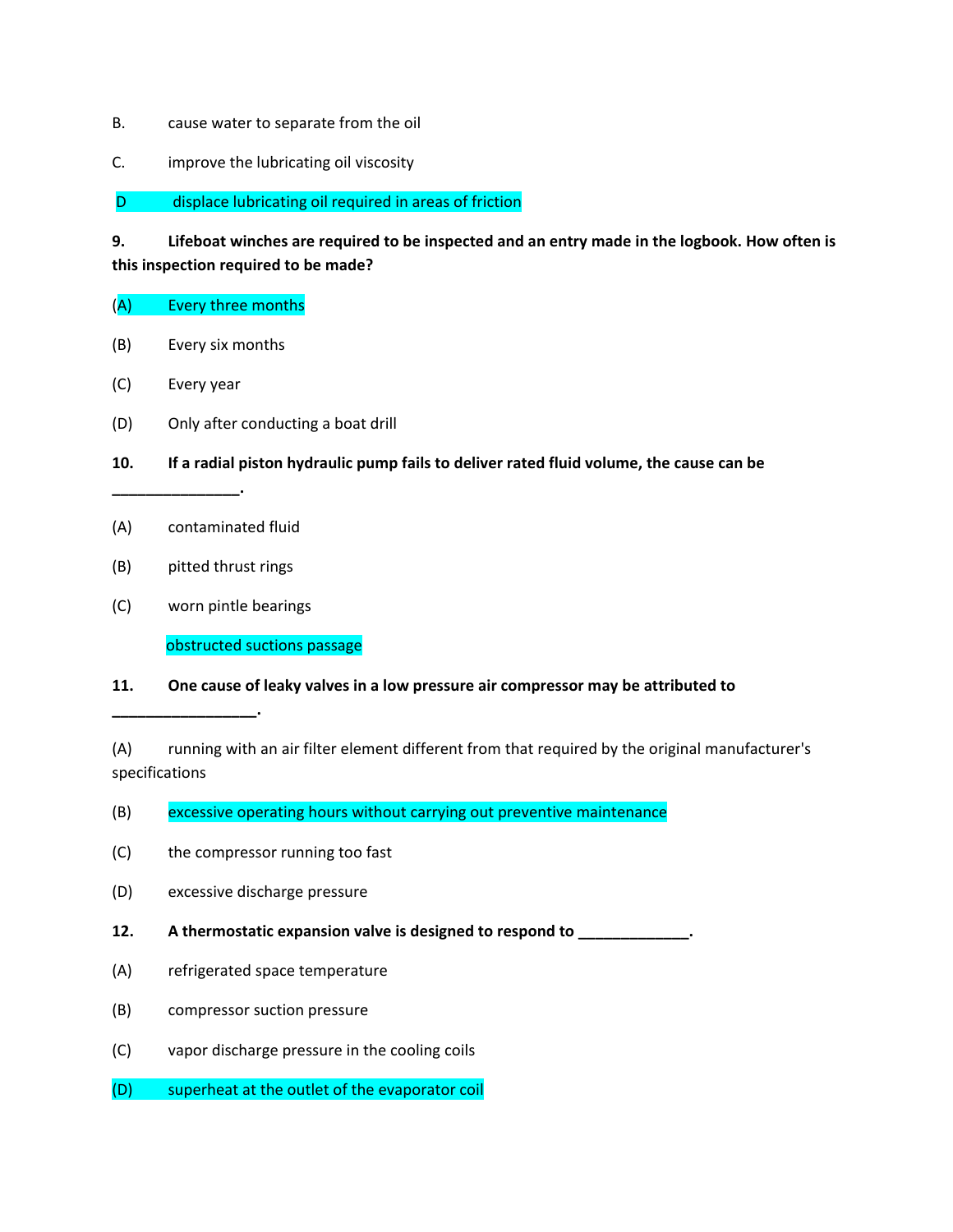# **10. The color of the refrigeration oil can indicate various operating conditions of the compressor/ refrigeration system in which it is used. Black oil can be an indication of \_\_\_\_\_\_\_\_\_\_\_\_\_\_\_\_\_\_\_\_\_.**

- (A) copper plating caused by moisture in the system
- (B) bearing wear or piston scoring
- (C) carbonization resulting from air in the system
- D. gasket breakdown

#### **SECTION – 4 JANUARY**

#### **1. A \_\_\_\_\_\_\_\_\_\_\_\_\_ type pump is normally used as a Boiler feed pump for Auxiliary Boilerson**

#### **modern merchant ships**

- A. Reciprocating
- B. Heleshaw
- C. Multi-stage centrifugal
- D. Single stage centrifugal
- **2. Which of the following types of tubes in air compressor coolers would be self-compensating**

#### **for expansion?**

A. Straight plain tube

### B. U ??? Tube

- C. Coil tube (for multi choice)
- D. Floating tube

#### **3. Which of the following statements is true about compressor air coolers?**

- A. Plain tube type coolers have no allowance for expansion
- B. Coil tube type coolers are most easy to clean.
- C. U-tube type coolers are more suitable for lower pressures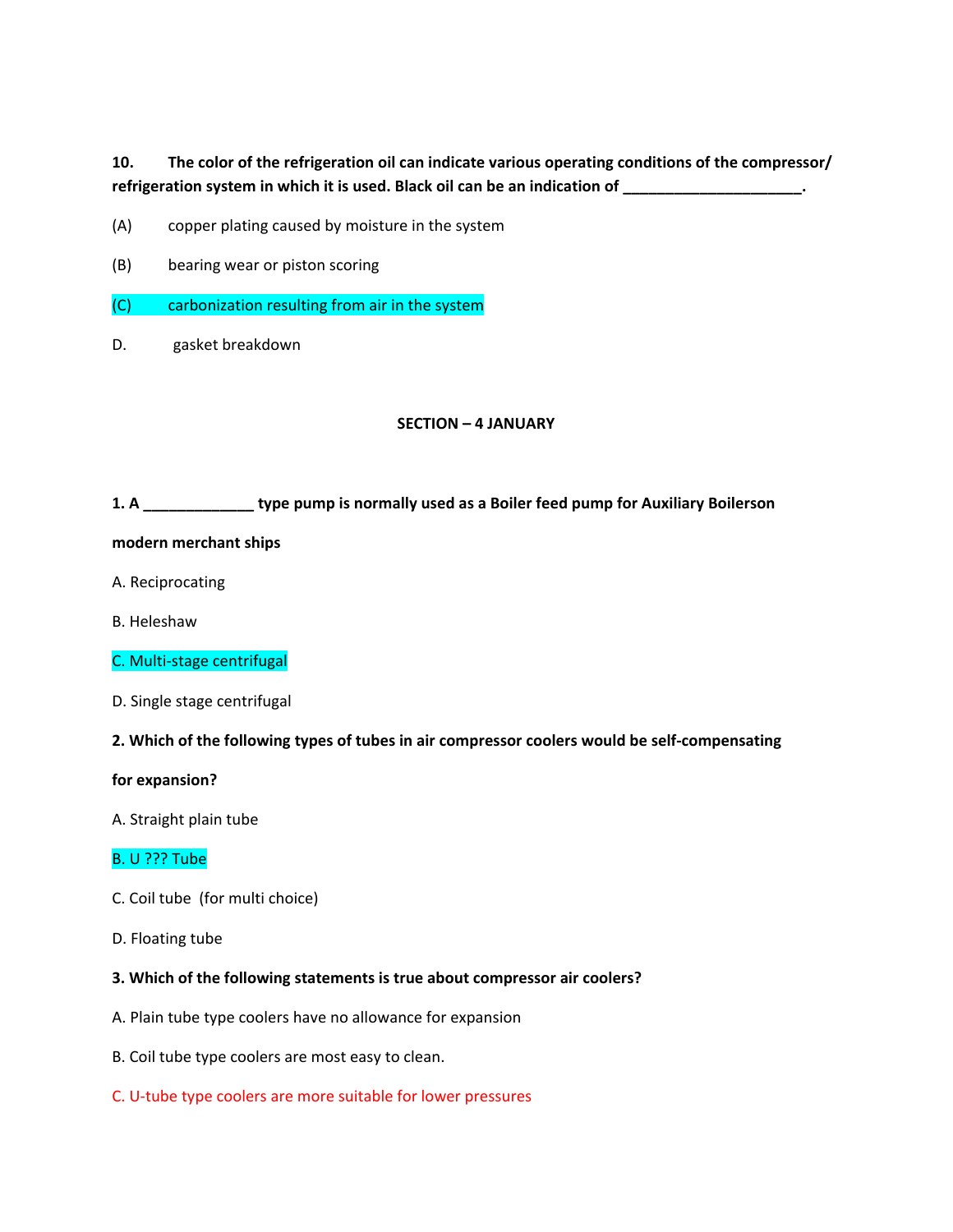D. Floating tube plate on one end allow for expansion in plain tube type coolers

## **4. Cavitation erosion occurs due to**

- A. Chemical action
- B. Physical action
- C. Chemical OR physical action
- D. Combination of chemical or physical action

## **5. The purpose of balancing holes on a single entry closed type impeller of a centrifugal pump**

**is:**

- A. To provide static balancing to the impeller
- B. To provide dynamic balancing to the impeller

C. To balance out the axial thrust on the impeller & hence on the shaft

D. To reduce weight of the impeller at the same time dynamically balancing the complete

rotating assembly

**6. You have valves of same bore diameter but of different types.Which of the following is arranged in the decreasing order closing torque required for giving a perfect seal?** A. Globe valve, Ball valve, Butterfly valve(rubber seat)

B. Ball valve, Globe valve, Butterfly valve(rubber seat)

C. Butterfly valve(rubber seat), Globe valve, Ball valve

D. Globe valve, Butterfly valve(rubber seat), Ball Valve

**7. Metal cladding provides protection to the metal essentially for the life of ship because**

A. During cladding the protective coating reacts chemically with the base metal and inhibits corrosion

B. This is the only method in which the completeness of the metal coating can assured, while other methods are liable to defects

C. The thickness of protective coating is greater compared to any other metal coating method used

D. The adherence of coating is best in case of metal cladding

**8. Many diesel engines have pistons with conceive heads to \_\_\_\_\_\_\_\_\_\_\_\_\_\_\_.**

a. Increase air turbulence and improve fuel mixing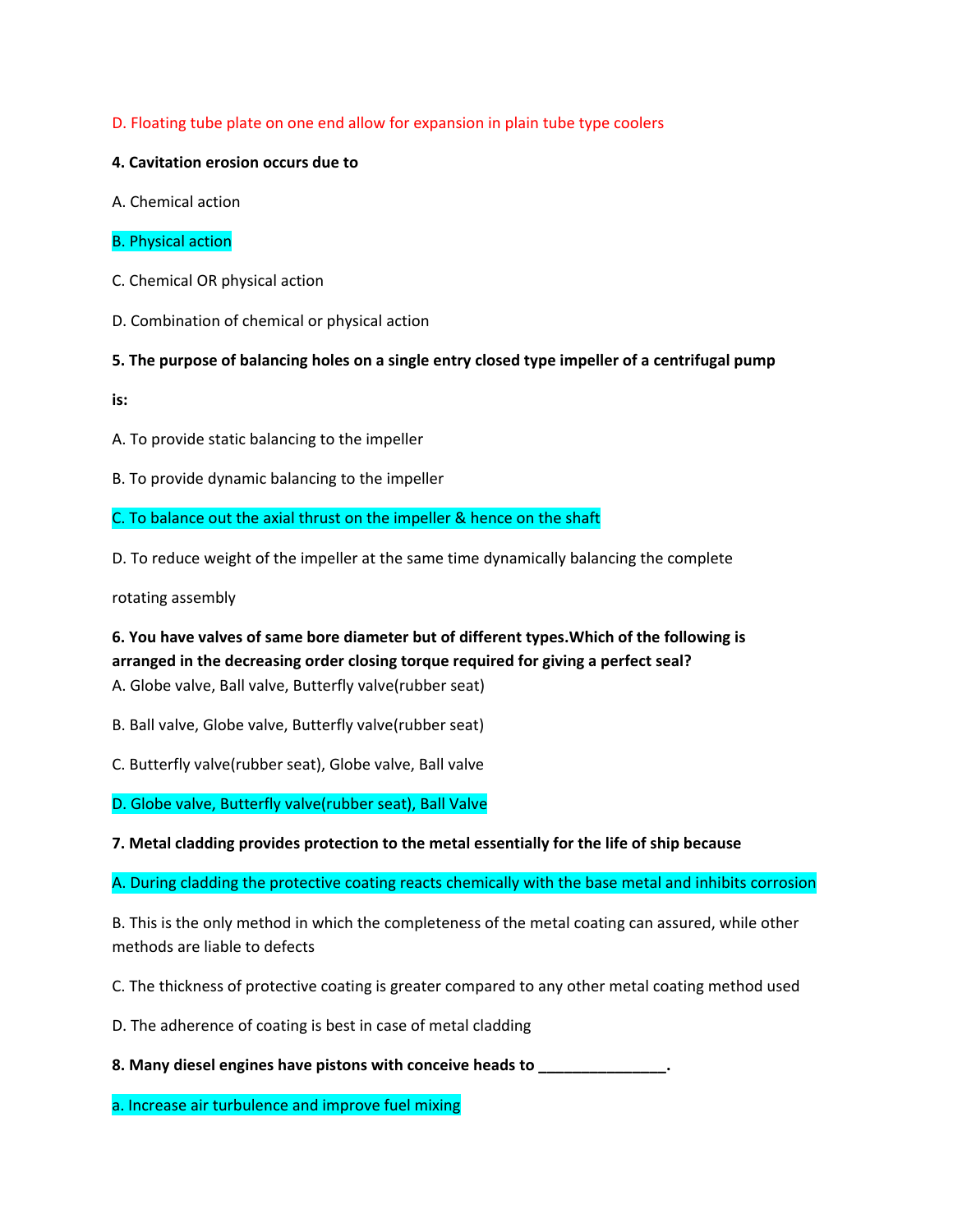- b. Decrease air turbulence and improve fuel mixing
- c. Prevent fuel after burning when injections ends
- d. Prolong fuel after burning when injection

## **9. The direction of centrifugal pump depends upon what**

- a. Vane curvature fr eye to impeller
- b. Vane curvature fr impeller to eye
- c. Direction of volute casing ( if mcq)

### **10. Automatic/manual recirculation valve provided on the seawater overboard are**

**provided……………………….**

- A. S.W. temperature can be regulated and coolers can maintain correct temperatures even with low S.W. temperatures
- B. S.W. temperature can be regulated and coolers can maintain correct temperatures even with high S.W. temperatures
- C. S.W. can be re-circulated when outside water is extremely muddy
- D. S.W. can be re-circulated to conserve when sea chest suction filters become very dirty

### **11. Correct sequence of metals in increasing order of nobility in galvanic series**:

- A. zinc,mg,al,stel,
- B. mg,zn,stel,al
- C. al, zn, mg, stel
- D. mg , zn, al , stel.

### **12. If the suction filter of the ballast pump is blocked during deballastig it will be**:

- A. positive suction pressure,
- B. high negavite suction pressure,
- C. zero suction pressure,
- D. positive suction pressure and positive zero discharge pressure.

#### **13. Three centrifugal pump are running in parallel and back pressure is increased flow ratio will reduce**

- A. increase in pump casing temperature,
- B. safety alarm,
- C. none,
- D. all.

# **14. Cylinder head tightening of auxiliary engine should always be done in single stage and as per ??start??**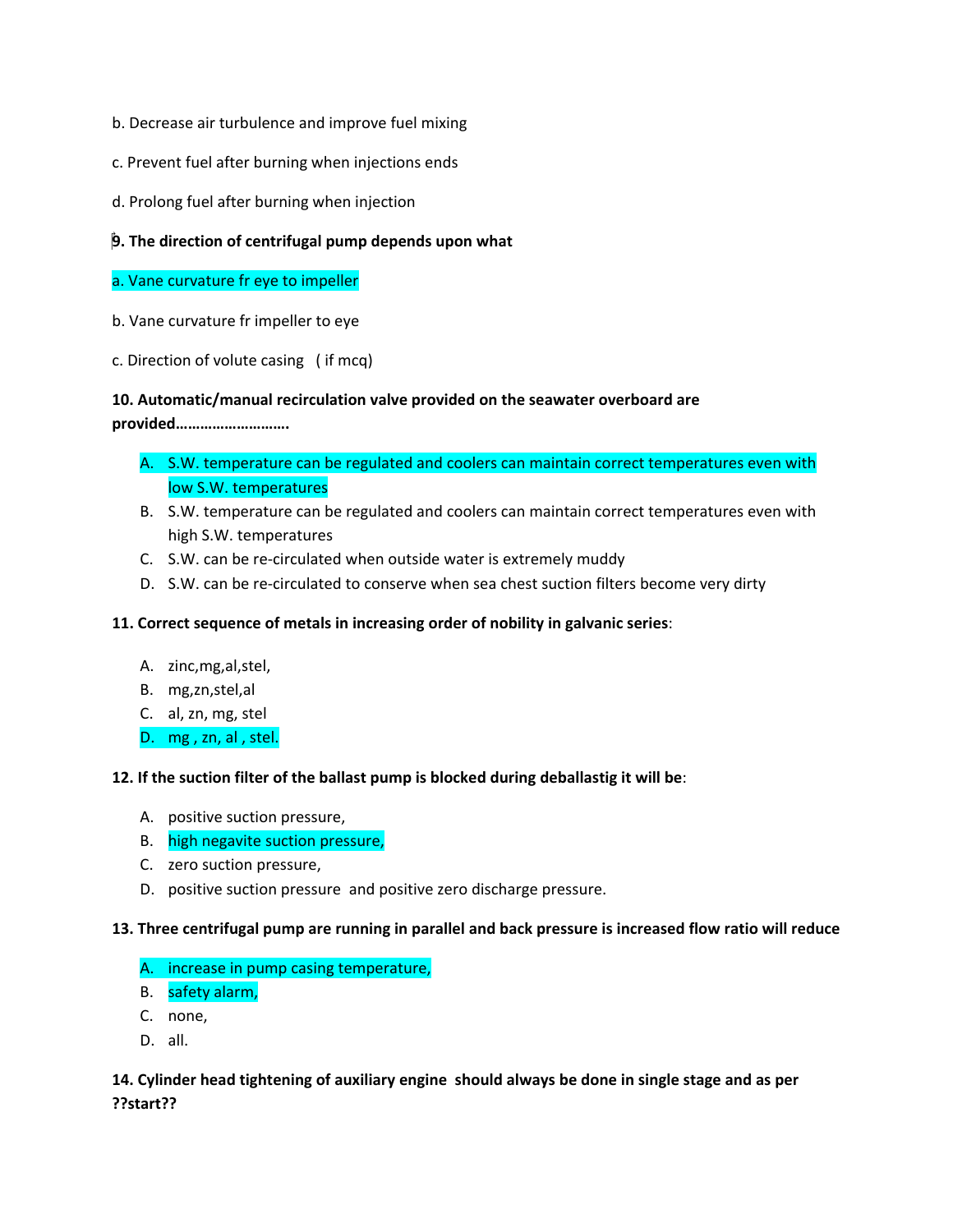- A. tighten sequence two stage and as per manual advised,
- B. tighten sequence single stage and as per manual advised,
- C. tighten sequence as per manual recommended sequence and stage,
- D. none

**15. It is said that strength of steel depends upon carbon percentage, which one of the following steel have max strength** 

- A. steel with carbon 2%,
- B. steel with carbon 0.8,
- C. steel with carbon 0.32,
- D. pure iron.

### **16. Which of the following can be provided galvanic protect to stainless steel**

- A. copper,
- B. mild steel,
- C. cupro nickel,
- D. titanium.

### **17. Which series is used for determining the suitable electrode for cathodic protection of metal**

- A. Fourier ,
- B. Newton,
- C. galvanic,
- D. none.

#### **18. Moisture in a refrigeration system**

- A. faulty in expansion valve,
- B. high suction temperature,
- C. high suction pressure,
- D. low discharge temp.

### **19. Which of the electrical instruments can be used without interrupting a live electrical circuit**

- A. megger test,
- B. continuity tester,
- C. current clamp meter,
- D. none.

#### **20. Aluminum bronze alloy**

### A , copper, tin, aluminum

B, copper, aluminum, iron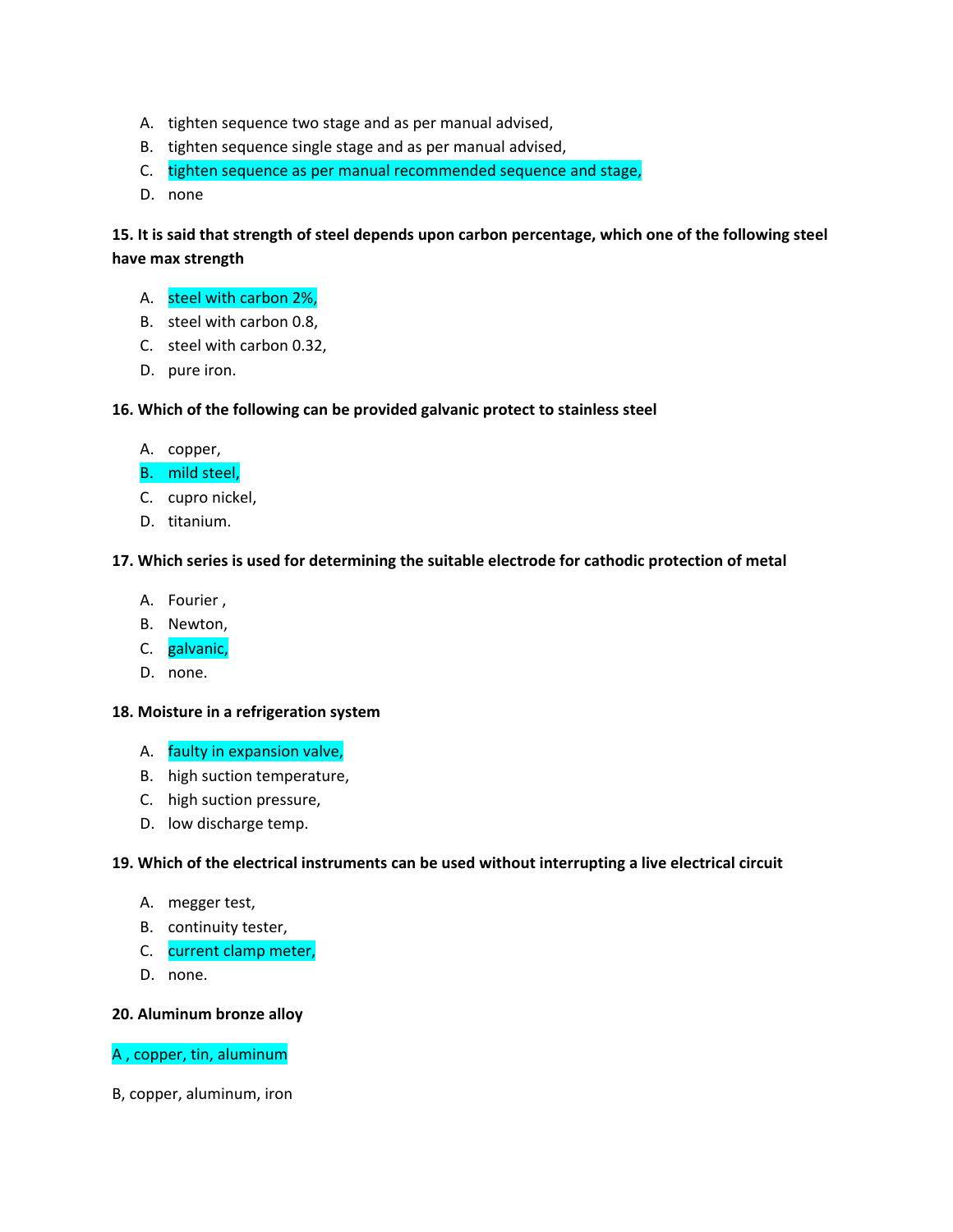- C, copper, nickel, aluminum
- D, copper, zinc, aluminum.

### **21. Screw pump is normally used for**

- A. fluid with high viscosity,
- B. better performance at variable temp,
- C. fluid mixed with solids,
- D. all the above.

#### **22. Steel carbon equivalent > 0.5%**

- A. good weld ability,
- B. medium we debility,
- C. poor weld ability,
- D. none.

### **23. In a centrifugal pump the fluid enters**

- A. Through eye of impeller
- B. At tip of impeller
- C. Middle of impeller
- D. None of the above

**24. Emergency fire pump has been lined up for supplying to fire hydrant on deck.As soon as the pump is startedthe vacuum pump engages. The suction of the pump goes into high vacuum but the pump discharge pressure remains zero, and the vacuum pump doesn???t disengage?What is the most probable cause for the pump not to take suction?** 

- A. The discharge pressure gauge is defective showing zero discharge pressure
- B. The pump suction filter might be clogged
- C. The suction pressure gauge is defective showing high vacuum
- D. The vacuum pump is defective

**25. You have overhauled a centrifugal pump and while assembling forgot to install the o-ring between the sleeve (provided in way of gland packing) and the shaft. What impact does this have?**

- A. It will not affect the pump in any way
- B. It will cause leakage of fluid(air/water) in between the shaft and the sleeve and will affect the pump performance
- C. It will not affect the pump performance n any way but will corrode the shaft between theo-ring and shaft
- D. It will cause dynamic imbalance of the shaft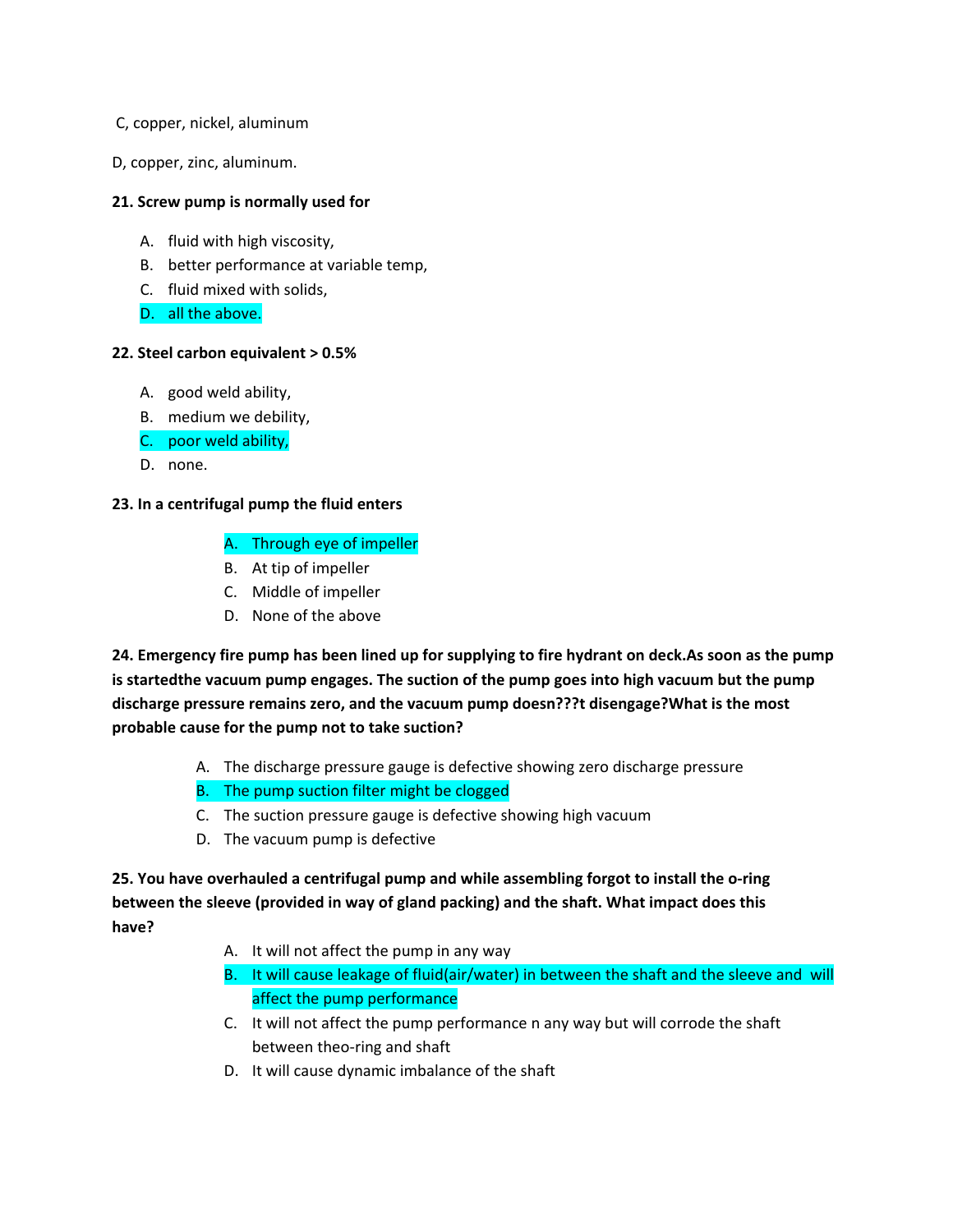### **26. Which of the following statements is true?**

A. Corrosion is physical phenomenon while erosion is a chemical phenomenon

B. Corrosion is a chemical phenomenon while erosion is a physical phenomenon

C. Corrosion may be because of chemical or physical action while erosion is due to physical action only

D. Corrosion is a chemical phenomenon while erosion may be due to chemical or physical action

**27. Whenever a F.O. heater is put into use it should first be \_\_\_\_\_\_\_\_ by using the \_\_\_\_\_\_\_\_\_\_\_to prevent \_\_\_\_\_\_\_\_\_\_\_\_. Fill in the blanks using the correct set of options** 

A. Drained, drain valve, overpressure of heater

B. Heated, steam inlet valve, blockage of heater

C. Pressurized, F.O. outlet valve, pressure drop in F.O. line

D. Purged of air, vent valve, vapour /air lock inside the heater

#### **28. WHEN BOTH PUMPS OF STEERING GEAR ARE IN OPERATION**

- PILOT ON BOARD

-WHEN 12NM AWAY FROM LAND

- FOR NAVIGATIONAL SAFETY

-WHILE MANOUEVRING

# **29. You have dismantled a centrifugal pump having a double entry impeller, but forgot to do the markings while dismantling. During installation what will you do?**

A. Double entry impellers are identical when seen from both the sides and can be used either way and actually no marking is necessary

B. Even if the impeller is wrongly placed, the pump can still function if we change the phase sequence of the driving electric motor

C. Hit and trial method will be used by assembling the pump and trying it out after putting the impeller in one way

D. Direction of rotation and/or the shape of the volute casing will help you to put the impeller in the correct way

**30. Intercoolers in multistage compressors \_\_\_\_\_\_\_\_\_\_\_\_\_\_\_\_\_**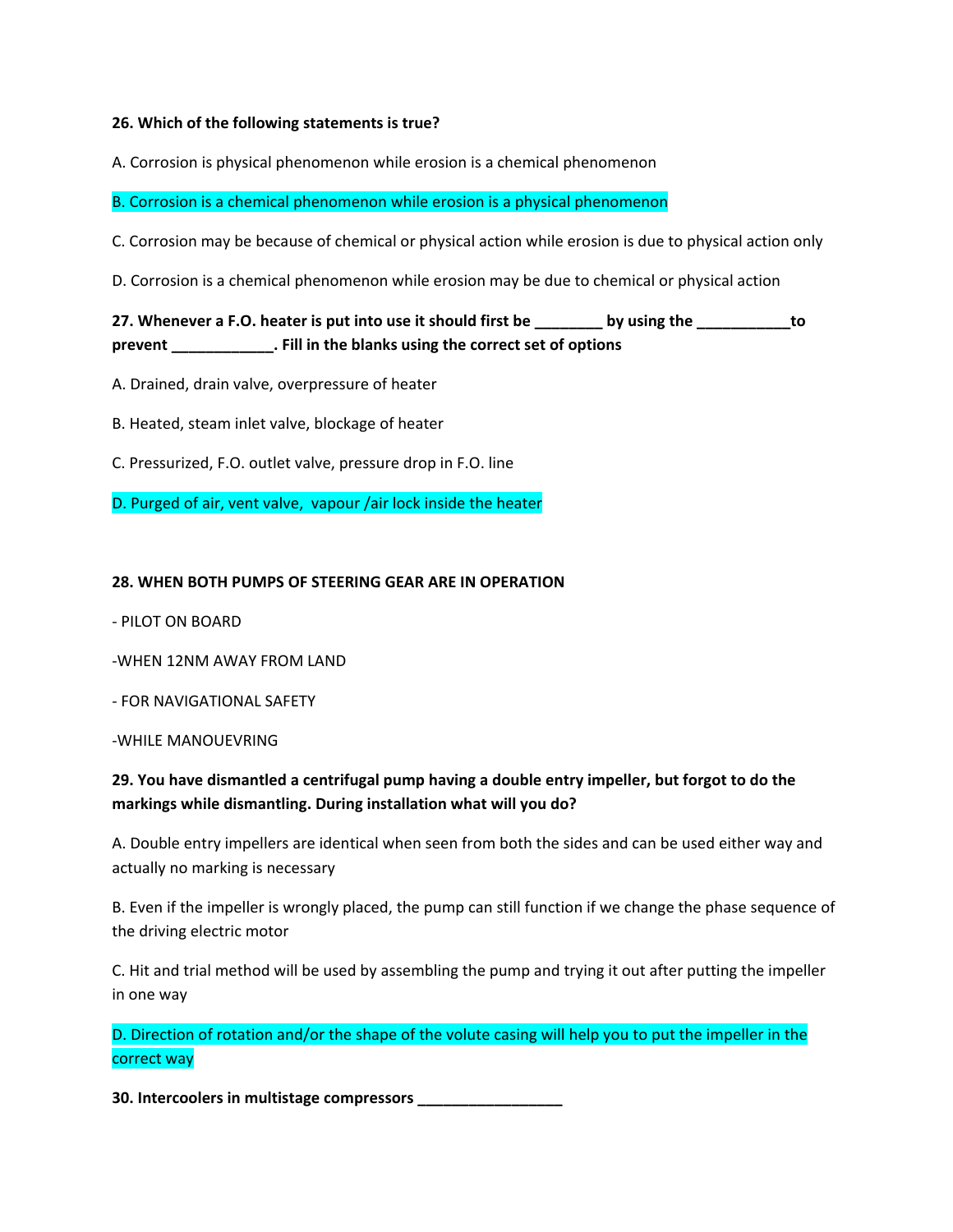- A. Reduce the work done in successive stages of compression
- B. Allow for moisture to be drained between stages
- C. Increase volumetric efficiency
- D. All of the above
- **31.i mpingement corrosion can be best avoided during pipeline system design by**
- A. Keeping flow velocities to a minimum
- B. Keeping fluid temperatures low
- C. Avoiding conditions leading to cavitation and turbulence
- D. Keeping working pressures in the system high

### **SECTION - 4**

**1. purifier leaking,bowl opened,cleaned n seal ring changed n put back bt still leaking wat might b wrong**

A.high temp B.high density C.disc size nt proper **D.Rpm low**

**2. Your ship is plying in coastal waters in India which is muddy most of the time. Your main sea water pump shaft mechanical seal develops leak every time you are in a port and wears out very fast. What is the cause of the problem(choose the best alternative):** 

- A. The mechanical seals are not of good quality
- B. Seal spring pressure is too high and should be adjusted to a lower value
- C. Mechanical seals are not designed to work with dirty and abrasive fluids
- D. Supply of cooling water to the seal faces is insufficient due to muddy waters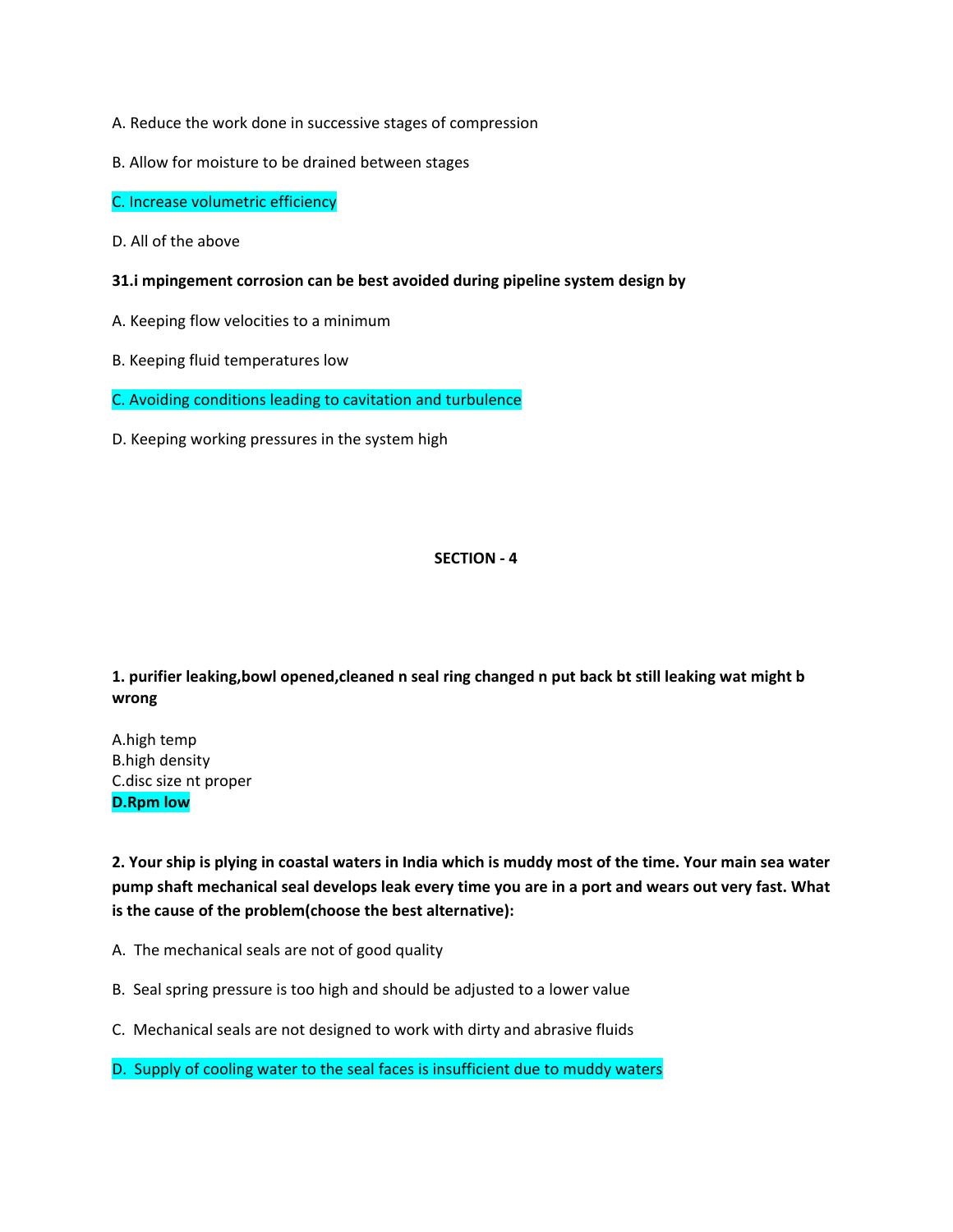### **3. Which of the following instruments is used to measure rudder carrier bearing wear down?**

- A. Poker gauge
- B. Telescopic feeler gauge
- C. Depth gauge
- D. Trammel

**4. Which one of the following methods of metal coating provides best protection against corrosion resistance :-**

- A. Hot dipping
- B. Metal Spraying
- C. Electroplating
- D. Metal Cladding

### **5. brass/bronze/gunmetal composition**

- A. 80% Cu, 20% Zn 60%-
- B. copper 39.25% zinc .75%----
- C. copper 85%. tin5%. lead5%. zink5%

### **6.Auxiliary engine crank pin bearings are normally renewed:**

- A. During every de-carbonization
- B. During every alternate de carbonization
- C. Depending on the condition of the bearings
- D. After every 10000 hours

#### **7. Which of the following is not a method of cleaning a turbocharger, while it is in operation?**

- A. Wet cleaning of turbine side
- B. Dry cleaning of turbine side
- C. Wet cleaning of the blower side

#### D. Dry cleaning of the blower side

#### **8. Noble metals are those which are placed at the**

- A. Top of electrochemical series , having high negative corrosion potential
- B. Bottom of electrochemical series , having low negative or positive corrosion potential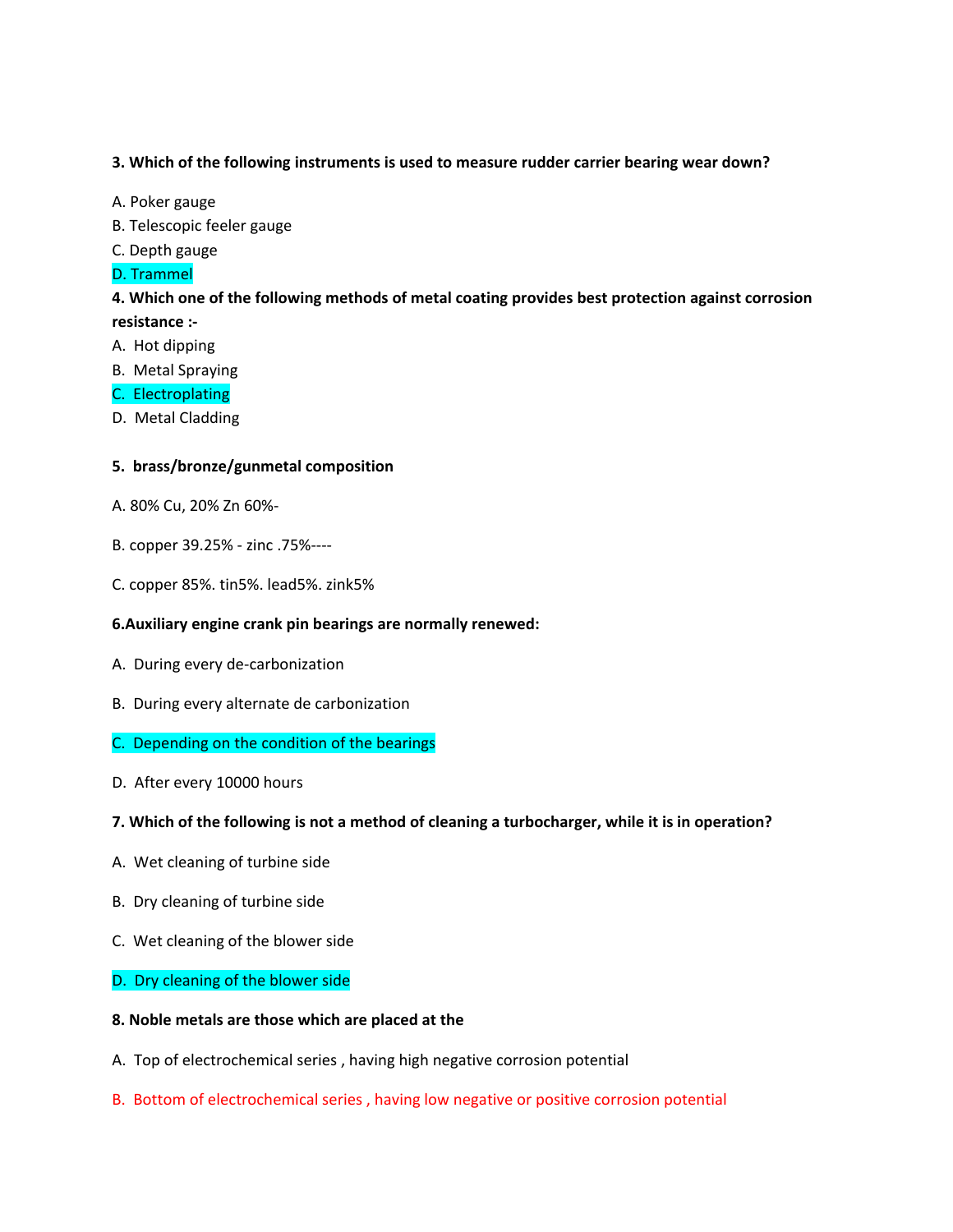- C. Only those having zero corrosion potential
- D. None of the above
- **9. During auxiliary engine de-carbonization, which of the following checks need to be carried out?**
- A. Sounding of all double bottom tanks
- B. Connecting rod big end ovality
- C. Liner wear
- D. Crack detection tests on connecting rod serrations

### **10.Why is use of Polymer treatment restricted to low-pressure boilers?**

- A. It does not effectively control sludge formation.
- B. It does not effectively control scale formation.

#### C. It has no PO4 present to counter caustic alkalinity

D. All of the above

### **11. Throttling the discharge valve of a centrifugal pump the NPSHr**

A. Increases

#### B. Decreases

- C. NPSHr remains constant depending on pump design and only NPSHa changes
- D. Both the NPSHr & NPSHa will remain unaffected by throttling of discharge valve

**12. In an electrochemical series the metals having higher negative potentials are placed on top, while those with lower negative potentials or positive potentials lie at the bottom. Which one of the following is a true statement?** 

A. Metals lying high up in the series can provide protection to those lower in the series

B. Metals high up in series can be used as sacrificial anodes for those lying below them

- C. Metals lying at the top of series are called as noble metals
- D. None of the above

**13. After removing all the bonnet securing nuts of a large size globe valve it is found that the bonnet is coming out because of strong adhesion of the gasket between the bonnet and the body. What are you going to do in line with the best practices?(choose the best alternative)**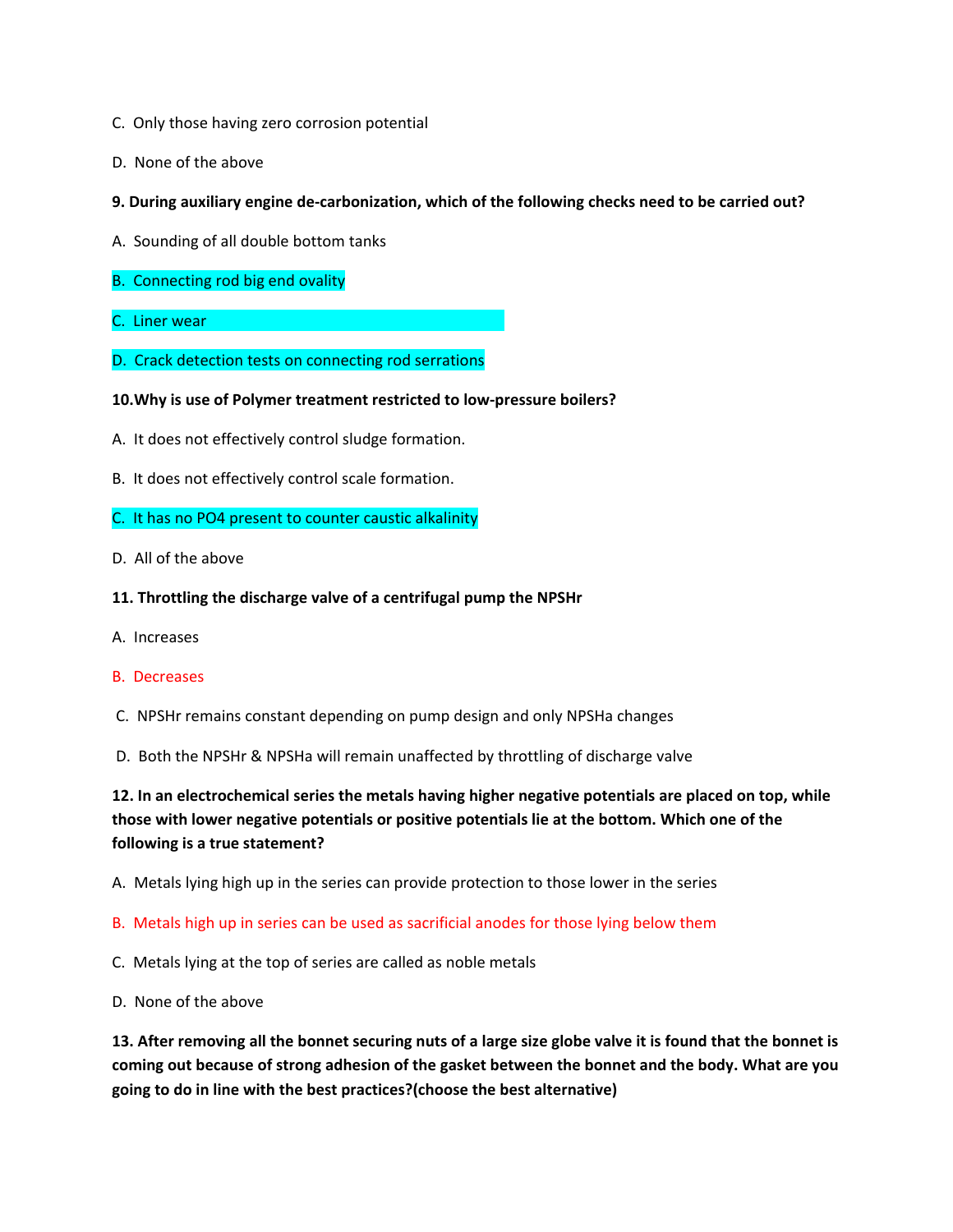A. A chain block can be hooked onto the handwheel and bonnet should be (freed out of gasket adhesion) lifted clear of the valve body

B. Hammer the valve bonnet and the bridge from all sides using a big hammer until the bonnet is free

C. Use a hammer and chisel and try to force the chisel in, at the joint of bonnet and body equally from all the sides until the bonnet is clear

D. Try to close the valve disc further onto the seat by turning the handwheel in closing direction so as to ??? jack-up??? the bonnet

### **14. Double entry impellers have a distinct advantage over single entry impeller. What is it?**

- A. They balance out the axial thrust
- B. It gives a higher pumping efficiency
- C. It is cheaper and easier to manufacture
- D. The need of installing line bearing onto the pump shaft is eliminated

### **15. The steels with a carbon percentage close to 0.8% have**

A. poor strength but good weld ability

### B. High strength but poor weldability

- C. Poor strength and poor weldablity
- D. High strength and good weldability

#### **16. Auxiliary engine connecting rod bottom end bolts should be tightened:**

A. Only as per the prescribed torque using a torque range

B. As per prescribed torque as well as angular measurements as recommended by the manufacturer.

- C. By following previous match marks on bolt heads and connecting rod body
- D. As per prescribed torque and another 10% increase during every subsequent tightening

# **17. Which of the following statements are true as far as painting of steel hull/structure is concerned? Multiple choice**

A. Painting can be done under any weather condition

B. Painting can only be done after proper surface preparation is carried out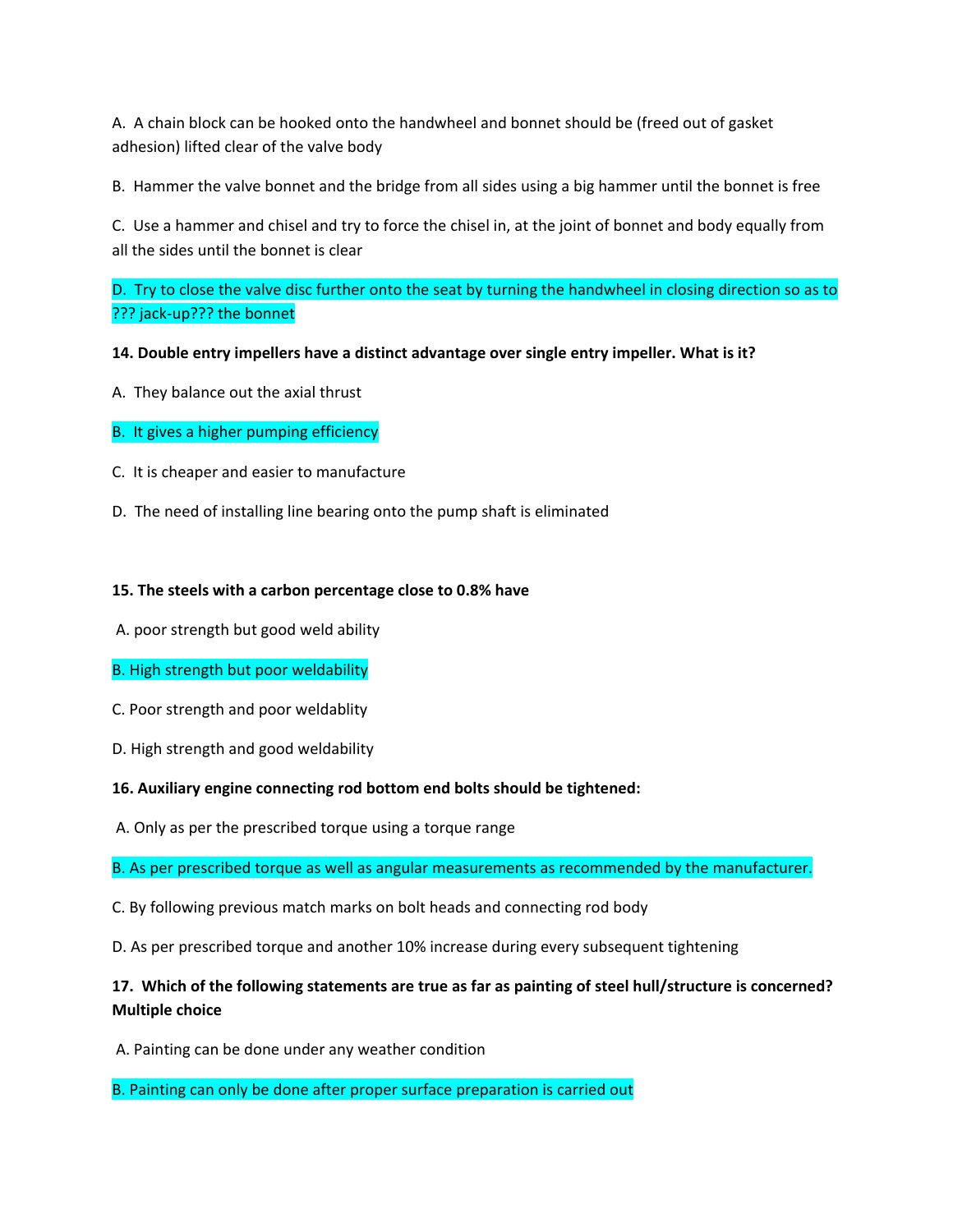## C. Painting should only be done on top of appropriate primer coating

D. Several coats of paint can be applied one after the other without any time gap

### **18. A multistage centrifugal pump is normally used**

- A. High head
- B. High discharge flow
- C. High viscous fluids
- D. Low viscous fluid

### **19. A reciprocating pump is used for Engine room bilge service because:**

- A. Reciprocating pumps are designed for smoother discharge
- B. Only small capacity pumping capacity is required, while other pumps are of higher capacity
- C. It doesn???t churn and mix the bilge water unlike other types of rotary and rotodynamicpumps
- D. Shipbuilding industry is still going on old concept, future ships will have centrifugal pumps installed

#### **20. Fire side in boilers gets commonly corroded due to :**

- A. Galvanic action
- B. Formation of Vanadium pentad oxide and sulphuric acid
- C. Stress corrosion
- D. Crevice corrosion

# **21. NPSH and the Total suction head are two terms which are commonly used for pumps. Which of the following is a true statement?**

A. They are one and the same thing

#### B. Total suction head is greater than NPSH

- C. NPSH is always greater than Total suction head
- D. Total suction head and NPSH have no relationship

#### **22. Which of the following can cause exhaust with black smoke in a diesel engine?multi choice**

#### A. Choked air filter of turbocharger

B. Water mixed with fuel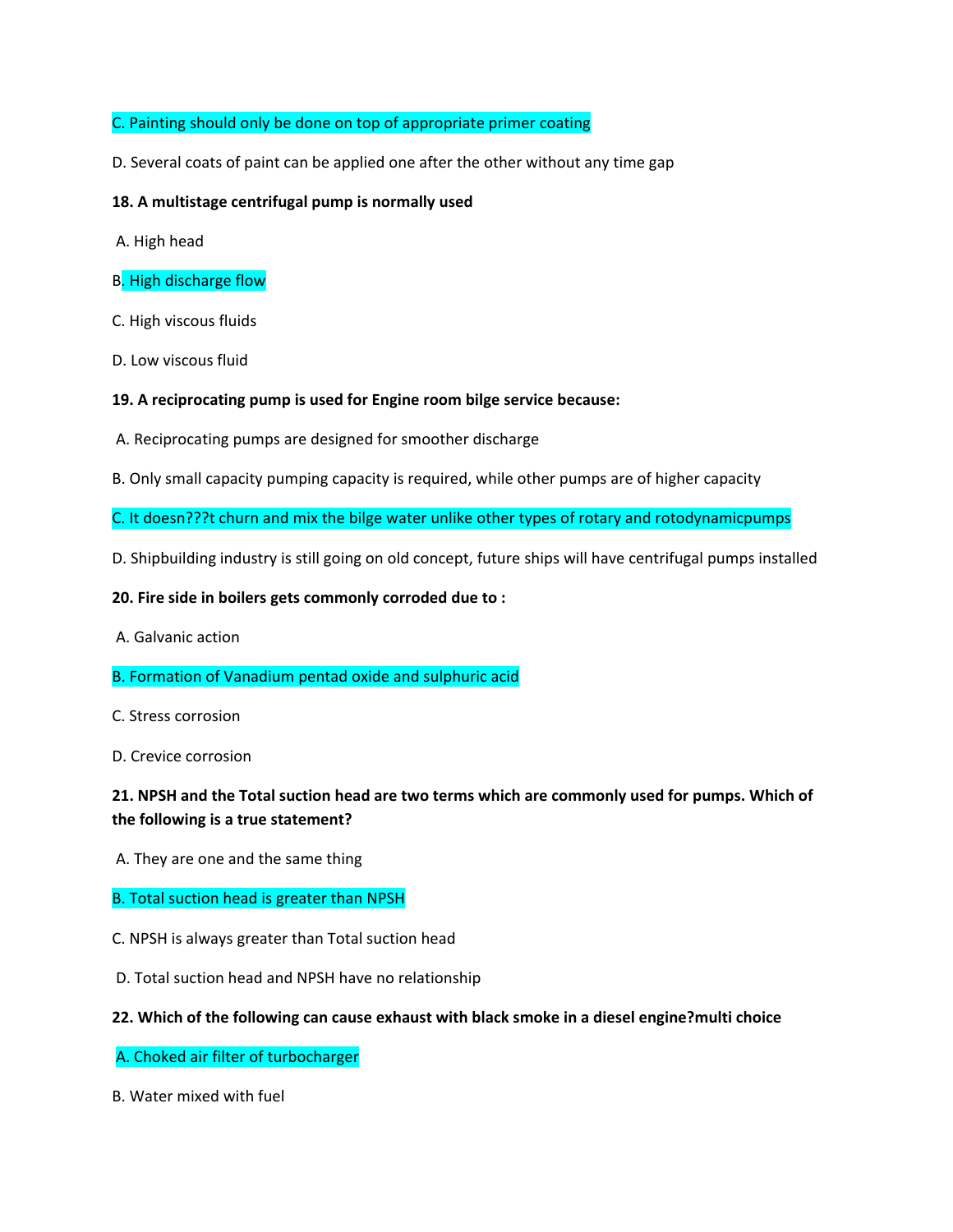## C. Bad atomization of fuel

# D. Overload

### **23. Before putting into operation a coalesce type Oily Water Separator, it is important to:**

### A. Fill it up with purge water

- B. Drain it completely
- C. Switch off the heater
- D. Keep the three way valve manually open

### **24. ship is in dry dock, stern tube seal renewal has been carried out, hw will check for the leak**

- a. fill the system with oil to the maximum level in header tank
- b. fill the system with oil to just fill the stern tube
- c. fill the aft seal and forward seal tank to the deepest draught

d. refloat the vessel to check for any leaks

**25. sea chest is to be cleaned and u found that the filter is stainless steal bucket type filter, inside which there is a zinc anode. The purpose of anode is to..................... and should be electrically................... with filter body.**

#### a. Stainless steel filter, isolated

- b. mild steel body, continuous
- c. protect adjacent pipelines, continuous
- d. sea chest, isolated

#### **26. The function of an accumulator on the discharge side of a reciprocating bilge pump is to:**

A. Supply liquid even when the pump is not running

#### B. Dampen out the pressure pulses and smoothen the flow

- C. Increase the discharge pressure by storing liquid under pressure
- D. No such device is required to be fitted to modern bilge pumps

#### **27. Sequence of metal in the increasing order of nobility in galvanic series**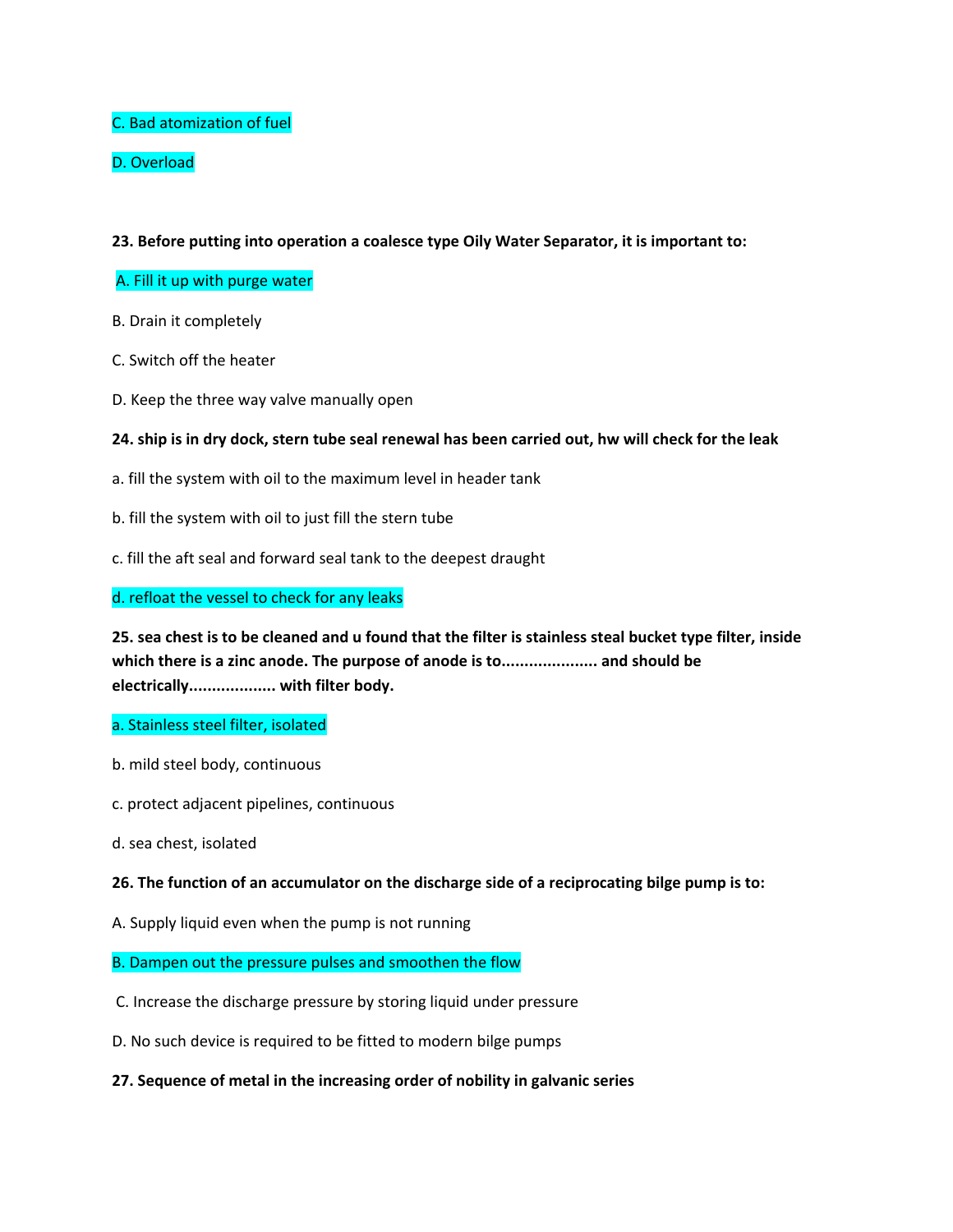- A) Stainless steel, Mild steel, Copper, Zinc
- B) Copper, Stainless steel, Mild steel, Zinc.
- C) Zinc, Mild steel, Stainless steel, Copper.
- D) Zinc, Copper, Stainless steel, Mild steel.
- **28. While re-floating the vessel after dry dock, which of the following checks should be carried out?**
- A. Sounding of all double bottom tanks
- B. Checking leakages in the stern tube header tanks
- C. Checking leakages at ship side valves
- D. Checking levels of stern tube header tanks
- **29. Which of the following anodes in an ICCP can be used for comparatively higher current densities :-**
- A. Zinc
- B. High silicon Iron
- C. Lead-silver
- D. Platinised Titanium
- **30. A centrifugal pump may fail to deliver water when first started if the**
- A. Water seal pipe is plugged
- B. Pump is not primed
- C. Seal ring is improperly located
- D. All of the above

**31, The diameter of the branch suction pipe referred to in item 118 shall not be less than that derived in accordance with the following formula, taken to the nearest 5 mm:**

**Lowercase d equals 25 millimeters plus 2.16 times the square root of the product of C times the sum of B and uppercase D**

**where:**

- **d - is the internal diameter of the branch suction pipe, in millimetres**
- **C - is the length of the cargo hold, in metres**
- **B - is the greatest moulded breadth of the ship in metres**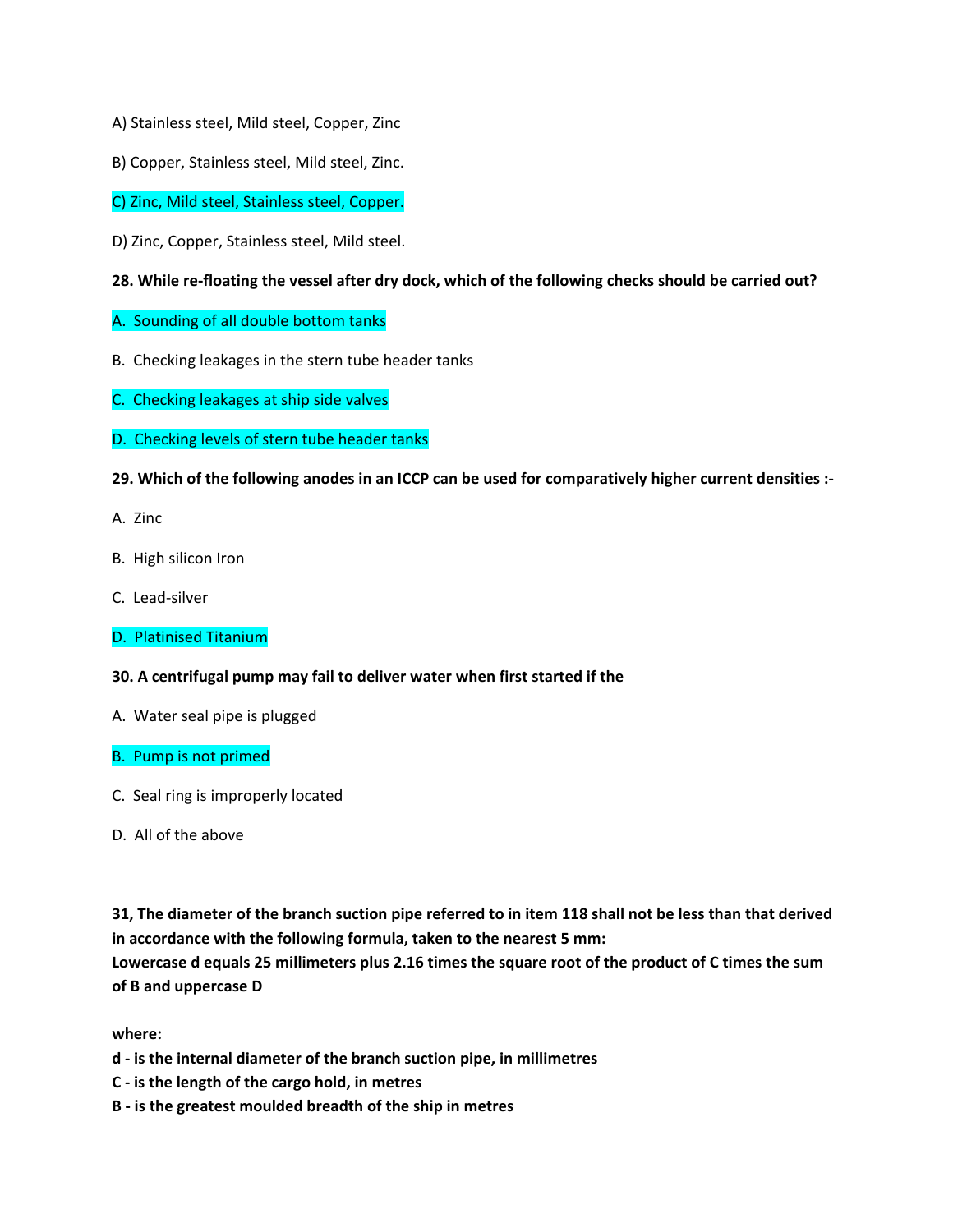# **D - is the moulded depth of the ship to freeboard deck, in metres d=2.16\*sq root[C(B+D)] +25 mm**

## **32. What to check if Engine is not taking load.?**

- a. Water tightness to be checked.
- b. Air to be removed from jacket water outlet line.
- c. Priming lube oil pump to run before starting the engine.
- d. Check the lube oil level.
- e. Check the flow of lube oil.
- f. Blow through the engine before starting.

### **all d above things shd b checked**

**33.Which of the following cannot be used as sacrificial anode for the protection of Mild steel structure against corrosion :**

- A. Cadmium
- B. Magnesium

# C. Copper

D. Aluminium

**34. When centrifugal pump is changed over for pumping a liquid of higher specific gravity which of the following is going to change? (mcq option A)**

A. Discharge pressure

- B. Discharge head
- C. Power consumption
- D. Pump speed

### **35.In a reciprocating pump the direction of flow depends upon:**

- A. Direction of rotation of the pump
- B. Position & fixing of suction and discharge valves
- C. High pressure to low pressure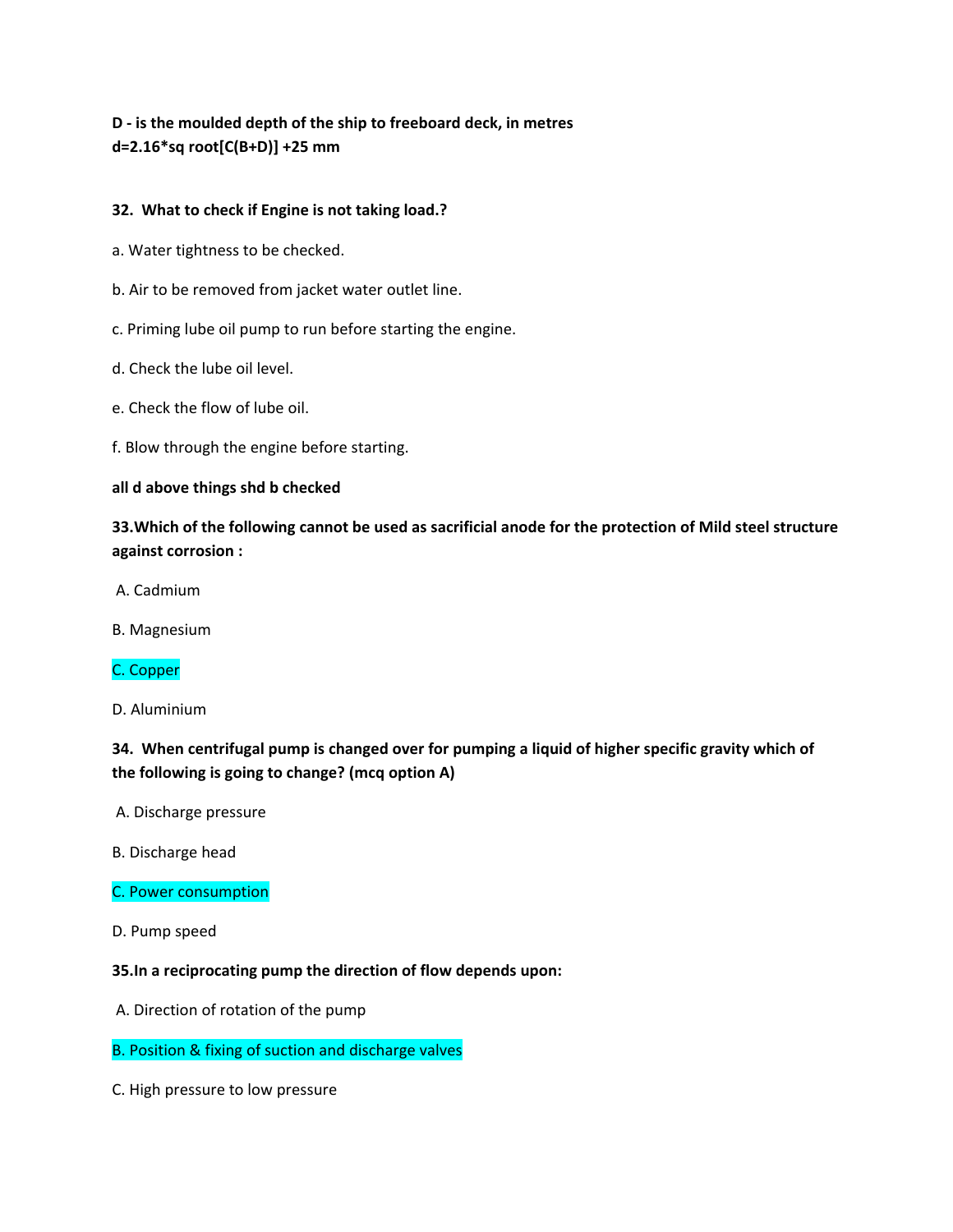D. Whether pump is single acting or double acting

### **36.Net Positive Suction Head is the**

A. Difference of Total suction head and Total discharge head

B. Difference of static head and the frictional head

C. Difference of dynamic suction head and the vapour pressure of liquid

D. Difference of Static suction head and the vapour pressure of liquid

**54.what is the best percentage of carbon content in stainless steel which allows welding?**

a. 0.35

b. 0.45

c. .55

**55.why centrifugal p/p not provided with safety valve while positive displacement p/p is provided?**

a. c/f p/p shut down head is 0

b. c/f p/p shut down head is infinity

c. c/f p/p is so designed that it can withstand high pressure.

**56. which of the following valves are liable to open/close under the influence of fluid pressure if not in locked position?**

a) GATE VALVE b) GLOBE VALVE c) PLUG VALVE d) BUTTERFLY VALVE

**57. Frige comp. Running continuously without cutout**

- Air in refg.
- **Overcharge**
- Undercharge
- Excessive cooling load

**58. Non return v/v of m.s.w p/p is leaking on closed position, You hav a retutn type of v/v onboard of same dimension what will you do.**

Do northing and run the same  $p/p$  order for new one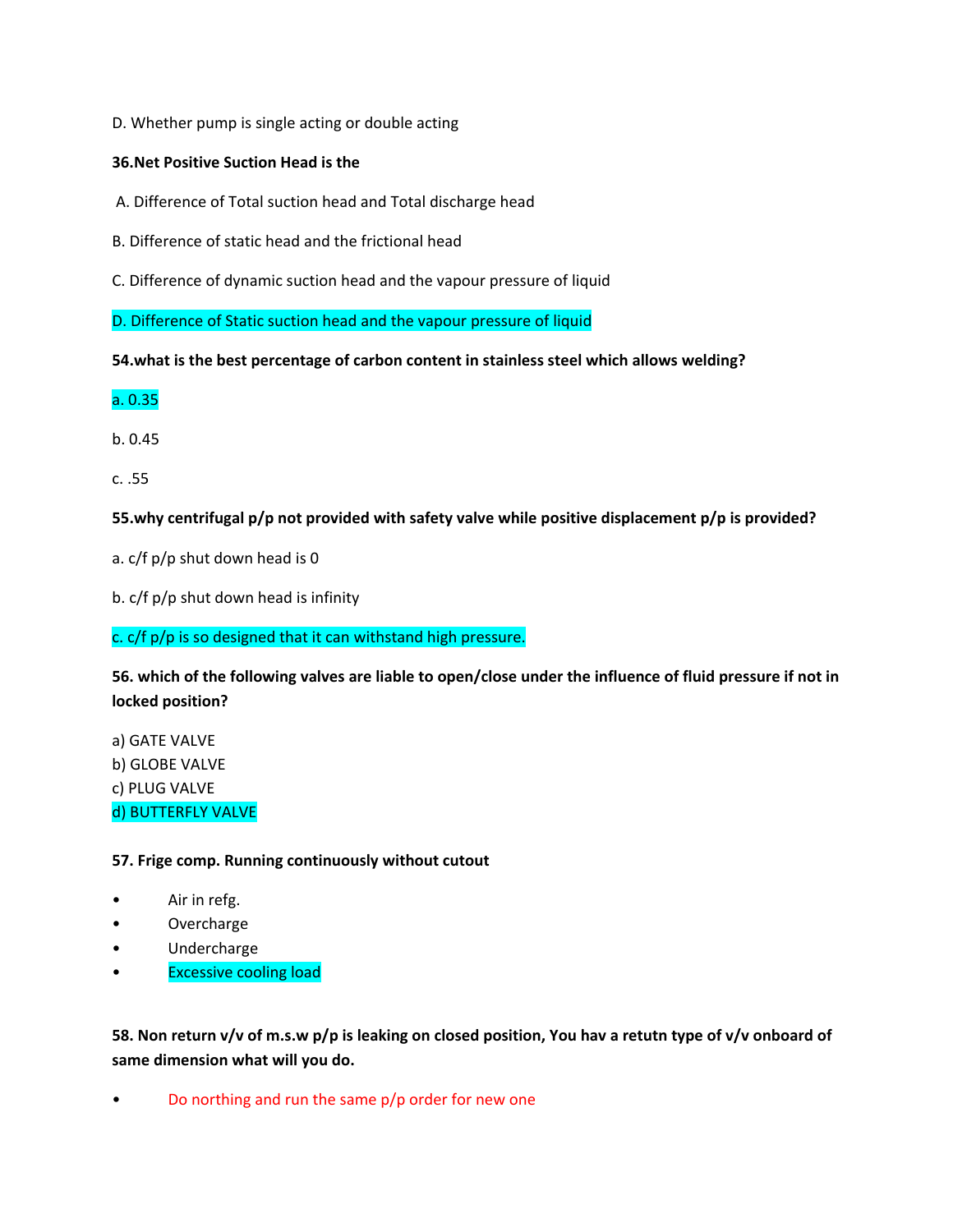- Replace and run the same  $p/p$  keeping the other standby until new  $v/v$  receives
- Put blank on v/v and run the other p/p

### **59. Sea suction filter holes corroded and size increased , what can be done**

- a. Run without filter no problem to p/p
- b. Order for new till then run with the same filtere
- c. Do mechanical repair and run the same until new filter comes
- d. Run the same filter no problem

### **60. Insulation Resistance testing of 3 phase induction motor is done**

- a. Phase to phase
- b. Earth to body
- c. Phase to earth
- d. Both a and b

## **61.Sacrificial anode on sea chest is to protect**

- Stainless steel filter
- Sea chest
- Pipings

### **62. In M/E Lo Cooler, Lo Should Pass Through:**

### a: shell

b: tube

c: either shell or tube

d: none of the above

### **63: When securing a centrifugal distillate pump, which of the listed steps should be carried out FIRST?**

1.Stop the pump.

2.Close the pressure gage valves.

### 3.Trip the three-way solenoid valve.

4.Close the sealing line valves to the pump.

Dezincification is the term used to describe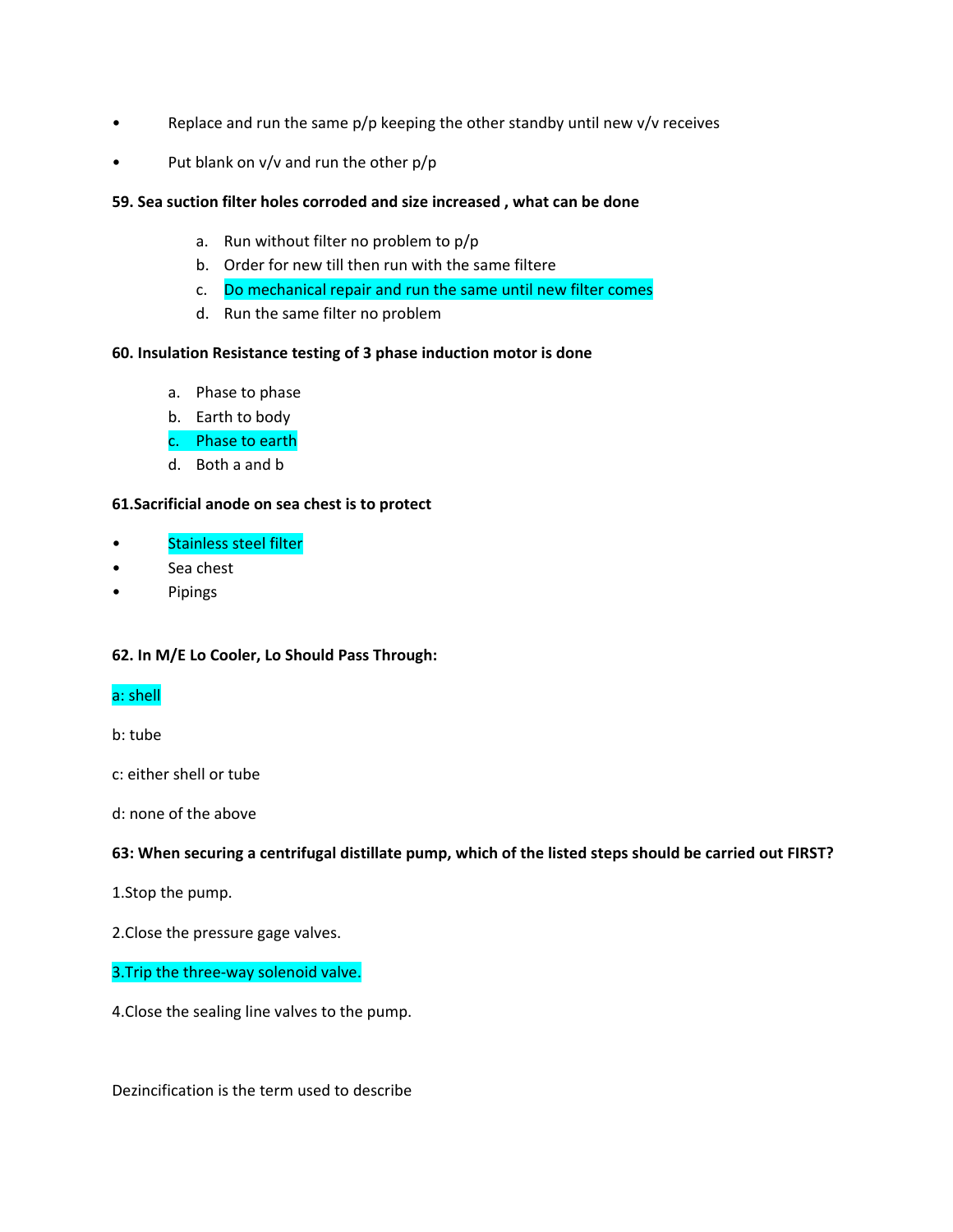A. Loss of zinc an alloy due to formation of internal bimetallic cells due to different alloying elements

B. Loss of zinc due to external bimetallic cells between zinc alloy and another dissimilar metal or alloy

C. Removal of zinc from an alloy by precipitation from Eutectic solution

D. Removal of zinc from an alloy by dissolving the alloy in a zinc dissolving chemical

**Fixed vane type emergency fire pump priming vacuum pump. After one week fire pump not taking suction. The vacuum pump is engaging , but not developing vacuum in the suction side. What will be the cause?**

- a. Suction filter of the pump clogged
- b. Suction filter cover gasket leaks
- c. Vacuum pump not overhauled properly

### d. Sealing water tank is empty

**3.What is the purpose of the Bypass valve ( Automatic or Manual operated) on the positive displacement pump?**

### A. Control the Discharge Pressure

B. Another valve provided for Discharging

C. Not required

D. I don't know

### **4.When specified Discharge pressure is not achieved, The Possible cause could be?**

A. Discharge pressure too high

B. Pump speed too low

C. Casing ring is worn out

D. Cavitations exists

E. All of the above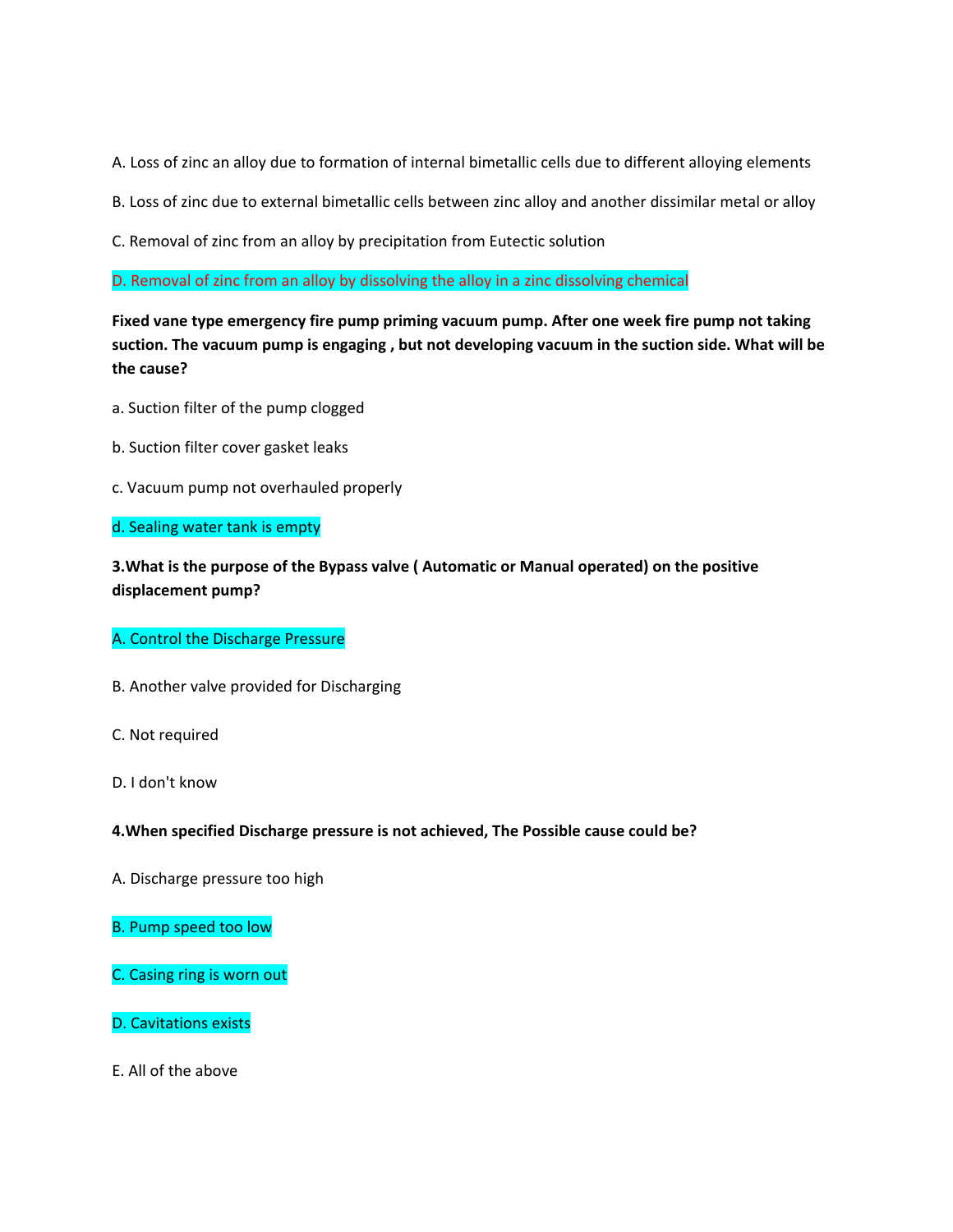### **5.When steel components electroplated with chromium are used in a corrosive Environment then**

A. Chromium plating provides corrosion protection to the steel components

B. Chromium plating cannot provide corrosion protection as steel will be preferentially corroded

C. Zinc plating is to be used on top of chromium plating for corrosion protection

D. Thickness of chromium plating is required to be increased for corrosion protection

# **7.The amount of current needed for hull protection in case of ICCP system for a particular ship will be most effected by :-**

- A. Wetted surface area
- B. Quality and condition of protective paint coating
- C. Speed of the ship
- D. Sea water temperature

#### **Polymer treatment is restricted only to low pressure boilers because**

- A. It cannot prevent sludge formation
- B. It cannot prevent scale formation
- C. It cannot prevent po4 formation
- D. All the above

#### **A submerged type centrifugal pump is sometimes used as the Main L.O. pump. Why is this?**

A. Flow rate required for Main L.O. systems are very high

#### B. The pressure required for Main L.O. system is high

C. It is a wrong design and such systems normally give problem

D. Both the pumps can be run together when the bearing temperatures are increasing

**After closing the drain during the blowing procedure for a glass water gauge, the water cock is opened and the water flows to the top of the glass. Then the steam cock is opened and the water flows down and out of the glass; Which of the following statements are correct?**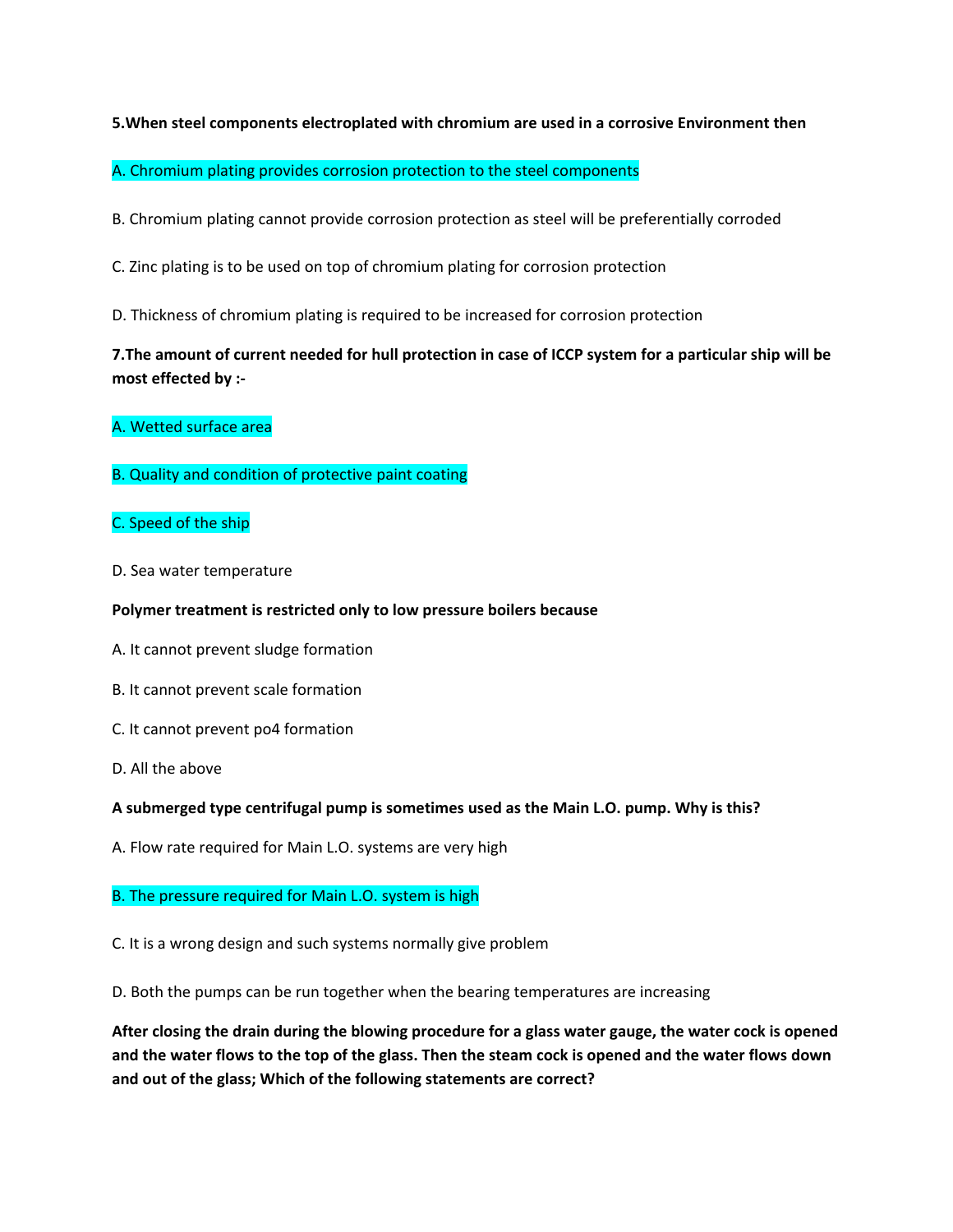a) The water level in the boiler is below the water cock connection of the boiler. It is unsafe to put feed water into the boiler.

b) The water level is above the steam cock connection of the boiler. There is a danger of priming the boiler if any additional feed is put into it.

c) The water level is normal, but it requires time for the gauge glass to stabilise. It is safe to put feed water into the boiler.

d) The water level is between the water cock connection of the boiler, and the bottom of the gauge glass. It is safe to put feed water into the boiler.





### **Wet corrosion in the process which is**

#### Electrolytic in nature

Reaction between metal and their environment at the near amp temp

Both a and b are not wet corrosion

Both a and b are wet corrosion

### **Centrifugal pump do not have relief valve why.**

Shut of head of centrifugal pump is limited and the system design to handle the same

Shut of head is zero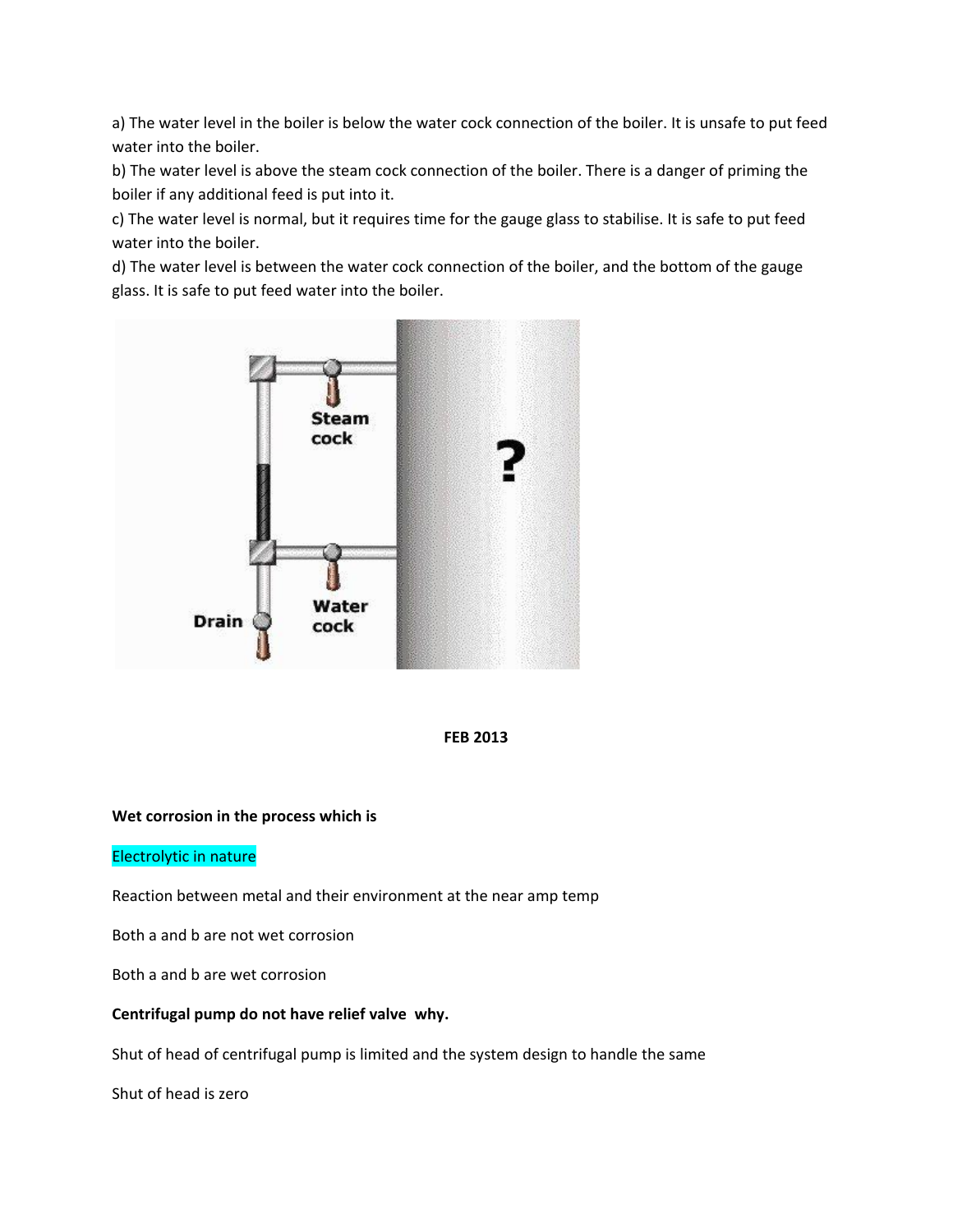Shut of head of positive displacement pump is limited and centrifugal pump are infinite

Centrifugal pump are with high pressure trip switch for over pressure of the pump

## **Mechanical seal renew of a pump, the matting face of a seal .**

Lap against each other

Lap on the surface plate

All

## **causes of drop in efficiency in fo heater**

a scale deposit on steam side b siudge eposit on steam side c high visosity of fo in use d m\e consumption higher than normal due to rough weather

## **centrifugal pump liquid filled inside casing pirior sstarting why**

a pumping

### b priming

c cavatation

regulation

# **which one is not self actuated valve**

a ball valve

bcheck vale

c pressure relief valve

d saftey valve

### **Lantern ring in centrifugal pump is located**

A. Around the impeller

- B. Between gland packing
- C. Around submerged bearing
- D. Around the casing ring

### **Submerged pumps are sometimes used as main lo pumps.**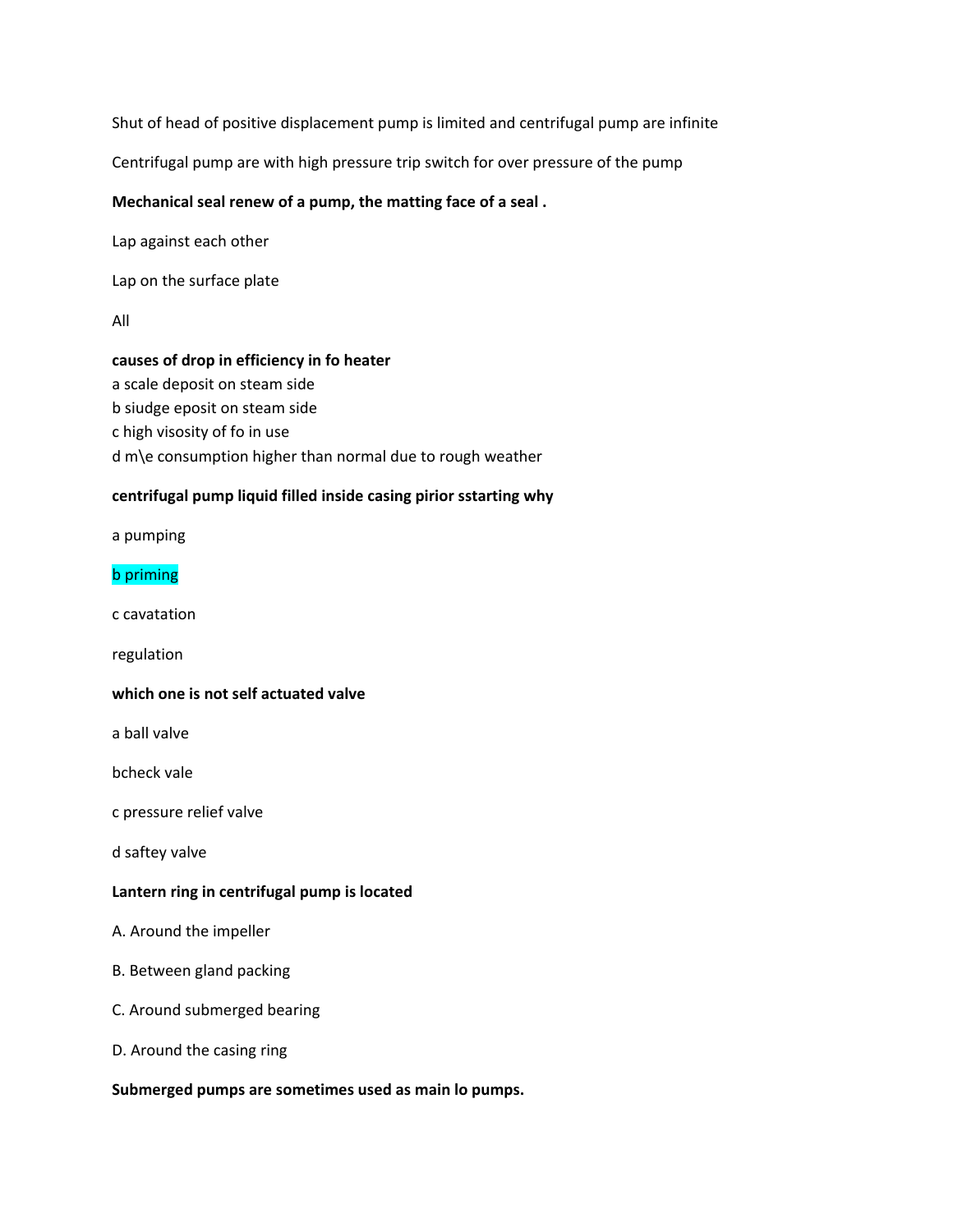- A. High flow rate reqd for me lubrictn
- B. High pressure reqd
- C. If bearing temp rises we can run two pumps parallel
- N one more option

### **During dry dock which of the following should be kept running**

- A. Air conditioning plant
- B. Refrigeration plant
- C. Sewage plant

### D. All of the above

### **Boiler corrosion is prevented above 100 deg by formation of a protective layer inside of**

A. Ferrous hydroxide

### B. Magnetite

C. Haematite

#### N one more option

( magnetite Because of its stability at high temperatures, it is used for coating industrial watertube steam boilers. The magnetite layer is formed after a chemical treatment (e.g. by using hydrazine, ferrous hydroxide is firstly formed but under anaerobic conditions transformed into magnetite which is mre stable...)

# **For a continuous operation diesel engine, a duplex filter unit would be the best arrangement because**

A. changing filter elements would not interrupt engine operation

B. filtering occurs twice in each pass of oil through the system

C. clogging will not occur

D. dropping pressure is half of that through a single filter unit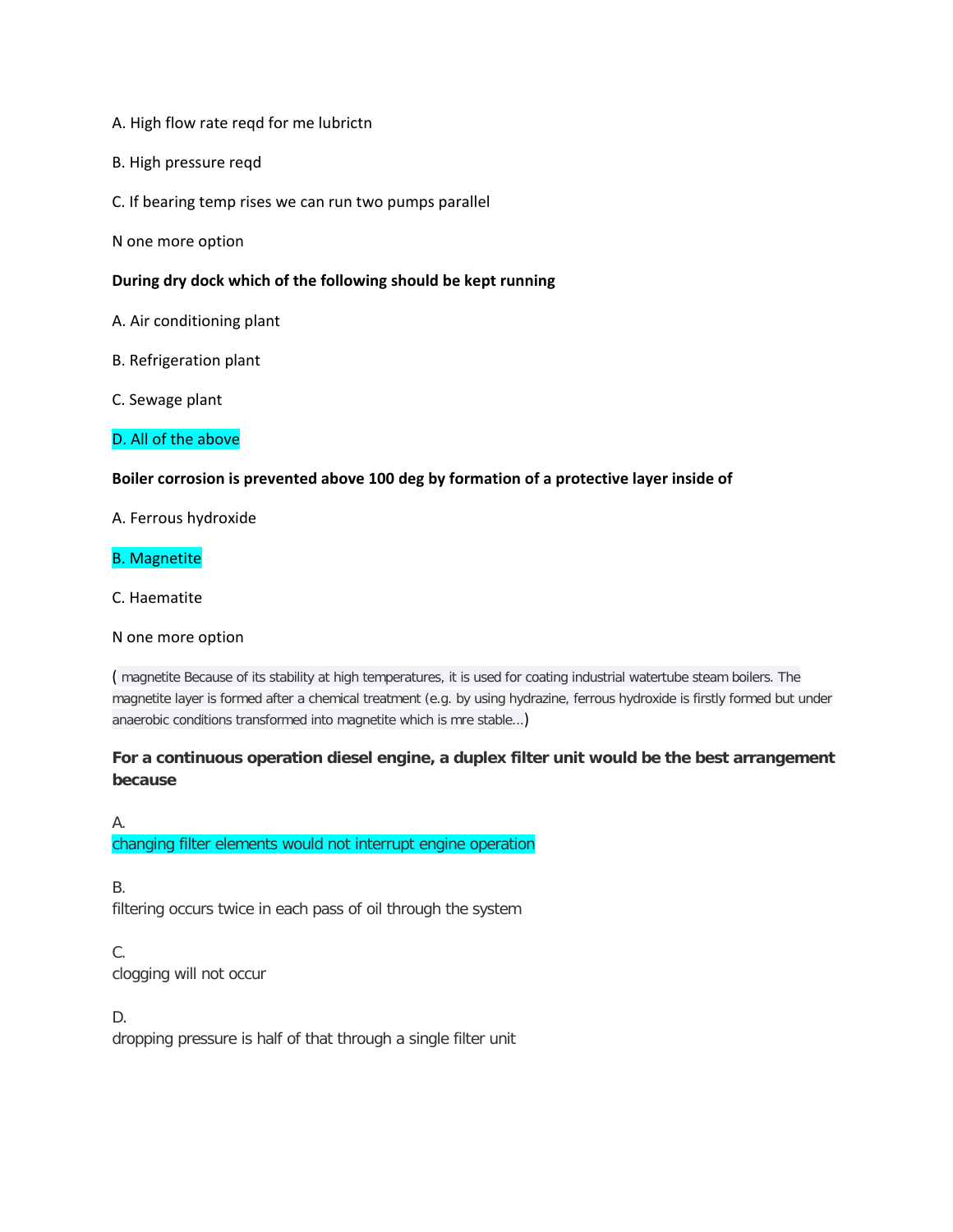**After overhauling a centrifugal pump you have found that the motor electrical connection was wrongly done and pump is rotating in opposite direction. Determine the outcome when the pump is started.** 

- A. Pump will function as normal
- B. The discharge pressure of the pump will show an increase above the normal
- C. The flow direction will be reversed

D. Both the pump discharge head and the capacity will be affected (ans)

**Cold corrosion in exhaust side of marine diesel engines and fire/smoke side of Boilers occurs mainly due to :** 

- A. High vanadium content of fuel oil
- B. High sodium content of fuel oil
- C. High sulphur content of fuel oil (ans)
- D. High catfines content of fuel oil

**You have to open up a F.O. heater for cleaning. As 2nd engineer has reported that the valves of F.O. inlet is not holding, the M/E was changed over to D.O. during arrival port and the F.O. system was shut down after arrival port. You have been instructed to open up the heater. What will you do?** 

 A. Start opening up the heater right away as anyway isolation valves are leaking, but the system is shut down

B. Isolate the valves as requiredand allow the heater to depressurize and drain completely prior opening (ans)

C. Depressurization of heater may be carried out if required and then it can be opened up

D. The job cannot be done and needs to be done in dry-dock

 **In aerobic sewage treatment units, it is paramount that the air blower runs at all times. Which of the following would constitute an ideal alarm for failure of belt driven blowers?** 

A. Motor failure alarm

- B. Low air pressure alarm on blower outlet.(ans)
- C. Low suction pressure on blower inlet
- D. None of the above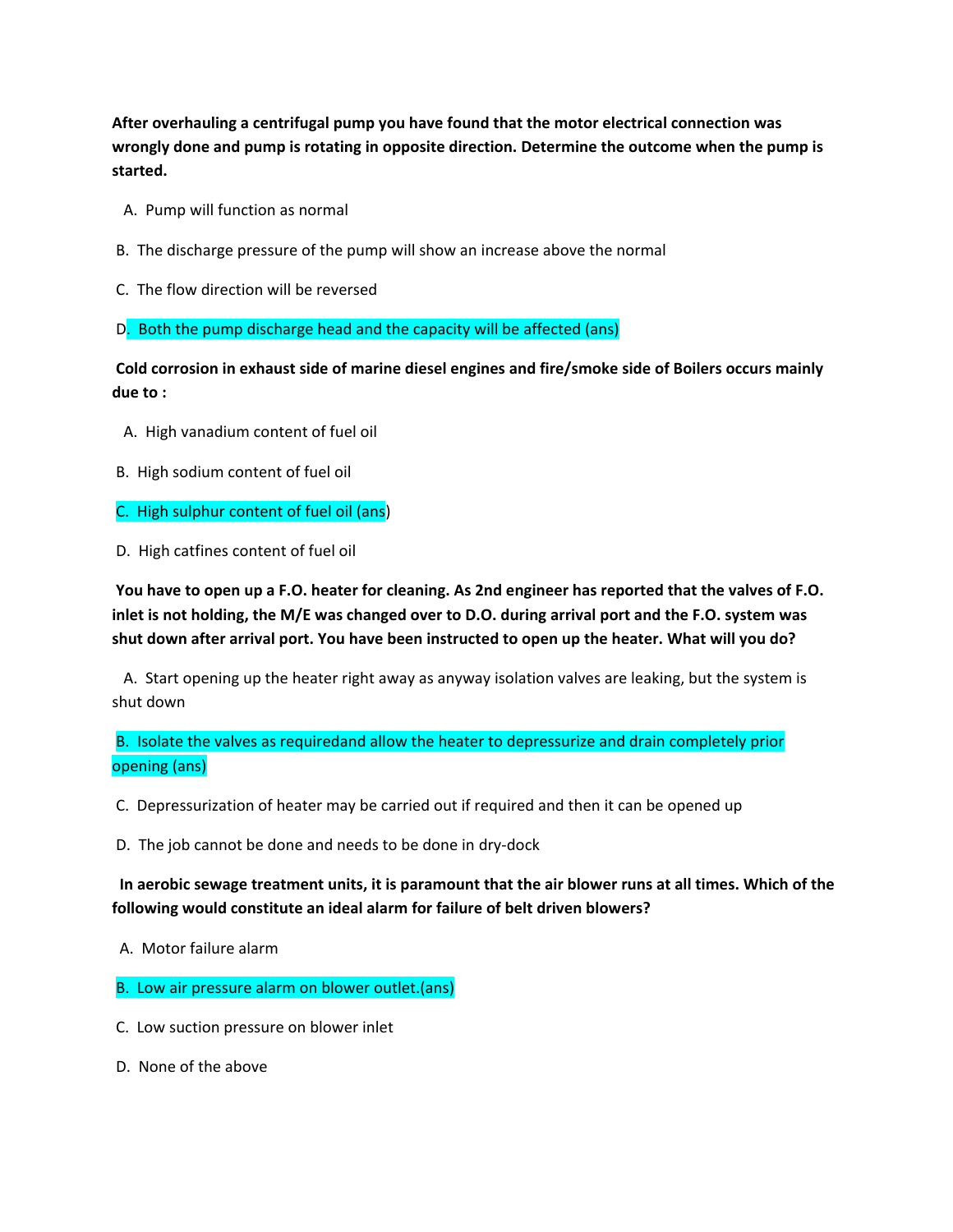**Combined action of corrosive environment and cyclic stresses may lead to metal or alloy failure . The failure mode is known as :** 

- A. Stress corrosion
- B. Fretting corrosion
- C. Fatigue
- D. Corrosion fatigue (ans)

#### **Phosphor bronze is an alloy consisting of**

- A. Copper , Tin & Phosphorous (ans)
- B. Copper , Zinc & Phosphorous
- C. Copper , Lead & Phosphorous
- D. Copper , Cadmium , Nickel & Phosphorous

### **Auxiliary engine connecting rod bolts should be renewed:**

- A. After every 20000 hours even if they are in apparent good condition
- B. After manufacturer recommended running hours even if they are in apparent good condition (ans)
- C. At every de carbonization
- D. Only when surface flaws or elongation is observed.

#### **Which of the following statements best describes the process of corrosion?**

A. Corrosion is a physical/mechanical process

#### B. Corrosion is a pure chemical process (ans)

C. Corrosion is a chemical process but many types of corrosions are effected or enhanced by physical processes

D. Corrosion may be due to chemical activity or physical activity

**For a globe valve in operation it is seen that the gland packing is leaking when the valve is kept in throttled position. Tightening of the gland packings doesn???t help much.Second Engineer decides to keep the valve fully open and it is seen that the Gland packing leakage suddenly stops!! The most probable reason why the leakage stopped is (choose best & most logical alternative):**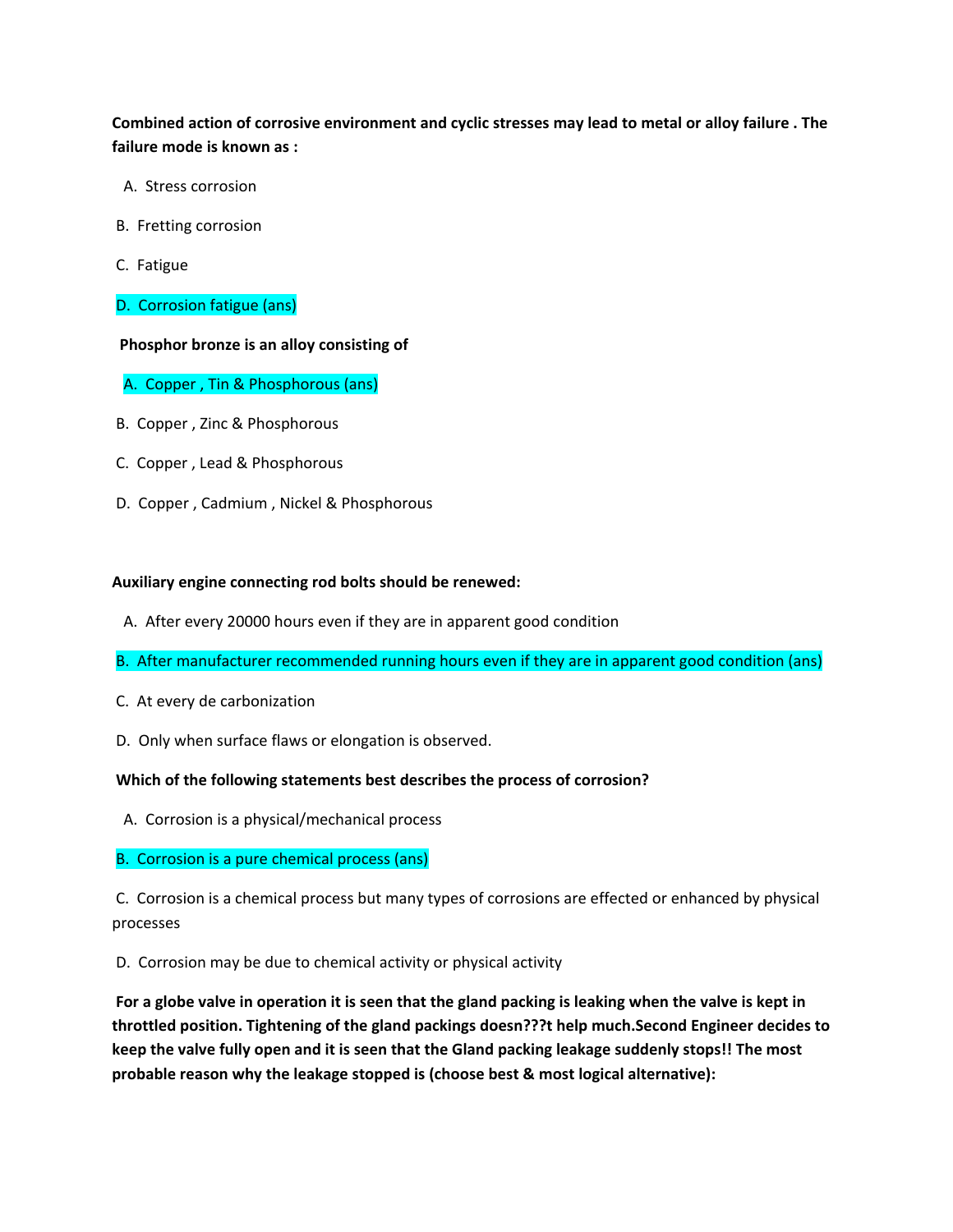A. Valve spindle was badly scored in way of gland packings while throttled, while movement of the valve spindle caused smooth portion of valve spindle to come in way of packing thus stopping leakage

B. Valve spindle was bent and eccentricity of spindle in way of gland packing decreased while valve was opened completely thus providing better sealing in full open position

C. Almost all the Globe valves are designed with a back seat and spindle seats itself on the back seat when fully open, thus gland packing stopped leaking

D. Leakage sometimes just stops by chance as you move the spindle and it has nothing to do with any of the above options

 **The Non-return discharge valve of one of the Main Sea water pumps was found badly leaking in closed position. Upon inspection it was found damaged beyond repair. You have a new valve of same specification except that it is a return type valve. Which of the following is the correct practice?** 

A. You can use the new valve and there will be no problem during service

B. There is no use putting the new valve and you can put the same old valve until a new one arrives

C. If using the new return type valve you have to make sure that you keep this Sea Water pump running while the other as stand by while out at sea. In the meantime order and procure a new valve

D. Put a blank in the Main sea water pump discharge line and sail only using one Sea water pump until and new valve arrives

**Deballasting of Fore peak tank, which was full,was commenced.The suction pressure was positive until the sounding was 2.0 m and the gland packing was found leaking. Below 2.0m sounding the suction went into slight vacuum and the leakage of gland stopped.Deballasting was normal until the tank sounding was 150 cm when the pump lost suction& the suction pressure gauge first started fluctuating and the suddenly started showing positive pressure. The most probable causeleading to pump losing suction could be:** 

A. Tank already empty, while sounding being faulty

- B. Leaking suction filter
- C. Leaking gland packing

D. Suction pressure doesn???t give correct indication and discharge pressure gauge should be checked to know whether the pump is taking suction or not

**<![endif][if gte mso 9]><![endif][if gte mso 9]><![endif][if gte mso 10]> <![endif]--> What will happen to the motor current if the discharge valve of a centrifugal pump is completely shut off? The current will**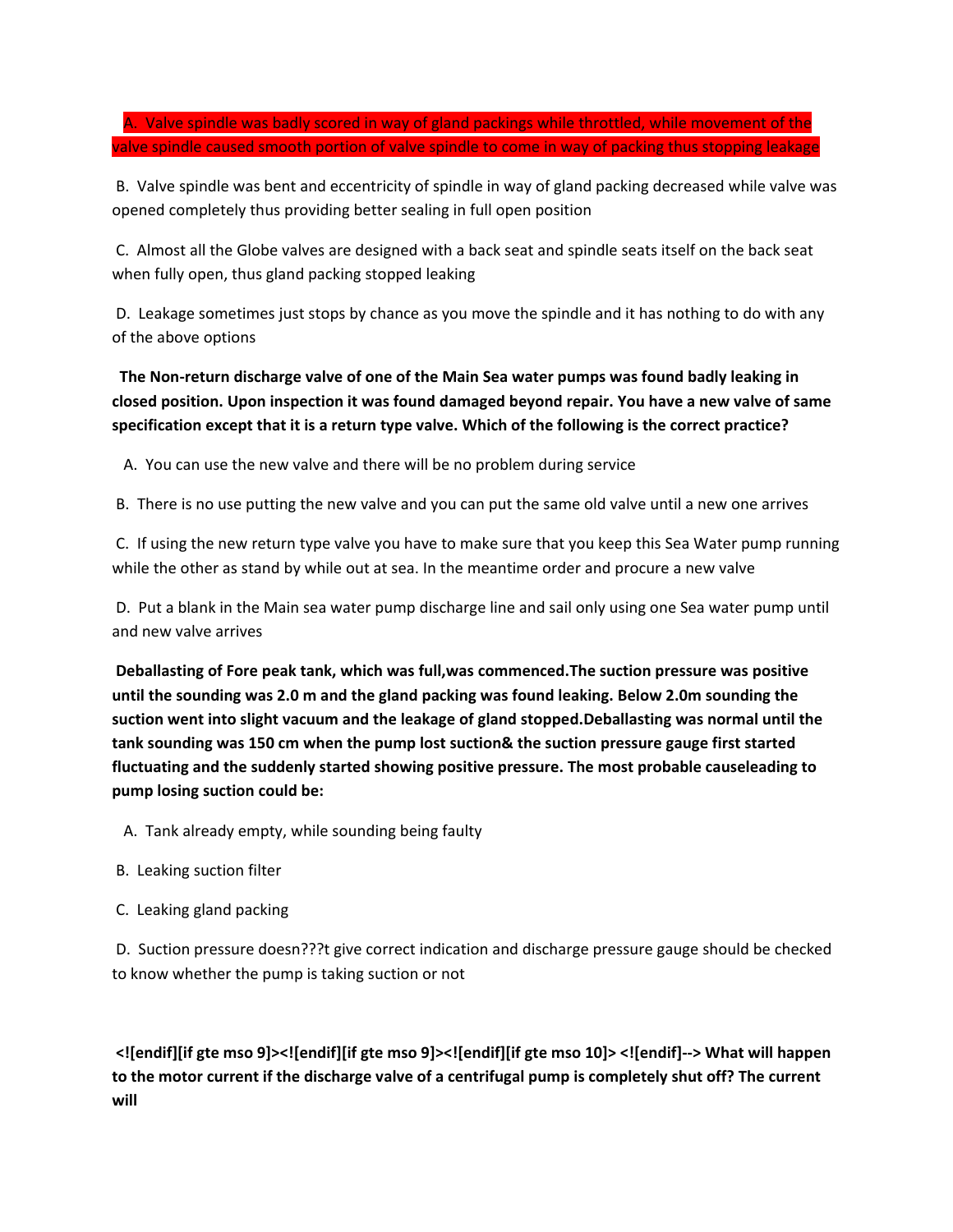### A. Not change

### B. Increase to a very high value (ans)

- C. Increase slightly
- D. Decrease to no-load value

**Older tankers were designed to carry clean ballast in cargo tanks(CBT). Assume that Ballast Water and the crude oil have same density.While pumping out crude oil the motor of the cargo pump for CBT will draw \_\_\_\_\_\_\_ current compared to when pumping Ballast given that the same discharge pressure is maintained in both the cases.** 

A. More

B. Less

C. Same (ans)

D. Motor current doesn???t depend on the type of liquid being pumped but depends on the pump design

**Ballast pumps have individual suction filters provided. Onboard your ship it is seen that during ballasting the ballast pump suction is getting blocked very frequently during ballasting. You should:** 

A. Remove the suction filter because there is already sea suction filter to protect the pump

B. Clean the suction filters as frequently as required,but also open and inspect the sea chest filters (ans)

C. Stop using the pump and keep filling the tanks by gravity

D. Suspend the ballasting operation

**The cooling S.W. temperature rise through the condenser of Fresh water generator hasincreased. What does it indicate?** 

A. Fresh water generator is production capacity has increased

#### B. Fresh water generator is production capacity has decreased

C. It does not indicate anything because temperatures may rise and fall while the Fresh water generator is running

D. Nothing can be said as various factors are responsible

#### **Corrosion resistance of stainlesssteel in presence of o2 in aerated water?**

a) O2 inhibits chemical rtn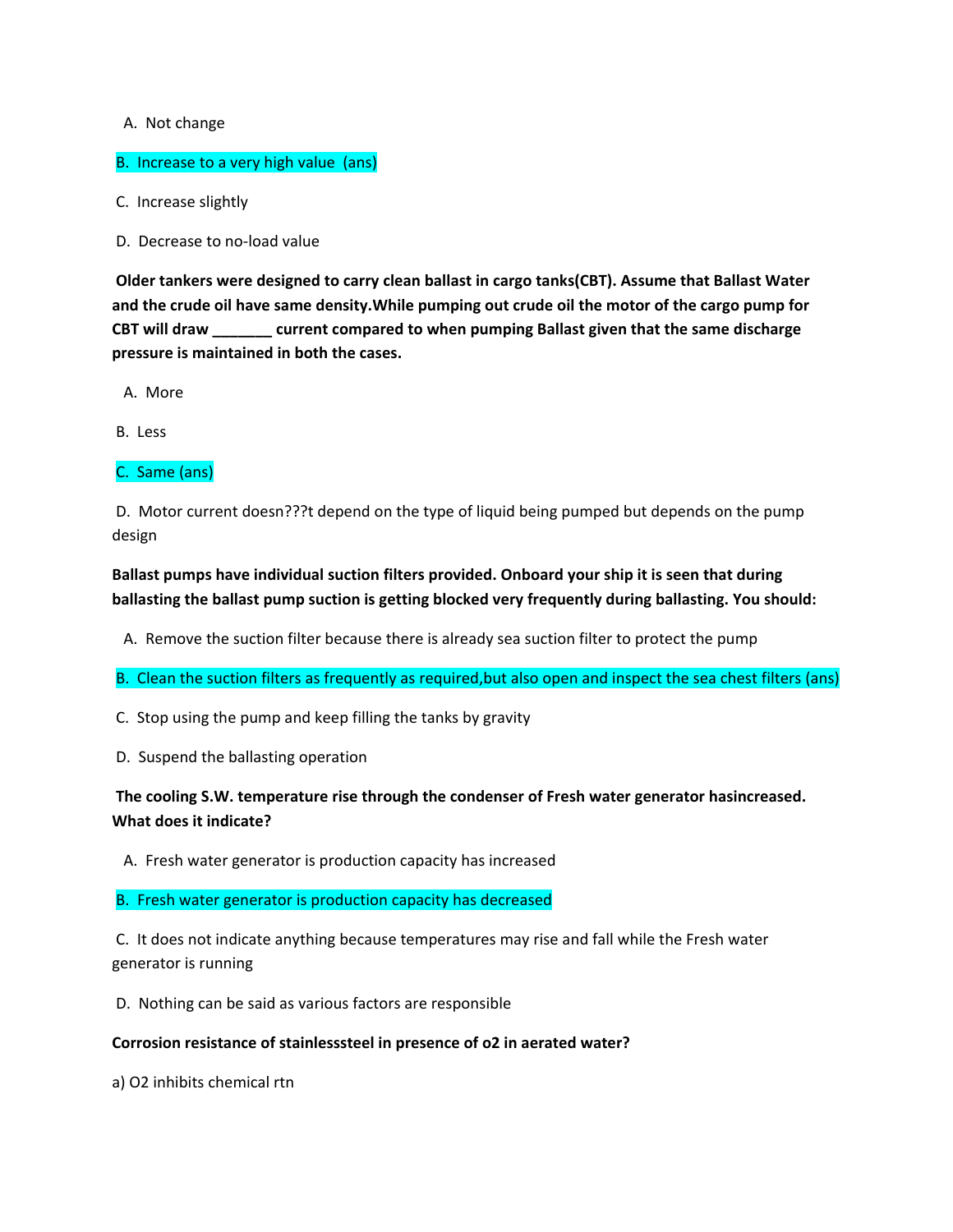### b) O2 combines with stainlesssteel to form passive oxide film

c) O2 get absorbed into stailesssteel

**note: The stainless steels used in water circuits are generally either austenitic or ferritic grades. the stainless steels show perfect corrosion resistance, thanks to their passive layer. Their corrosion resistance does not depend on the formation of a protective layer of corrosion products, but on the existence, over the whole of their surface, of a suitable passive layer. In all strictness, they should be described as self-passivating steels. If the metal surface is clean, the passive layer forms spontaneously in all waters complying with the EC Directive 98/83.**

### **APRIL 2013**

Which of the following valves are not designed normally for bi-directional flow(return type or two-way flow valve)?

- A. Gate valves
- B. Globe valves
- C. Butterfly Valves
- D. Ball Valves

**During cleaning of the sea water suction filter, it was found that at some places the mesh size has increased either due to corrosion or due to mechanical Damage. What action is required?**

A. No action is required, it is quite normal for sea water filters to get corroded and it will not effect the pump in anyway

B. Keep the pump which is having corroded filter on standby use while keep using the other pump. Meanwhile order for the new filter

C. The pump can be run without filter for a short time, while the filter is being repaired

D. Permanent repairs to the filters should be carried out before putting it into service, or it should be replaced with good spare filter

### **Which of the following metals can be used as sacrificial anode for protection of Mild Steel**

A. Aluminium

B. Zinc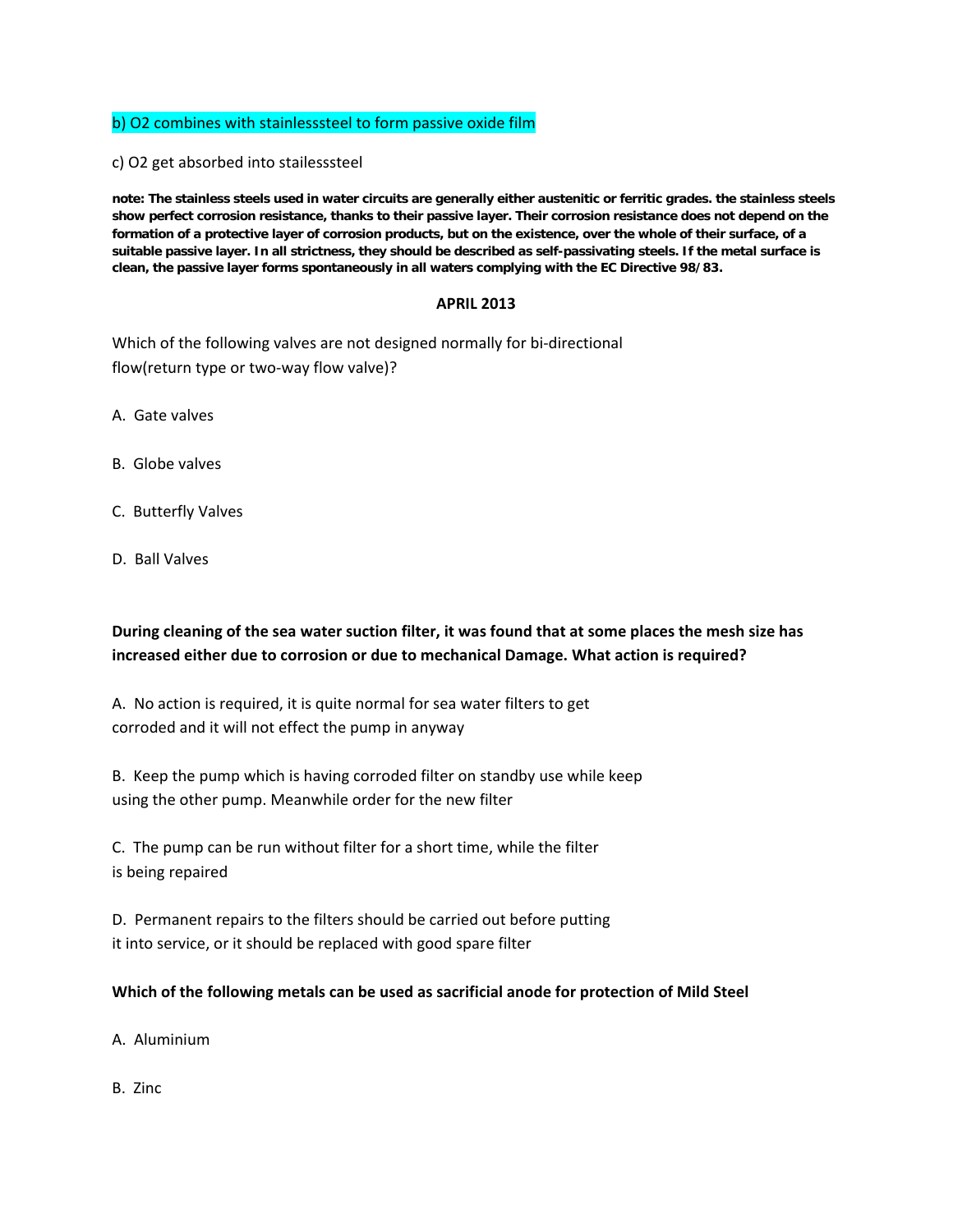## C. Cadmium

D. All of the above.

### **Corrosion resistance of Stainless Steel is more in presence of Oxygen or aerated water because :**-

A. Oxygen inhibits the chemical reaction to take place between the stainless steel and other metals

B. Oxygen combines with stainless steel to form a passive oxide film on the surface which increases resistance to corrosion

C. Presence of oxygen in fact increases the rate of corrosion and stainless steel will get corroded at a much faster rate

D. Oxygen gets adsorbed onto stainless steel surface rendering it passive

## **Turbocharger turbine side water washing of auxiliary engine turbochargers is normally done**

- A. At part load
- B. At near full load

**\_\_\_\_\_\_\_\_\_\_\_\_\_\_\_\_\_\_\_**

- C. At idle running
- D. None of the above

**In shell and plate type coolers, due to improper flow design or partial blockage of tubes may lead to high turbulence locally. This condition may lead to (choose the best alternatives):**

- A. Bimetallic corrosion
- B. Selective phase corrosion
- C. Erosion
- D. Impingement corrosion

**In reverse osmosis type freshwater generator plants, pretreatment of the feed water is done to:**